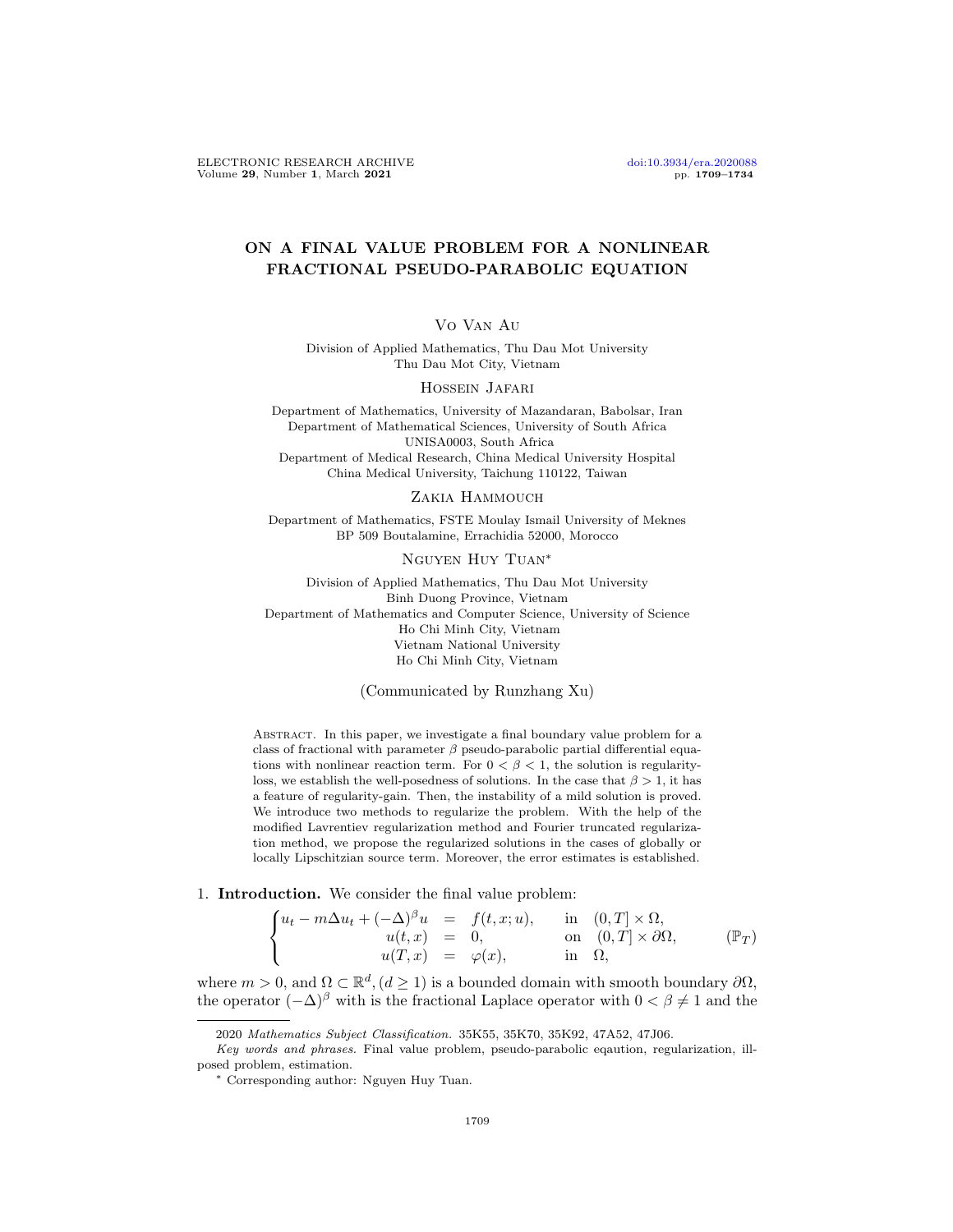final data  $\varphi \in L^2(\Omega)$ . Pseudo-parabolic equations have many applications in science and technology, especially in physical phenomena such as seepage of homogeneous fluids through a fissured rock, aggregation of populations,... see e.g. Ting [\[24\]](#page-25-0), R. Xu [\[17,](#page-24-0) [31–](#page-25-1)[33\]](#page-25-2) and references therein.

For  $\beta = 1$ , the direct problem is

<span id="page-1-0"></span>
$$
u_t - m\Delta u_t - \Delta u = f(t, x; u), \quad \text{in} \quad (0, T] \times \Omega,\tag{1.1}
$$

with conditions  $u(0, x) = u_0(x), x \in \Omega$  and  $u(t, x) = 0, (t, x) \in (0, T] \times \partial \Omega$ . Problem [\(1.1\)](#page-1-0) has been studied by many authors. Specifically,

- 1.  $f = 0$ , see e.g. [\[11,](#page-24-1) [22,](#page-25-3) [24\]](#page-25-0), the existence and uniqueness of solutions is established. Moreover, the asymptotic behavior and regularity are investigated.
- 2.  $f(u) = u^p$ ,  $p \ge 1$ , in [\[5\]](#page-24-2), the authors investigate large time behavior of solutions. R. Xu et al. [\[32\]](#page-25-4) proved the invariance of some sets, global existence, nonexistence and asymptotic behavior of solutions with initial energy  $J(u_0)$ d and finite time blow-up with high initial energy  $J(u_0) > d$  and some related works [\[18,](#page-24-3)[34\]](#page-25-5). For the case of  $f(u) = |u|^{p-2}u$ , there are other results on the large time behavior of solutions of the pseudo-parabolic see [\[7,](#page-24-4) [28](#page-25-6)[–30,](#page-25-7) [35,](#page-25-8) [36\]](#page-25-9) and their references.
- 3. When the source term is a logarithmic nonlinearity  $f(u) = |u|^p u \log |u|$ , very recently, the work [\[10\]](#page-24-5) focus on the initial conditions, which ensure the solutions to exist globally, blow up in finite time and blow up at infinite time. The asymptotic behaviour for the solutions has been considered in  $[4, 6, 8, 12, 34]$  $[4, 6, 8, 12, 34]$  $[4, 6, 8, 12, 34]$  $[4, 6, 8, 12, 34]$  $[4, 6, 8, 12, 34]$  $[4, 6, 8, 12, 34]$  $[4, 6, 8, 12, 34]$  $[4, 6, 8, 12, 34]$  $[4, 6, 8, 12, 34]$ and the references therein.
- 4. For nonlocal source,  $f(u) = |u|^p$ Ω  $G(x,y)|u|^{p+1}(y)dy, y \in \Omega$ , the authors of [\[19\]](#page-24-10) considered blow-up time for solutions, obtained a lower bound as well as an upper bound for the blow-up time under different conditions, respectively. Also, they investigated a nonblow-up criterion and compute an exact exponential decay, see also [\[9,](#page-24-11) [23\]](#page-25-10).

For  $0 < \beta \neq 1$ , [\[14\]](#page-24-12) considered the Cauchy problem

$$
u_t - m\Delta u_t + (-\Delta)^{\beta} u = u^{p+1}, \quad \text{in} \quad \mathbb{R}_+ \times \Omega,
$$
\n(1.2)

supplemented with initial condition  $u(0, x) = u_0(x), x \in \Omega$  and Dirichlet boundary condition  $u(t, x) = 0$ ,  $(t, x) \in \mathbb{R}_+ \times \partial\Omega$ . The paper established the global existence and time-decay rates for small-amplitude solutions.

As mention above, initial value problems of nonlinear pseudo-parabolic equations have been considered in many papers see  $[1, 4-15, 19, 21-24, 32, 35-37]$  $[1, 4-15, 19, 21-24, 32, 35-37]$  $[1, 4-15, 19, 21-24, 32, 35-37]$  $[1, 4-15, 19, 21-24, 32, 35-37]$  $[1, 4-15, 19, 21-24, 32, 35-37]$  $[1, 4-15, 19, 21-24, 32, 35-37]$  $[1, 4-15, 19, 21-24, 32, 35-37]$  $[1, 4-15, 19, 21-24, 32, 35-37]$  $[1, 4-15, 19, 21-24, 32, 35-37]$  $[1, 4-15, 19, 21-24, 32, 35-37]$  $[1, 4-15, 19, 21-24, 32, 35-37]$ . However, there are not many results devoted to [P](#page-0-0)roblem  $(\mathbb{P}_T)$ . Our approach includes as special cases all previously on the reaction terms. In this work, we consider two cases; first, the source f is globally Lipschitz and in the second case, we consider f is general locally Lipschitz function (a coercive-type condition). At this point, we remark that there exists some locally Lipschitz functions, but we cannot determine its specific Lipschitz coefficient e.g.  $f = u(a - bu^2), b > 0$  of the Ginzburg-Landau equation. Hence, we have to find another method to study the problem with the locally Lipschitz source which is similar to the Ginzburg-Landau equation, etc. (see Subsection [4.2.2](#page-19-0) for more details).

The solution of [P](#page-0-0)roblem  $(\mathbb{P}_T)$  is of the regularity-loss structure for  $0 < \beta < 1$ ,  $x \in \Omega, t \in (0,T],$  we consider the existence and regularity of [P](#page-0-0)roblem  $(\mathbb{P}_T)$ . In the case  $\beta > 1$ , the regularity-gain type for  $x \in \Omega$ ,  $t \in (0, T]$  and the [P](#page-0-0)roblem  $(\mathbb{P}_T)$  is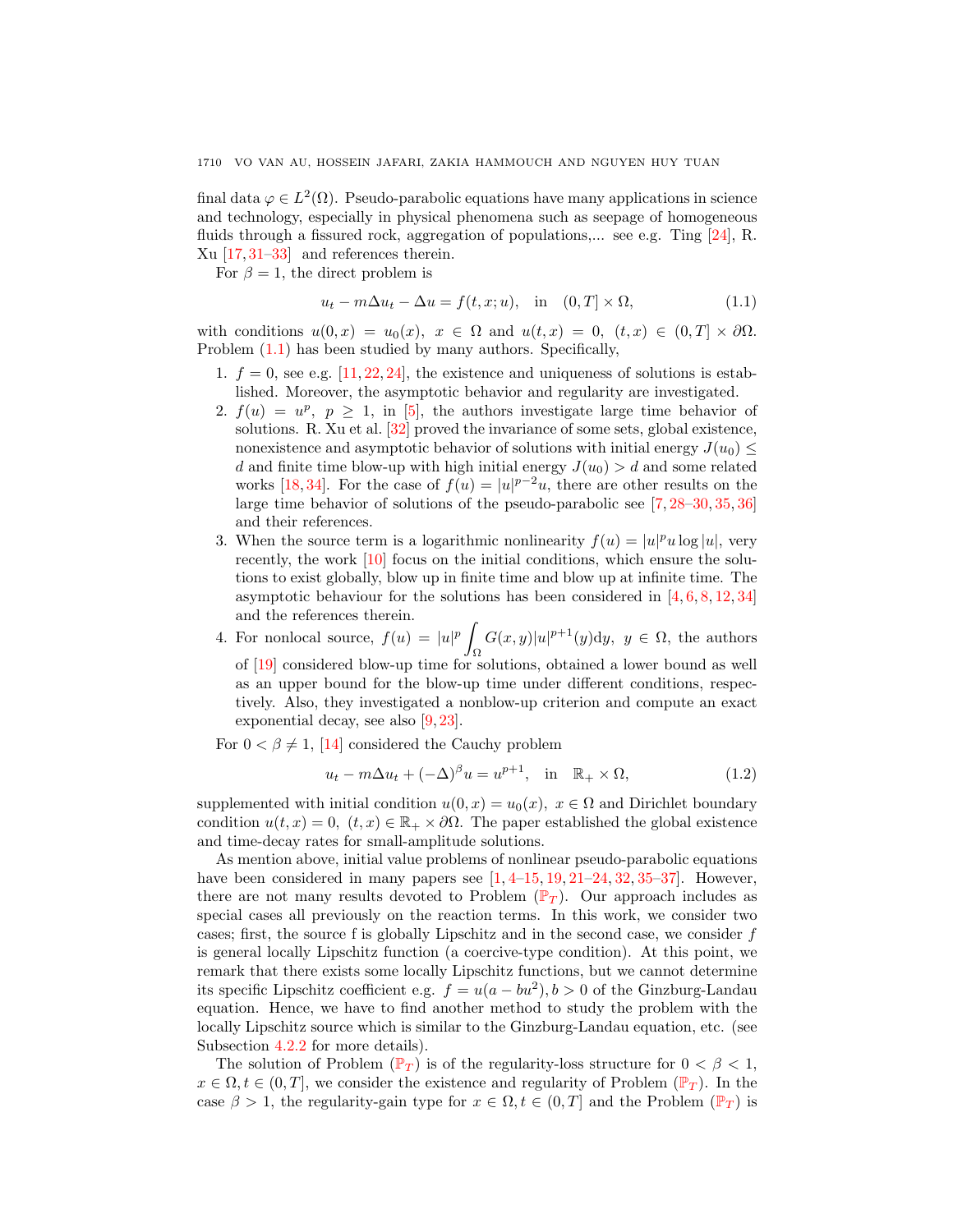ill-posed. So the regularization methods are required. As we know, there are many regularization methods to suit each problem  $[2, 3, 16, 20, 25-27]$  $[2, 3, 16, 20, 25-27]$  $[2, 3, 16, 20, 25-27]$  $[2, 3, 16, 20, 25-27]$  $[2, 3, 16, 20, 25-27]$  $[2, 3, 16, 20, 25-27]$  $[2, 3, 16, 20, 25-27]$  $[2, 3, 16, 20, 25-27]$  $[2, 3, 16, 20, 25-27]$ . For problem  $(\mathbb{P}_T)$  $(\mathbb{P}_T)$  $(\mathbb{P}_T)$ , we propose two methods to regularize solution: Modified Lavrentiev regularization (MLR) method and Fourier truncated regularization (FTR) method.

The plan of the paper is as follows. Section 2 contains notations and formulation of a solution of [P](#page-0-0)roblem ( $\mathbb{P}_T$ ) and the proof of its instability. In Section 3, the case  $0 < \beta < 1$ , well-posedness of solutions of [P](#page-0-0)roblem ( $\mathbb{P}_T$ ) is established. In Section 4, the case  $\beta > 1$ , the proof that [P](#page-0-0)roblem ( $\mathbb{P}_T$ ) is ill-posed and the well-posedness of the regularized problem are presented. We also propose two regularization methods: MLR method and FTR method for the globally Lipschitz or locally Lipschitz reaction terms, respectively.

### 2. Preliminaries.

2.1. Relevant notations. Let us recall that the spectral problem

$$
\begin{cases} (-\Delta)^{\beta} e_j(x) = \lambda_j^{\beta} e_j(x), & \text{in } \Omega, \ \beta > 0, \\ e_j(x) = 0, & \text{on } \partial\Omega, \end{cases}
$$
 (2.1)

admits a family of eigenvalues

$$
0 < \lambda_1 \leq \lambda_2 \leq \lambda_3 \leq \ldots \leq \lambda_j \leq \ldots \nearrow \infty.
$$

The notation  $\|\cdot\|_B$  stands for the norm in the Banach space B. We denote by  $L^q(0,T;B), 1 \leq q \leq \infty$ , the Banach space of real-valued measurable functions w:  $(0; T) \rightarrow B$  with norm

$$
||w||_{L^{q}(0,T;B)} = \left(\int_{0}^{T} ||w(t)||_{B}^{q} dt\right)^{\frac{1}{q}}, \text{ for } 1 \le q < \infty,
$$
  

$$
||w||_{L^{\infty}(0,T;B)} = \underset{t \in (0,T)}{\text{ess sup}} ||w(t)||_{B}, \text{ for } q = \infty.
$$

The norm of the function space  $C^k([0,T];B)$ ,  $0 \le k \le \infty$  is denoted by

$$
||w||_{C^{k}([0,T];B)} = \sum_{i=0}^{k} \sup_{t \in [0,T]} ||w^{(i)}(t)||_{B} < \infty.
$$

For any  $\nu \geq 0$ , we define the space

$$
H^{\nu}(\Omega) = \left\{ w \in L^{2}(\Omega) : \sum_{j=1}^{\infty} \lambda_{j}^{2\nu} \langle w, e_{j} \rangle_{L^{2}(\Omega)}^{2} < \infty \right\},\,
$$

where  $\langle \cdot, \cdot \rangle_{L^2(\Omega)}$  is the inner product in  $L^2(\Omega)$ ;  $H^{\nu}(\Omega)$  is a Hilbert space with the norm

$$
||w||_{H^{\nu}(\Omega)} = \left(\sum_{j=1}^{\infty} \lambda_j^{2\nu} \langle w, e_j \rangle_{L^2(\Omega)}^2\right)^{\frac{1}{2}}.
$$

The Gevrey of order  $\beta$  class of functions with index  $\eta_1, \eta_2 > 0$ , defined by the spectrum of the Laplacian is denoted by

$$
\mathbf{G}_{\beta}(\eta_1, \eta_2)(\Omega) := \left\{ w \in L^2(\Omega) : \sum_{j=1}^{\infty} \lambda_j^{\eta_1 \beta} \exp \left( \eta_2 \lambda_j^{\beta} \right) \langle w, e_j \rangle_{L^2(\Omega)}^2 < \infty \right\},\
$$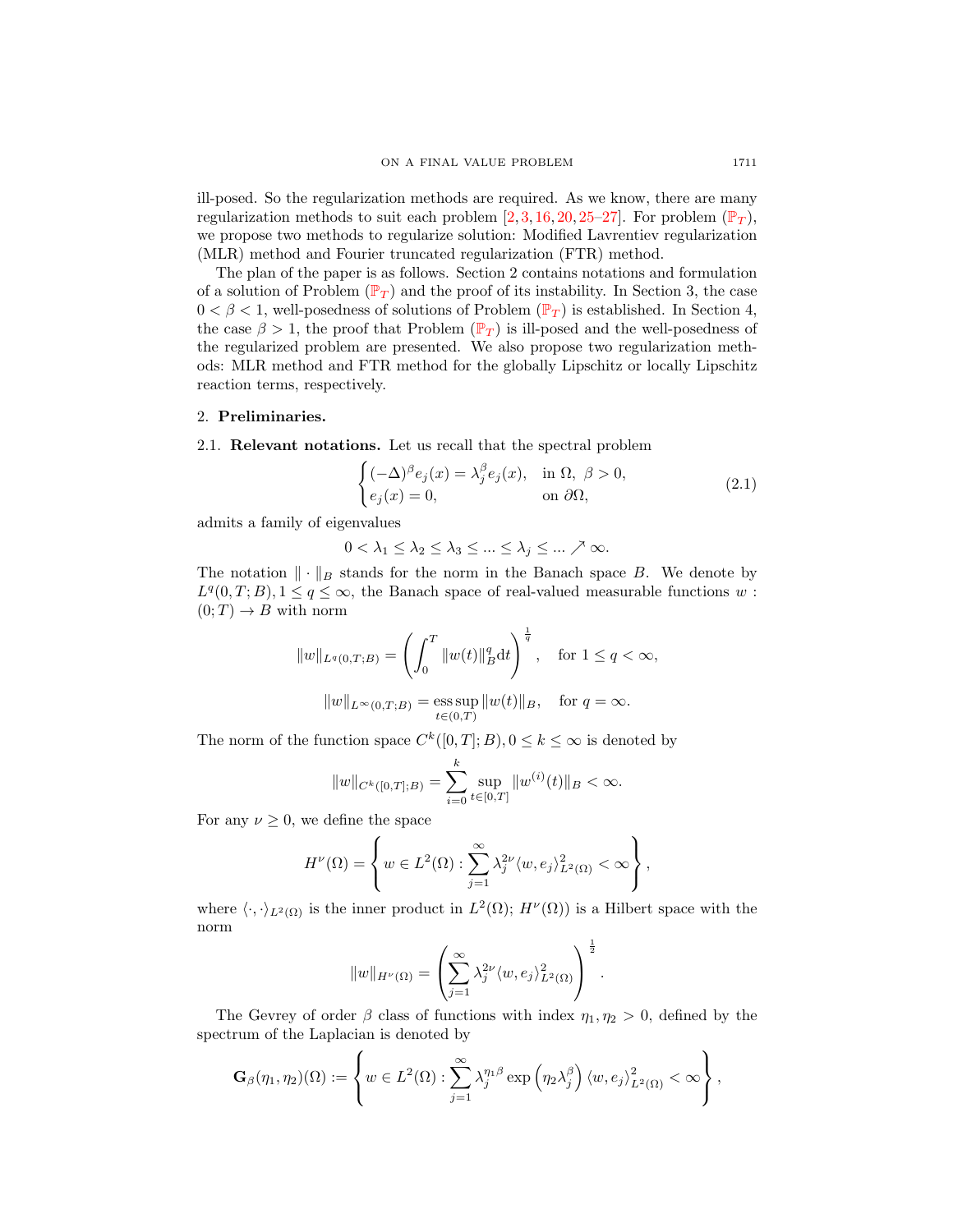and its norm given by

$$
||w||_{\mathbf{G}_{\beta}(\eta_1,\eta_2)(\Omega)} = \left(\sum_{j=1}^{\infty} \lambda_j^{\eta_1\beta} \exp\left(\eta_2\lambda_j^{\beta}\right) \langle w,e_j\rangle_{L^2(\Omega)}^2\right)^{\frac{1}{2}}.
$$

Next, we give the formulation of solution of the problem  $(\mathbb{P}_T)$  $(\mathbb{P}_T)$  $(\mathbb{P}_T)$ .

2.2. Mild solution of the [P](#page-0-0)roblem  $(\mathbb{P}_T)$ . Now, assume that Problem  $(\mathbb{P}_T)$  has a unique solution, then we find its the form. Let  $u(t,x) = \sum_{j=1}^{\infty} u_j(t) e_j(x)$  be the decomposition of u in  $L^2(\Omega)$  with  $u_j(t) = \langle u(t, \cdot), e_j \rangle_{L^2(\Omega)}$ . From  $(\mathbb{P}_T)$  $(\mathbb{P}_T)$  $(\mathbb{P}_T)$ , taking the inner product of both sides of  $(\mathbb{P}_T)$  $(\mathbb{P}_T)$  $(\mathbb{P}_T)$  with  $e_i(x)$ , we obtain the ordinary differential equation

<span id="page-3-0"></span>
$$
(1 + m\lambda_j)u'_j(t) + \lambda_j^{\beta}u_j(t) = f_j(u)(t),
$$

where  $u'_j(t) = \frac{d}{dt} \langle u(t, \cdot), e_j \rangle_{L^2(\Omega)}, f_j(u)(t) = \langle f(t, \cdot; u), e_j \rangle_{L^2(\Omega)},$  whose solution is  $u_j(t) = \exp\left(\frac{(T-t)\lambda_j^{\beta}}{1+\mu}\right)$  $1 + m\lambda_j$  $\setminus$  $\varphi_j - \frac{1}{1+z}$  $1 + m\lambda_j$  $\int_0^T$ t  $\exp\left(\frac{(\tau-t)\lambda_j^{\beta}}{1-\lambda}\right)$  $1 + m\lambda_j$  $\setminus$  $f_j(u)(\tau) d\tau,$ 

where  $\varphi_j = \langle \varphi, e_j \rangle_{L^2(\Omega)}$ .

**Definition 2.1** (Mild solution of [P](#page-0-0)roblem  $(\mathbb{P}_T)$ ). A function u is a mild solution of  $(\mathbb{P}_T)$  $(\mathbb{P}_T)$  $(\mathbb{P}_T)$  if  $u \in C([0,T]; L^2(\Omega))$  and satisfies the following integral equation

$$
u(t,x) = \sum_{j=1}^{\infty} \left[ \exp\left(\frac{(T-t)\lambda_j^{\beta}}{1+m\lambda_j}\right) \varphi_j - \frac{1}{1+m\lambda_j} \int_t^T \exp\left(\frac{(\tau-t)\lambda_j^{\beta}}{1+m\lambda_j}\right) f_j(u)(\tau) d\tau \right] e_j(x).
$$
\n(2.2)

for all  $(t, x) \in (0, T) \times \Omega$ , and  $\beta > 0$ .

Now we introduce the main results in this paper.

3. The case  $0 < \beta < 1$ : Well-posedness of solutions to the [P](#page-0-0)roblem  $(\mathbb{P}_T)$ . In this section, we prove that the [P](#page-0-0)roblem  $(\mathbb{P}_T)$  is well-posed. First prove that for the [P](#page-0-0)roblem ( $\mathbb{P}_T$ ) exists a unique mild solution, then the regularity of the solution is established.

We will make the following assumptions:

 $(A_1)$  Assume that f satisfy the global Lipschitz condition:

<span id="page-3-1"></span>
$$
|| f(t, \cdot; w_1) - f(t, \cdot; w_2)||_{L^2(\Omega)} \le K ||w_1 - w_2||_{L^2(\Omega)},
$$
\n(3.1)

with  $K > 0$  independent of  $t, x, w_1, w_2$ , and  $(t, x) \in [0, T] \times \Omega, w_i \in C([0, T];$  $L^2(\Omega), i = 1, 2.$ 

 $(A_2)$  We set  $f(0) := f(t, x; 0) = 0$ ,  $(t, x) \in [0, T] \times \Omega$  and

$$
|| f(t, \cdot; w) ||_{L^{2}(\Omega)} \leq K ||w||_{L^{2}(\Omega)}, \quad w \in C([0, T]; L^{2}(\Omega)).
$$
 (3.2)

**Theorem 3.1** (L<sup>∞</sup>-Existence). Let  $0 < \beta < 1$ , assume that f satisfy the assumption  $(A_1)$ . Then, the integral equation [\(2.2\)](#page-3-0) has a unique mild solution in  $L^{\infty}(0,T;L^{2}(\Omega)).$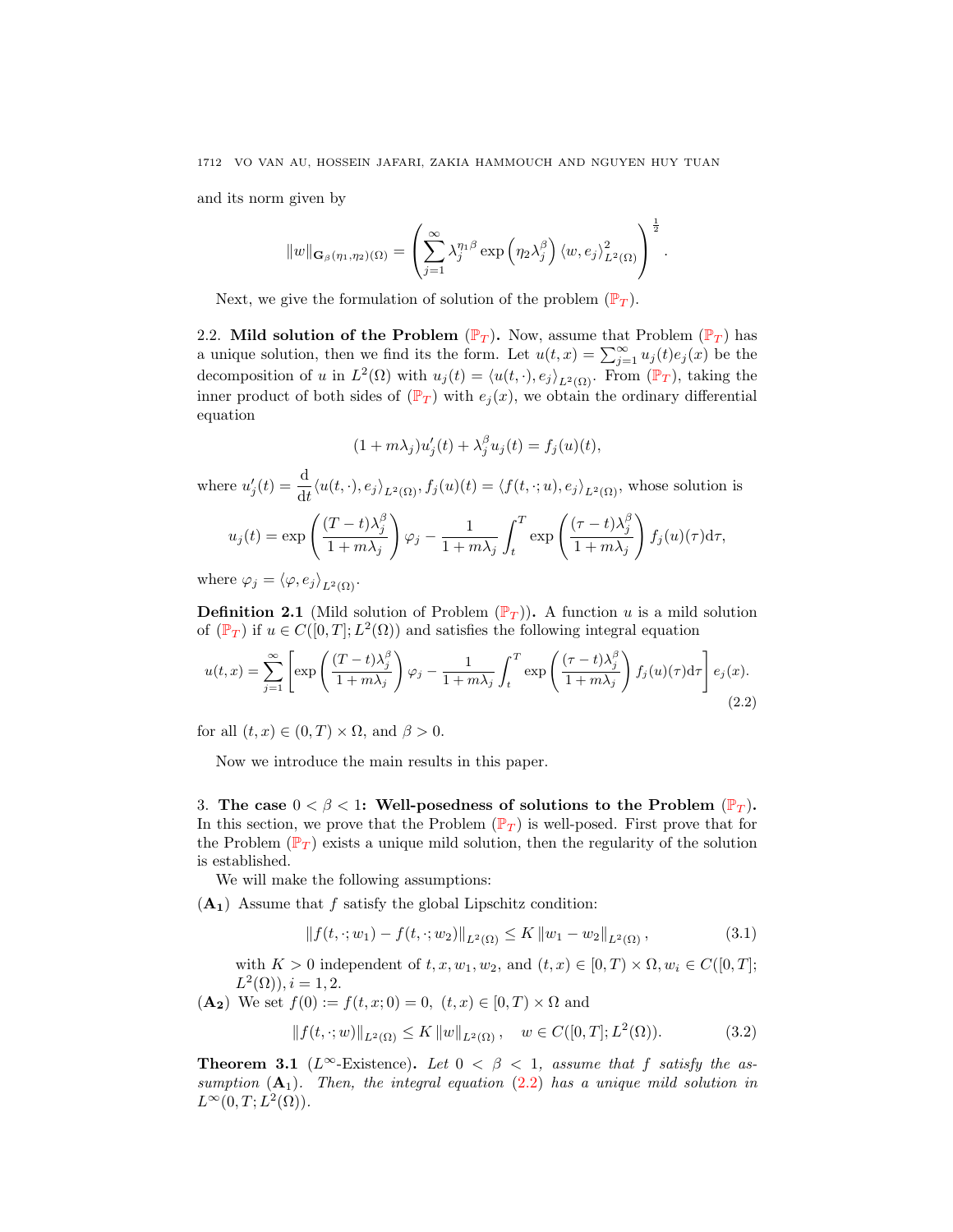*Proof.* We prove the existence of the solution  $u \in L^{\infty}(0,T; L^{2}(\Omega))$  of the integral equation [\(2.2\)](#page-3-0). For  $w \in L^{\infty}(0,T; L^{2}(\Omega))$ , we consider the following operator:

<span id="page-4-2"></span>
$$
\mathcal{H}(w)(t,x) = \sum_{j=1}^{\infty} \left[ \exp\left(\frac{(T-t)\lambda_j^{\beta}}{1+m\lambda_j}\right) \varphi_j - \frac{1}{1+m\lambda_j} \int_t^T \exp\left(\frac{(\tau-t)\lambda_j^{\beta}}{1+m\lambda_j}\right) f_j(w)(\tau) d\tau \right] e_j(x),\tag{3.3}
$$

and we aim to show that  $\mathscr{H}^k$  is a contraction mapping on the space  $L^{\infty}(0,T;L^2(\Omega)).$ In fact, we will prove that for every  $w_1, w_2 \in L^{\infty}(0,T; L^2(\Omega))$ , it holds

$$
\left\|\mathcal{H}^{k}(w_{1})(t,\cdot)-\mathcal{H}^{k}(w_{2})(t,\cdot)\right\|_{L^{2}(\Omega)} \leq \frac{\left(\frac{K}{m\lambda_{1}}\exp\left(\frac{T}{m\lambda_{1}}\right)(T-t)\right)^{k}}{k!}\left\|w_{1}-w_{2}\right\|_{L^{\infty}(0,T;L^{2}(\Omega))}.
$$
\n(3.4)

We will prove  $(3.4)$  by induction. For  $k = 1$ , using Parseval's relation and assumption  $(A_1)$ , one obtains

<span id="page-4-0"></span>
$$
\|\mathcal{H}(w_1)(t,\cdot) - \mathcal{H}(w_2)(t,\cdot)\|_{L^2(\Omega)}
$$
\n
$$
\leq \int_t^T \left\| \sum_{j=1}^\infty \frac{1}{1+m\lambda_j} \exp\left(\frac{(\tau-t)\lambda_j^\beta}{1+m\lambda_j}\right) (f_j(w_1)(\tau) - f_j(w_2)(\tau))e_j \right\|_{L^2(\Omega)}
$$
\n
$$
\leq \int_t^T \sqrt{\sum_{j=1}^\infty \frac{1}{(1+m\lambda_j)^2} \exp\left(\frac{2(\tau-t)\lambda_j^\beta}{1+m\lambda_j}\right) |f_j(w_1)(\tau) - f_j(w_2)(\tau)|^2 d\tau}
$$
\n
$$
\leq \frac{1}{m\lambda_1} \exp\left(\frac{T}{m\lambda_1}\right) \int_t^T \|f(\tau,\cdot,w_1) - f(\tau,\cdot,w_2)\|_{L^2(\Omega)} d\tau
$$
\n
$$
\leq \frac{K}{m\lambda_1} \exp\left(\frac{T}{m\lambda_1}\right) \int_t^T \|w_1(\tau,\cdot) - w_2(\tau,\cdot)\|_{L^2(\Omega)} d\tau
$$
\n
$$
\leq \frac{K}{m\lambda_1} \exp\left(\frac{T}{m\lambda_1}\right) (T-t) \|w_1 - w_2\|_{L^\infty(0,T;L^2(\Omega))}.
$$
\n(3.5)

Assume now that [\(3.4\)](#page-4-0) is satisfied for  $k = k_0$ , let us prove that it is satisfied for  $k = k_0 + 1$ . It holds

<span id="page-4-1"></span>
$$
\|\mathcal{H}^{k_{0}+1}(w_{1})(t,\cdot)-\mathcal{H}^{k_{0}+1}(w_{2})(t,\cdot)\|_{L^{2}(\Omega)}
$$
\n
$$
\leq \frac{K}{m\lambda_{1}}\exp\left(\frac{T}{m\lambda_{1}}\right)\int_{t}^{T}\|\mathcal{H}^{k_{0}}(w_{1})(\tau,\cdot)-\mathcal{H}^{k_{0}}(w_{2})(\tau,\cdot)\|_{L^{2}(\Omega)}d\tau
$$
\n
$$
\leq \frac{1}{k_{0}!}\left(\frac{K}{m\lambda_{1}}\exp\left(\frac{T}{m\lambda_{1}}\right)\right)^{k_{0}+1}\|w_{1}-w_{2}\|_{L^{\infty}(0,T;L^{2}(\Omega))}\int_{t}^{T}(T-\tau)^{k_{0}}d\tau
$$
\n
$$
\leq \frac{1}{(k_{0}+1)!}\left(\frac{K}{m\lambda_{1}}\exp\left(\frac{T}{m\lambda_{1}}\right)\right)^{k_{0}+1}(T-t)^{k_{0}+1}\|w_{1}-w_{2}\|_{L^{\infty}(0,T;L^{2}(\Omega))}
$$
\n
$$
\leq \frac{1}{(k_{0}+1)!}\left(\frac{KT}{m\lambda_{1}}\exp\left(\frac{T}{m\lambda_{1}}\right)\right)^{k_{0}+1}\|w_{1}-w_{2}\|_{L^{\infty}(0,T;L^{2}(\Omega))}.
$$

Therefore, by the induction principle we get  $(3.4)$ . Since the right hand side of  $(3.5)$ is independent of  $t$ , we deduce that

$$
\left\|\mathcal{H}^{k}(w_1)-\mathcal{H}^{k}(w_2)\right\|_{L^{\infty}(0,T;L^2(\Omega))}\leq \frac{1}{k!}\left(\frac{KT}{m\lambda_1}\exp\left(\frac{T}{m\lambda_1}\right)\right)^{k} \|w_1-w_2\|_{L^{\infty}(0,T;L^2(\Omega))}.
$$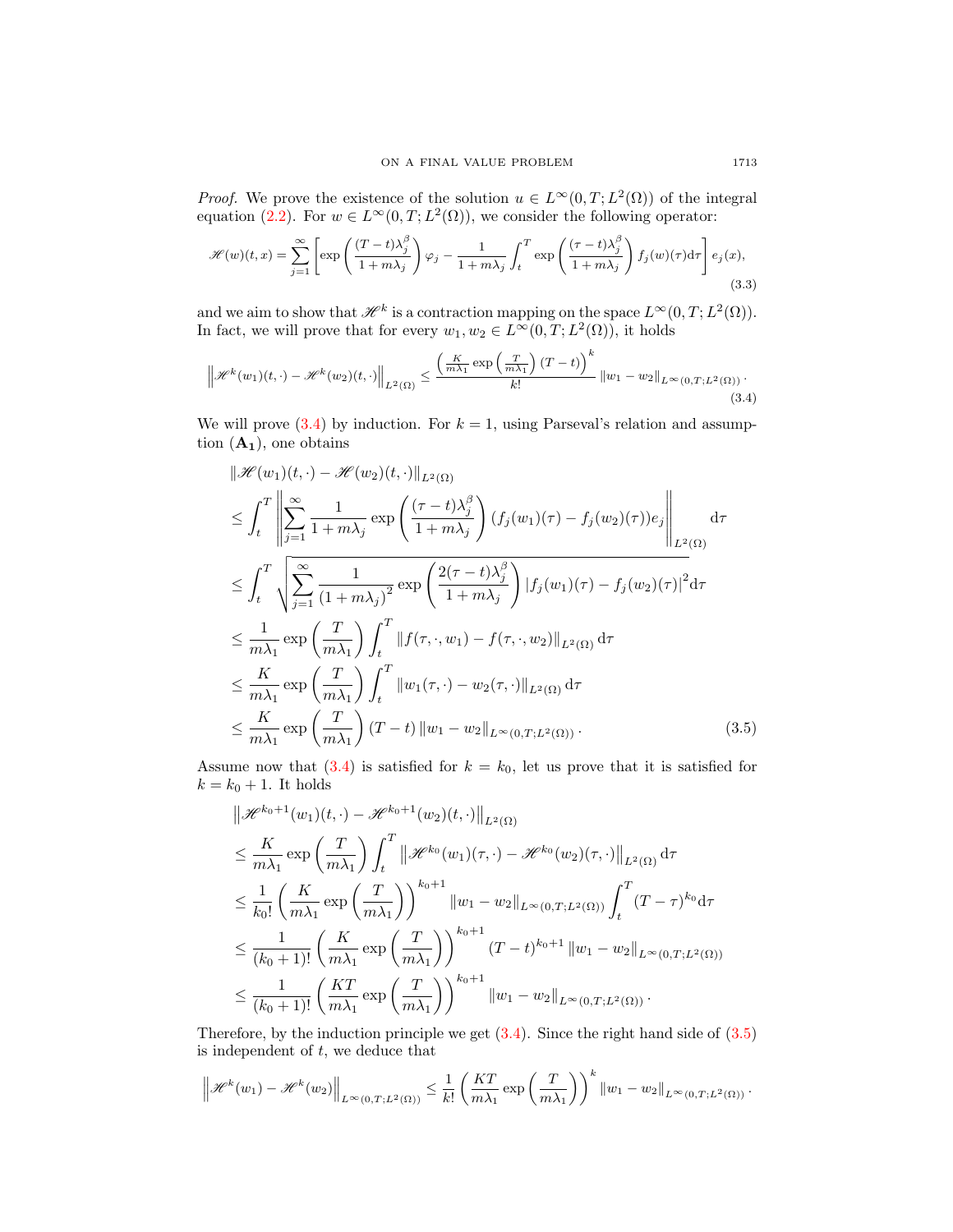When k is large enough, we have  $\frac{1}{k_1!} \left( \frac{KT}{m\lambda_1} \exp\left(\frac{T}{m\lambda_1}\right) \right)^{k_1} \to 0$ . Hence there exists  $k_1$  such that

$$
0 < \frac{1}{k_1!} \left( \frac{KT}{m\lambda_1} \exp\left(\frac{T}{m\lambda_1}\right) \right)^{k_1} < 1.
$$

We claim that the mapping  $\mathscr{H}^{k_1}$  is a contraction, i.e.  $\mathscr{H}^{k_1}(u) = u$ . We have

<span id="page-5-2"></span><span id="page-5-1"></span>
$$
\mathscr{H}^{k_1}(\mathscr{H}(u)) = \mathscr{H}(\mathscr{H}^{k_1}(u)) = \mathscr{H}(u).
$$

Due to the uniqueness of the fixed point of  $\mathscr{H}^{k_1}$ , it holds  $\mathscr{H}(u) = u$ . We conclude that the integral equation [\(3.3\)](#page-4-2) has a unique solution in  $L^{\infty}(0,T;L^{2}(\Omega))$ .  $\Box$ 

**Theorem 3.2** (Regularity). Let  $0 < \beta < 1$ , and f only satisfy the assumption  $(A_1)$ , we have the following:

a) If  $\varphi \in L^2(\Omega)$  and  $f(0) \in L^1(0,T;L^2(\Omega))$ , then there exists  $C(T,m,\lambda_1) > 0$  such that

$$
||u||_{L^{\infty}(0,T;L^{2}(\Omega))} \leq C(T,m,\lambda_{1}) \left( ||\varphi||_{L^{2}(\Omega)} + \frac{||f(0)||_{L^{1}(0,T;L^{2}(\Omega))}}{m\lambda_{1}} \right). \tag{3.6}
$$

b) If  $\varphi \in H^{\beta}(\Omega)$ ,  $f(0) \in L^{\infty}(0,T; L^{2}(\Omega))$  then there exists  $C(T, m, \lambda_1, \beta) > 0$  such that

$$
||u||_{L^{\infty}(0,T;H^{\beta}(\Omega))} \leq C(T,m,\lambda_1,\beta) \left( ||\varphi||_{H^{\beta}(\Omega)} + \frac{T ||f(0)||_{L^{\infty}(0,T;L^2(\Omega))}}{m\lambda_1^{1-\beta}} \right). \quad (3.7)
$$

Here, we recall  $f(0) := f(t, x; 0), \ \forall (t, x) \in [0, T) \times \Omega.$ 

Proof. First, we set

$$
\mathcal{M}_1(\varphi)(t,x) := \sum_{j=1}^{\infty} \exp\left(\frac{(T-t)\lambda_j^{\beta}}{1+m\lambda_j}\right) \varphi_j e_j(x),
$$
  

$$
\mathcal{M}_2(u)(t,x) := -\sum_{j=1}^{\infty} \left[\frac{1}{1+m\lambda_j} \int_t^T \exp\left(\frac{(\tau-t)\lambda_j^{\beta}}{1+m\lambda_j}\right) f_j(u)(\tau) d\tau\right] e_j(x).
$$

a) First, using the Parseval's relation, we infer that

$$
\|\mathcal{M}_1(\varphi)(t,\cdot)\|_{L^2(\Omega)} = \left(\sum_{j=1}^{\infty} \exp\left(\frac{2(T-t)\lambda_j^{\beta}}{1+m\lambda_j}\right) \varphi_j^2\right)^{1/2} \le \exp\left(\frac{T}{m\lambda_1^{1-\beta}}\right) \|\varphi\|_{L^2(\Omega)},\tag{3.8}
$$

where for  $\beta \in (0,1)$ , we have  $\exp\left(\frac{(T-t)\lambda_j^{\beta}}{1+m\lambda_j}\right)$  $\Big) \leq \exp \Big( \frac{T}{m \lambda_1^{1-\beta}}$  $\big), \forall t \in [0, T), j \in \mathbb{N}^*.$ We also obtain

<span id="page-5-0"></span>
$$
\|\mathcal{M}_2(u)(t,\cdot)\|_{L^2(\Omega)} \le \int_t^T \left\|\sum_{j=1}^\infty \frac{1}{1+m\lambda_j} \exp\left(\frac{(\tau-t)\lambda_j^{\beta}}{1+m\lambda_j}\right) f_j(u)(\tau) e_j\right\|_{L^2(\Omega)} d\tau
$$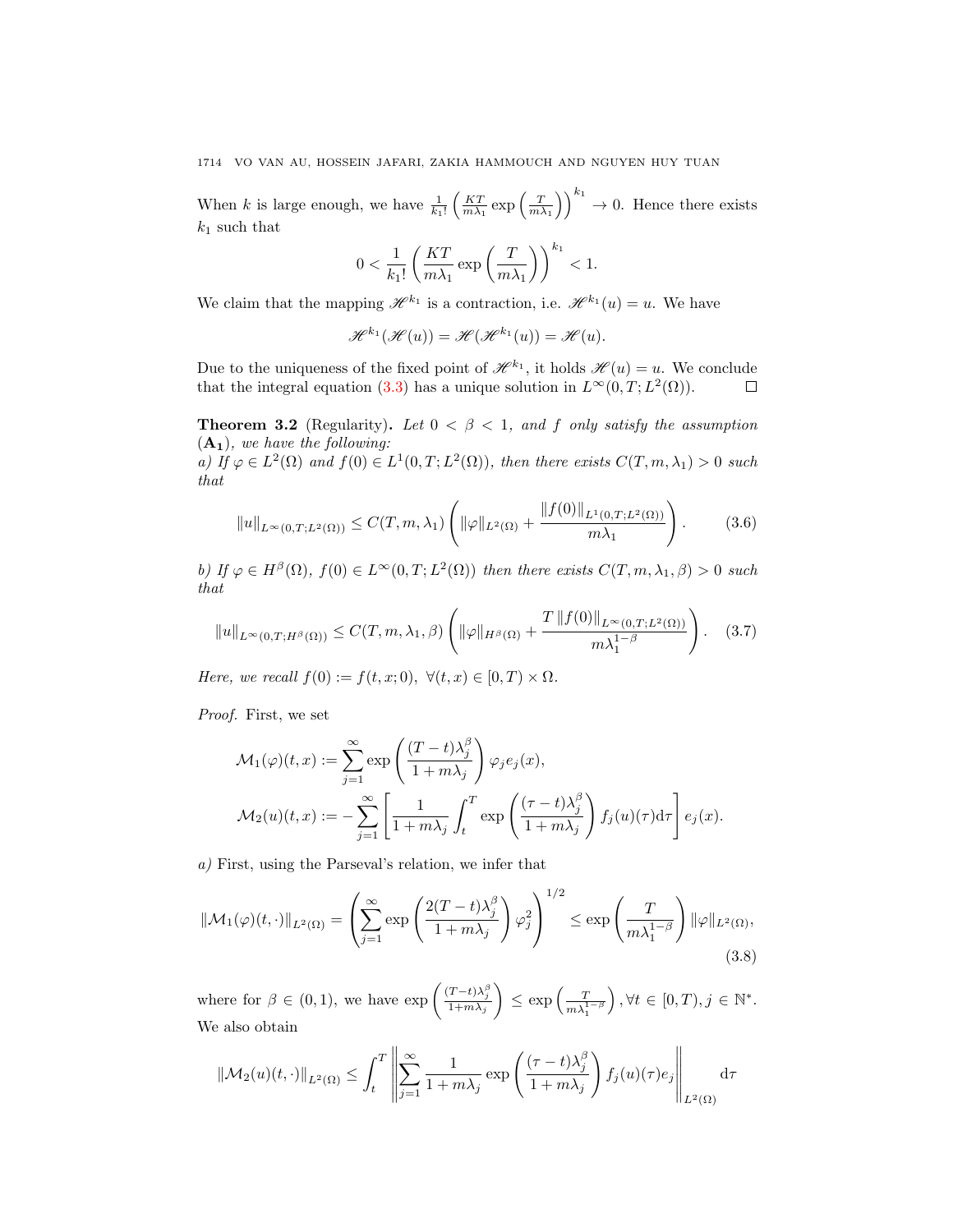ON A FINAL VALUE PROBLEM 1715

$$
= \int_{t}^{T} \left( \sum_{j=1}^{\infty} \frac{1}{(1 + m\lambda_{j})^{2}} \exp\left(\frac{2(\tau - t)\lambda_{j}^{\beta}}{1 + m\lambda_{j}}\right) |f_{j}(u)(\tau)|^{2} \right)^{1/2} d\tau
$$
  

$$
\leq \frac{1}{m\lambda_{1}} \exp\left(\frac{T}{m\lambda_{1}^{1-\beta}}\right) \int_{t}^{T} ||f(\tau, \cdot; u)||_{L^{2}(\Omega)} d\tau,
$$
 (3.9)

where we have used  $\frac{1}{1+m\lambda_j} \leq \frac{1}{m\lambda_1}$ ,  $\forall j \in \mathbb{N}^*$  and for  $\beta \in (0,1)$  we implies that

$$
\exp\left(\frac{2(\tau-t)\lambda_j^{\beta}}{1+m\lambda_j}\right) \le \exp\left(\frac{T}{m\lambda_1^{1-\beta}}\right), \quad 0 \le t \le \tau \le T.
$$

Using  $(3.1)$ , we obtain

<span id="page-6-2"></span>
$$
|| f(t, \cdot; u) - f(t, \cdot; 0)||_{L^2(\Omega)} \leq K||u(t, \cdot)||_{L^2(\Omega)},
$$

then

$$
||f(t,\cdot;u)||_{L^{2}(\Omega)} \leq K||u(t,\cdot)||_{L^{2}(\Omega)} + ||f(t,\cdot;0)||_{L^{2}(\Omega)},
$$
\n(3.10)

Combining  $(3.10)$  with  $(3.9)$ , leads to

$$
\|\mathcal{M}_2(u)(t,\cdot)\|_{L^2(\Omega)} \le \frac{1}{m\lambda_1} \exp\left(\frac{T}{m\lambda_1^{1-\beta}}\right) \|f(0)\|_{L^1(0,T;L^2(\Omega))}
$$

$$
+ \frac{K}{m\lambda_1} \exp\left(\frac{T}{m\lambda_1^{1-\beta}}\right) \int_t^T \|u(\tau,\cdot)\|_{L^2(\Omega)} d\tau. \tag{3.11}
$$

From  $(3.8)$  and  $(3.11)$  yields

$$
\|u(t,\cdot)\|_{L^2(\Omega)} \le \exp\left(\frac{T}{m\lambda_1^{1-\beta}}\right) \left(\|\varphi\|_{L^2(\Omega)} + \frac{1}{m\lambda_1} \|f(0)\|_{L^1(0,T;L^2(\Omega))}\right) + \frac{K}{m\lambda_1} \exp\left(\frac{T}{m\lambda_1^{1-\beta}}\right) \int_t^T \|u(\tau,\cdot)\|_{L^2(\Omega)} d\tau.
$$

Thanks to Grönall's inequality

$$
||u(t, \cdot)||_{L^{2}(\Omega)} \le \exp\left(\frac{T}{m\lambda_{1}^{1-\beta}}\right) \left(||\varphi||_{L^{2}(\Omega)} + \frac{1}{m\lambda_{1}} ||f(0)||_{L^{1}(0,T;L^{2}(\Omega))}\right) \times \exp\left(\frac{K}{m\lambda_{1}} \exp\left(\frac{T}{m\lambda_{1}^{1-\beta}}\right)(T-t)\right),
$$

this imlpies [\(3.6\)](#page-5-1).

b) We observe that for  $\beta \in (0,1)$ 

<span id="page-6-3"></span>
$$
\|\mathcal{M}_1(\varphi)(t,\cdot)\|_{H^{\beta}(\Omega)} = \left(\sum_{j=1}^{\infty} \lambda_j^{2\beta} \exp\left(\frac{2(T-t)\lambda_j^{\beta}}{1+m\lambda_j}\right) \varphi_j^2\right)^{1/2}
$$

$$
\leq \exp\left(\frac{T}{m\lambda_1^{1-\beta}}\right) \|\varphi\|_{H^{\beta}(\Omega)}.
$$
(3.12)

<span id="page-6-1"></span><span id="page-6-0"></span>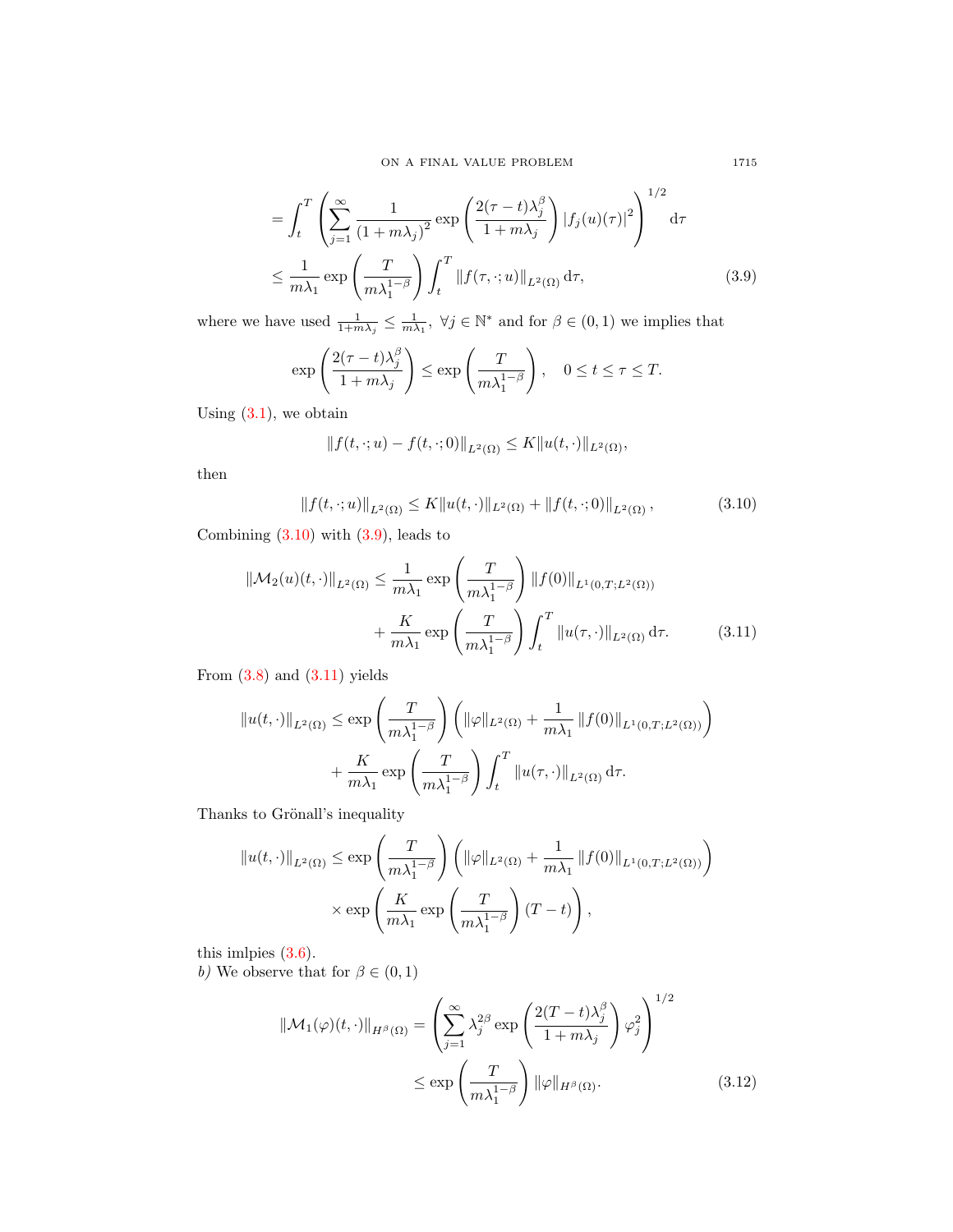We conclude that

<span id="page-7-0"></span>
$$
\|\mathcal{M}_2(u)(t,\cdot)\|_{H^{\beta}(\Omega)} \leq \int_t^T \left\| \sum_{j=1}^\infty \frac{1}{1+m\lambda_j} \exp\left(\frac{(\tau-t)\lambda_j^{\beta}}{1+m\lambda_j}\right) f_j(u)(\tau) e_j \right\|_{H^{\beta}(\Omega)}
$$
  
\n
$$
= \int_t^T \sqrt{\sum_{j=1}^\infty \frac{\lambda_j^{2\beta}}{(1+m\lambda_j)^2}} \exp\left(\frac{2(\tau-t)\lambda_j^{\beta}}{1+m\lambda_j}\right) |f_j(u)(\tau)|^2 d\tau
$$
  
\n
$$
= \int_t^T \sqrt{\sum_{j=1}^\infty \frac{1}{m^2\lambda_j^{2-2\beta}} \exp\left(\frac{2(\tau-t)\lambda_j^{\beta}}{1+m\lambda_j}\right) |f_j(u)(\tau)|^2 d\tau}
$$
  
\n
$$
= \frac{1}{m\lambda_1^{1-\beta}} \exp\left(\frac{T}{m\lambda_1^{1-\beta}}\right) \int_t^T \sqrt{\sum_{j=1}^\infty |f_j(u)(\tau)|^2 d\tau}
$$
  
\n
$$
\leq \frac{1}{m\lambda_1^{1-\beta}} \exp\left(\frac{T}{m\lambda_1^{1-\beta}}\right) \int_t^T \|f(\tau, \cdot; u)\|_{L^2(\Omega)} d\tau.
$$

Inequality  $(3.10)$  associated with  $(3.13)$  leads to

$$
\|\mathcal{M}_2(u)(t,\cdot)\|_{H^{\beta}(\Omega)}
$$
\n
$$
\leq \int_t^T \frac{1}{m\lambda_1^{1-\beta}} \exp\left(\frac{T}{m\lambda_1^{1-\beta}}\right) \left(K\|u(\tau,\cdot)\|_{L^2(\Omega)} + \|f(\tau,\cdot;0)\|_{L^2(\Omega)}\right) d\tau
$$
\n
$$
\leq \frac{T}{m\lambda_1^{1-\beta}} \exp\left(\frac{T}{m\lambda_1^{1-\beta}}\right) \|f(0)\|_{L^{\infty}(0,T;L^2(\Omega))}
$$
\n
$$
+ \frac{K}{m\lambda_1^{1-\beta}} \exp\left(\frac{T}{m\lambda_1^{1-\beta}}\right) \int_t^T \|u(\tau,\cdot)\|_{L^2(\Omega)} d\tau.
$$
\n(3.14)

Estimates  $(3.12)$  and  $(3.14)$  lead to

<span id="page-7-1"></span>
$$
\|u(t,\cdot)\|_{H^{\beta}(\Omega)} \leq \left\| \sum_{j=1}^{\infty} \exp\left(\frac{(T-t)\lambda_j^{\beta}}{1+m\lambda_j}\right) \varphi_j e_j \right\|_{H^{\beta}(\Omega)}
$$
  
+ 
$$
\int_t^T \left\| \sum_{j=1}^{\infty} \frac{1}{1+m\lambda_j} \exp\left(\frac{(\tau-t)\lambda_j^{\beta}}{1+m\lambda_j}\right) f_j(u)(\tau) e_j \right\|_{H^{\beta}(\Omega)}
$$
  

$$
\leq \exp\left(\frac{T}{m\lambda_1^{1-\beta}}\right) \left(\|\varphi\|_{H^{\beta}(\Omega)} + \frac{T}{m\lambda_1^{1-\beta}} \|f(0)\|_{L^{\infty}(0,T;L^2(\Omega))}\right)
$$
  
+ 
$$
\frac{K}{m\lambda_1^{1-2\beta}} \exp\left(\frac{T}{m\lambda_1^{1-\beta}}\right) \int_t^T \|u(\tau,\cdot)\|_{H^{\beta}(\Omega)} d\tau,
$$
(3.15)

where we have used that  $||w||_{H^{\beta}(\Omega)} \geq \lambda_1^{\beta} ||w||_{L^2(\Omega)}$  for  $\beta \in (0,1)$ . Grönwall's inequality allows to obtain

$$
||u(t, \cdot)||_{H^{\beta}(\Omega)} \leq \left( ||\varphi||_{H^{\beta}(\Omega)} + \frac{T}{m\lambda_1^{1-\beta}} ||f(0)||_{L^{\infty}(0,T;L^2(\Omega))} \right)
$$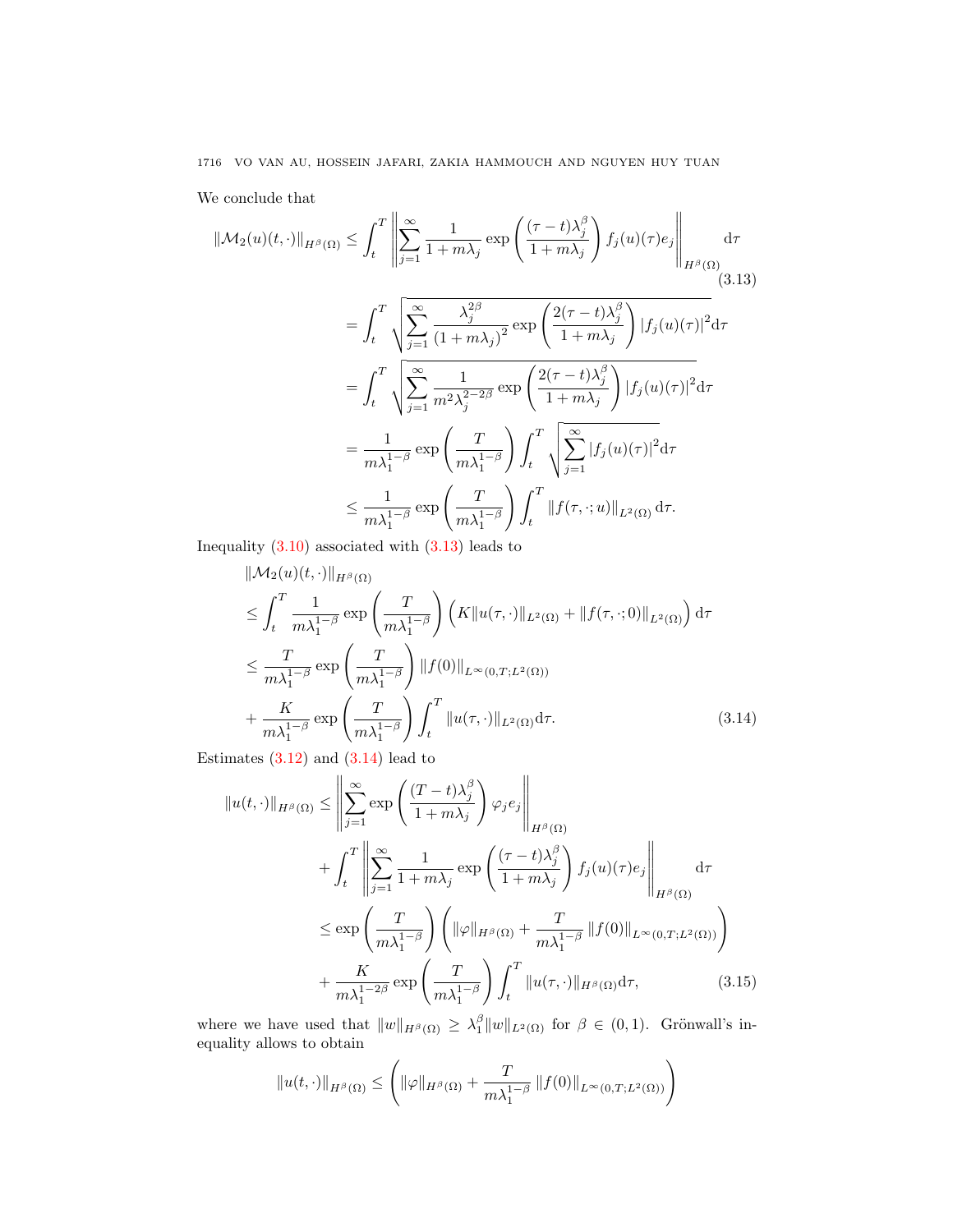$$
\times \exp \left( \frac{KT}{m\lambda_1^{1-2\beta}} \exp \left( \frac{T}{m\lambda_1^{1-\beta}} \right) + \frac{T}{m\lambda_1^{1-\beta}} \right),
$$

we implies [\(3.7\)](#page-5-2). The proof is complete.

4. The case  $\beta > 1$ : Ill-posedness and regularization methods for Problem  $(\mathbb{P}_T)$  $(\mathbb{P}_T)$  $(\mathbb{P}_T)$ .

## 4.1. Ill-posedness of the solution of [P](#page-0-0)roblem  $(\mathbb{P}_T)$ .

Definition 4.1 (Ill-posed). The well-posed problem in the sense of Hadamard is to satisfy the following properties:

- i) a solution exists;
- ii) the solution is unique;

iii) the solution's behaviour changes continuously with the initial conditions.

If at least one of the three properties above does not satisfy, the problem is ill-posed.

Next, we give an example which shows that the solution  $\tilde{u}^{(k)}(t, x)$  (for any  $k \in \mathbb{N}^*$ )<br>Problem  $(\mathbb{R}_+)$  is not stable (property iii) is upsatisfied). For  $\beta > 1$  let us set of [P](#page-0-0)roblem  $(\mathbb{P}_T)$  is not stable (property iii) is unsatisfied). For  $\beta > 1$ , let us set

$$
\widetilde{\varphi}^{(k)}(x) = \lambda_k^{-1} e_k(x), \quad \forall k \in \mathbb{N}^*,
$$
\n(4.1)

$$
\widetilde{f}(t,x;w) = \sum_{j=1}^{\infty} \lambda_j T^{-1} \exp\left(\frac{-T\lambda_j^{\beta}}{1+m\lambda_j}\right) \langle w(t,\cdot), e_j \rangle_{L^2(\Omega)} e_j(x), \ m > 1,
$$
 (4.2)

for  $(t, x) \in (0, T) \times \Omega$  and  $w \in C([0, T]; L^2(\Omega))$ . The solution  $\tilde{u}^{(k)}(t, x)$  satisfies the integral equation integral equation

$$
\widetilde{u}^{(k)}(t,x) = \sum_{j=1}^{\infty} \left[ \exp\left(\frac{(T-t)\lambda_j^{\beta}}{1+m\lambda_j}\right) \widetilde{\varphi}_j^{(k)} \right] e_j(x)
$$

$$
- \sum_{j=1}^{\infty} \left[ \frac{1}{1+m\lambda_j} \int_t^T \exp\left(\frac{(\tau-t)\lambda_j^{\beta}}{1+m\lambda_j}\right) \widetilde{f}_j(u^{(k)})(\tau) d\tau \right] e_j(x), \qquad (4.3)
$$

where

$$
\widetilde{\varphi}_j^{(k)} = \left\langle \widetilde{\varphi}^{(k)}, e_j \right\rangle_{L^2(\Omega)},
$$

and

$$
\widetilde{f}_j(\widetilde{u}^{(k)})(t) = \left\langle \widetilde{f}(t, \cdot; \widetilde{u}^{(k)}), e_j \right\rangle_{L^2(\Omega)}
$$

<span id="page-8-1"></span><span id="page-8-0"></span>.

• Step 1. We show that [\(4.3\)](#page-8-0) has a unique solution  $\tilde{u}^{(k)} \in C([0,T]; L^2(\Omega))$ .<br>Indeed, we consider the function Indeed, we consider the function

$$
\mathcal{G}(w)(t,x) = \sum_{j=1}^{\infty} \left[ \exp\left(\frac{(T-t)\lambda_j^{\beta}}{1+m\lambda_j}\right) \widetilde{\varphi}_j^{(k)} \right] e_j(x)
$$

$$
- \sum_{j=1}^{\infty} \left[ \frac{1}{1+m\lambda_j} \int_t^T \exp\left(\frac{(\tau-t)\lambda_j^{\beta}}{1+m\lambda_j}\right) \widetilde{f}_j(w)(\tau) d\tau \right] e_j(x).
$$

 $\mathbb{R}^2$ 

 $\Box$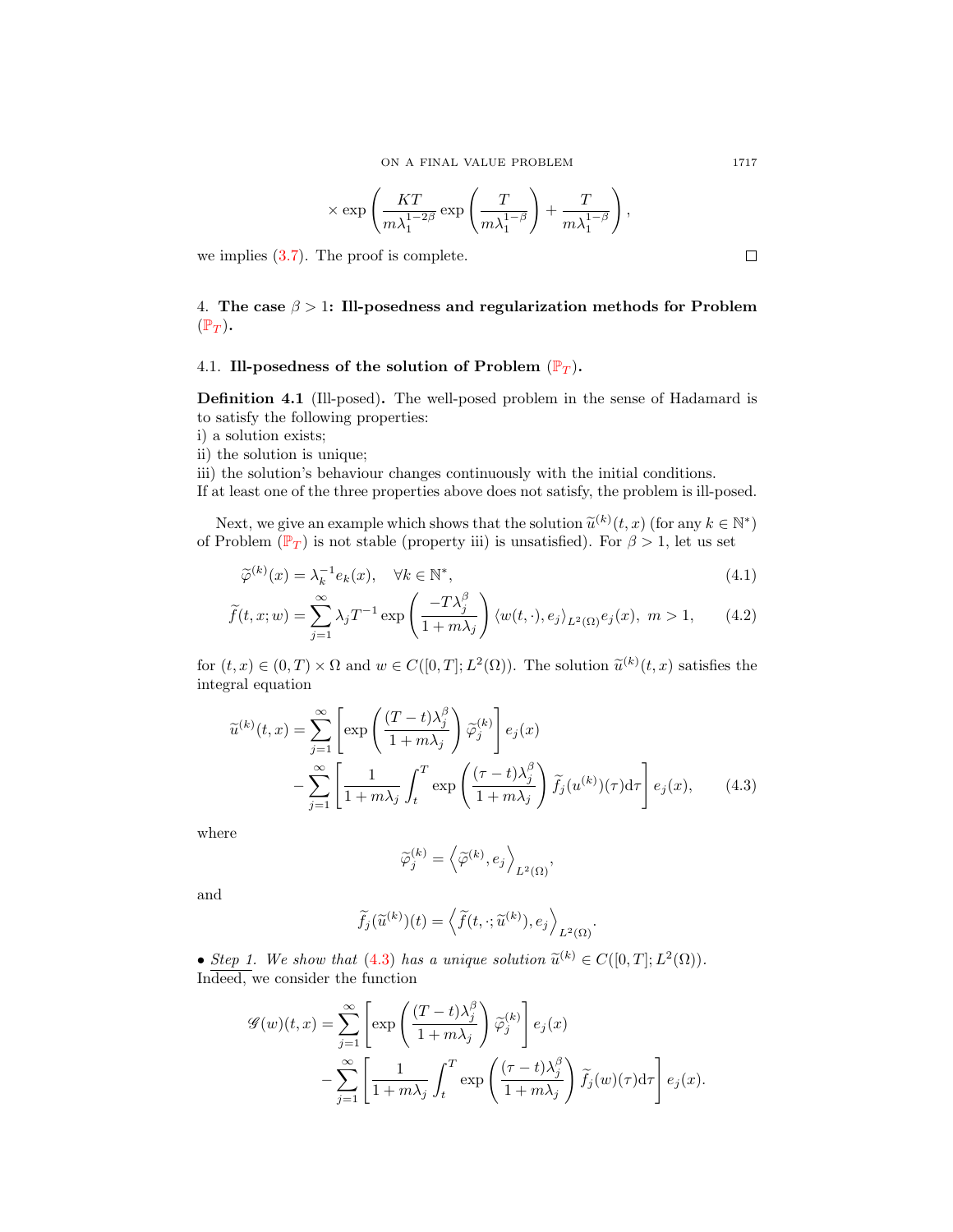Then for any  $w_1, w_2 \in C([0, T]; L^2(\Omega))$ , we obtain

$$
\begin{split} &\|\mathscr{G}(w_{1})(t,\cdot)-\mathscr{G}(w_{2})(t,\cdot)\|_{L^{2}(\Omega)}\\ &\leq \int_{t}^{T}\left\|\sum_{j=1}^{\infty}\left[\frac{1}{1+m\lambda_{j}}\exp\left(\frac{(\tau-t)\lambda_{j}^{\beta}}{1+m\lambda_{j}}\right)\left(\tilde{f}_{j}(w_{1})(\tau)-\tilde{f}_{j}(w_{2})(\tau)\right)\right]e_{j}\right\|_{L^{2}(\Omega)}\mathrm{d}\tau\\ &=\int_{t}^{T}\left[\sum_{j=1}^{\infty}\left(\frac{1}{1+m\lambda_{j}}\exp\left(\frac{(\tau-t)\lambda_{j}^{\beta}}{1+m\lambda_{j}}\right)\right)^{2}\lambda_{j}^{2}T^{-2}\exp\left(\frac{-T\lambda_{j}^{\beta}}{1+m\lambda_{j}}\right)|w_{1,j}(\tau)-w_{2,j}(\tau)|^{2}\right]^{1/2}\mathrm{d}\tau\\ &=\int_{t}^{T}\left[\sum_{j=1}^{\infty}\frac{1}{m^{2}T^{2}}\exp\left(\frac{(\tau-t-T)\lambda_{j}^{\beta}}{1+m\lambda_{j}}\right)|w_{1,j}(\tau)-w_{2,j}(\tau)|^{2}\right]^{1/2}\mathrm{d}\tau\\ &\leq \int_{t}^{T}\frac{1}{mT}\left\|w_{1}(\tau,\cdot)-w_{2}(\tau,\cdot)\right\|_{L^{2}(\Omega)}\mathrm{d}\tau\leq \frac{1}{m}\left\|w_{1}-w_{2}\right\|_{C\left(\left[0,T\right];L^{2}(\Omega)\right)},\end{split}
$$

where we denote  $w_{i,j}(t) := \langle w_i(t, \cdot), e_j \rangle_{L^2(\Omega)}, i = 1, 2.$ This implies that

$$
\|\mathscr{G}(w_1)-\mathscr{G}(w_2)\|_{C([0,T];L^2(\Omega))}\leq \frac{1}{m}\|w_1-w_2\|_{C([0,T];L^2(\Omega))}.
$$

Hence  $\mathscr G$  is a contraction because  $m > 1$ . Using the Banach fixed-point theorem, we conclude that  $\mathscr{G}(w) = w$  has a unique solution  $\widetilde{u}^{(k)} \in C([0,T]; L^2(\Omega)).$ <br>• Step 2. The solution of Problem (4.3) is instable. We have • Step 2. The solution of Problem  $(4.3)$  is instable. We have

$$
\|\widetilde{u}^{(k)}(t,\cdot)\|_{L^{2}(\Omega)} \geq \left\|\sum_{j=1}^{\infty} \exp\left(\frac{(T-t)\lambda_{j}^{\beta}}{1+m\lambda_{j}}\right) \widetilde{\varphi}_{j}^{(k)} e_{j}\right\|_{L^{2}(\Omega)}
$$

$$
=:\mathcal{M}_{3}(\widetilde{\varphi}^{(k)})(t)
$$

$$
-\left\|\sum_{j=1}^{\infty} \left[\frac{1}{1+m\lambda_{j}}\int_{t}^{T} \exp\left(\frac{(\tau-t)\lambda_{j}^{\beta}}{1+m\lambda_{j}}\right) \widetilde{f}_{j}(\widetilde{u}^{(k)})(\tau)d\tau\right] e_{j}\right\|_{L^{2}(\Omega)}
$$

$$
=:\mathcal{M}_{4}(\widetilde{u}^{(k)})(t)
$$

It is easy to see that (here, noting that from [\(4.2\)](#page-8-1), we have  $\tilde{f}_j(0) = 0$ )

$$
\left|\mathcal{M}_4\left(\tilde{u}^{(k)}\right)(t)\right| = \left\|\mathcal{G}(\tilde{u}^{(k)})(t) - \mathcal{G}(0)(t)\right\|_{L^2(\Omega)}
$$

$$
\leq \frac{1}{m} \|\tilde{u}^{(k)}\|_{C([0,T];L^2(\Omega))}.
$$

Hence

$$
\|\widetilde{u}^{(k)}(t,\cdot)\|_{L^2(\Omega)} \geq \left|\mathcal{M}_3(\widetilde{\varphi}^{(k)})(t)\right| - \frac{1}{m}\|\widetilde{u}^{(k)}\|_{C([0,T];L^2(\Omega))}.
$$

This leads to

$$
\|\widetilde{u}^{(k)}\|_{C([0,T];L^2(\Omega))} \ge \frac{m}{m+1} \sup_{0 \le t \le T} \left| \mathcal{M}_3(\widetilde{\varphi}^{(k)})(t) \right|.
$$
 (4.4)

<span id="page-9-0"></span>.

We continue to estimate the right hand side of the latter inequality. Indeed, since  ${e_j(x)}_{j\geq 1}$  is a basis of  $L^2(\Omega)$ , i.e.,

$$
\begin{cases} \langle e_k, e_j \rangle_{L^2(\Omega)} = 1, & k = j, \\ \langle e_k, e_j \rangle_{L^2(\Omega)} = 0, & k \neq j, \end{cases}
$$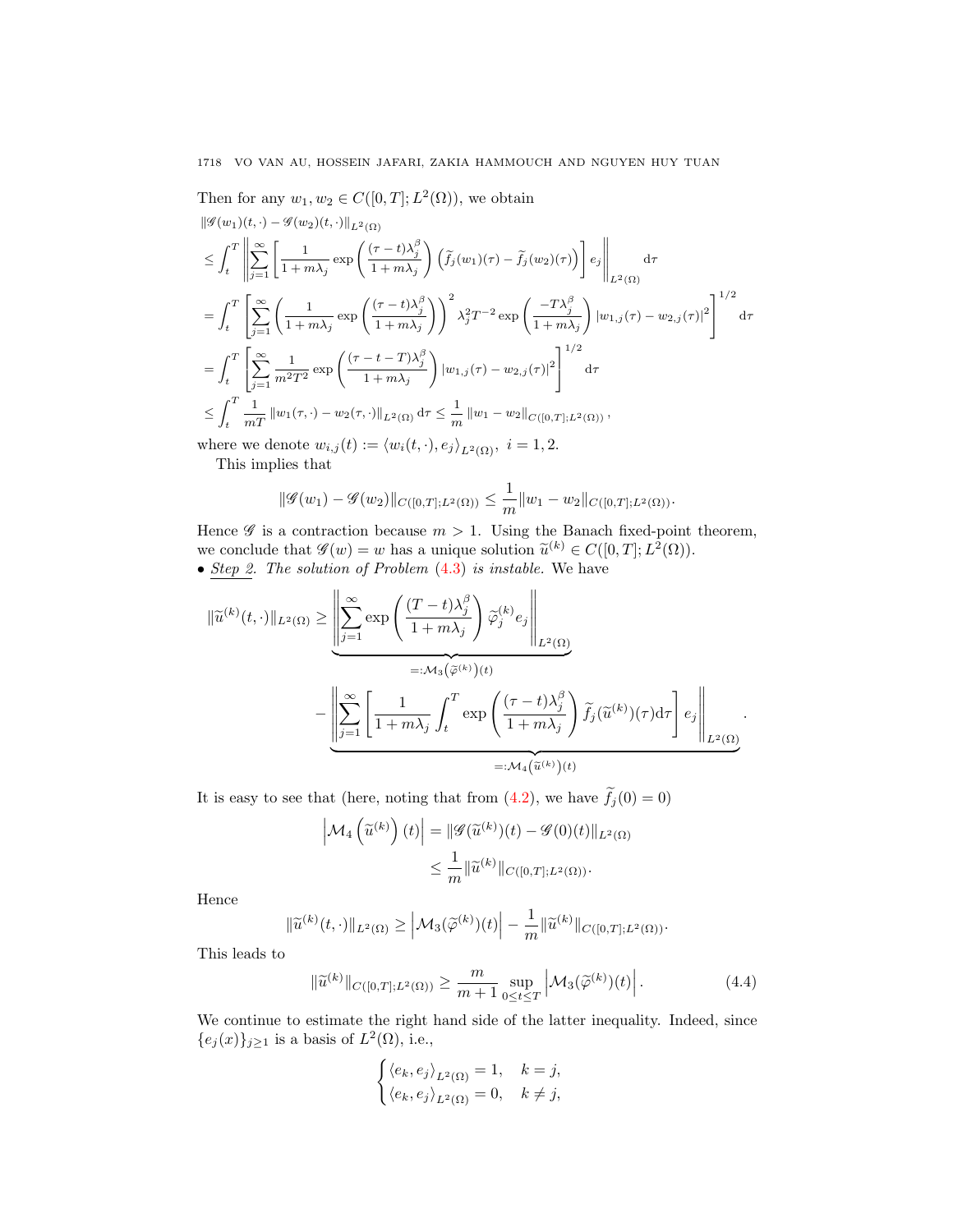we have

$$
\left| \mathcal{M}_3 \left( \tilde{\varphi}^{(k)} \right) (t) \right| = \sqrt{\sum_{j=1}^{\infty} \exp \left( \frac{2(T - t) \lambda_j^{\beta}}{1 + m \lambda_j} \right) \left\langle \tilde{\varphi}_j^{(k)}, e_j \right\rangle_{L^2(\Omega)}^2}
$$
  

$$
= \sqrt{\sum_{j=1}^{\infty} \exp \left( \frac{2(T - t) \lambda_j^{\beta}}{1 + m \lambda_j} \right) \left\langle \lambda_k^{-1} e_k, e_j \right\rangle_{L^2(\Omega)}^2}
$$
  

$$
= \frac{1}{\lambda_k} \exp \left( \frac{(T - t) \lambda_k^{\beta}}{1 + m \lambda_k} \right).
$$

Since the function  $\chi(t) := \exp \left( \frac{(T-t)\lambda_k^{\beta}}{1-\lambda_k} \right)$  $1 + m\lambda_k$  $\setminus$ is a decreasing function with respect to variable  $t \in [0, T]$  and  $\beta > 1$ , we deduce that

$$
\sup_{0 \le t \le T} \left| \mathcal{M}_3 \left( \widetilde{\varphi}^{(k)} \right) (t) \right| \ge \sup_{0 \le t \le T} \left( \frac{1}{\lambda_k} \exp \left( \frac{(T - t) \lambda_k^{\beta}}{1 + m \lambda_k} \right) \right) = \exp \left( \frac{T \lambda_k^{\beta}}{1 + m \lambda_k} \right) \frac{1}{\lambda_k}.
$$
\n(4.5)

Combining  $(4.4)$  and  $(4.5)$  yields

<span id="page-10-0"></span>
$$
\left\|\widetilde{u}^{(k)}\right\|_{C([0,T];L^2(\Omega))} \ge \frac{m}{m+1} \exp\left(\frac{T\lambda_k^{\beta}}{1+m\lambda_k}\right) \frac{1}{\lambda_k}.
$$

As  $k \nearrow \infty$ , we see that

$$
\lim_{k \nearrow \infty} \left\| \widetilde{\varphi}^{(k)} \right\|_{L^2(\Omega)} = \lim_{k \nearrow \infty} \frac{\| e_k \|_{L^2(\Omega)}}{\lambda_k} = \lim_{k \nearrow \infty} \frac{1}{\lambda_k} = 0,
$$

but

$$
\lim_{k \nearrow \infty} \left\| \widetilde{u}^{(k)} \right\|_{C([0,T];L^2(\Omega))} \ge \lim_{k \nearrow \infty} \frac{m}{m+1} \exp\left(\frac{T\lambda_k^{\beta}}{1+m\lambda_k}\right) \frac{1}{\lambda_k} = \infty.
$$

Thus, it is shown that [P](#page-0-0)roblem  $(\mathbb{P}_T)$  is ill-posed in the Hadamard sense in  $L^2$ -norm for  $\beta > 1$ .

4.2. Regularization and error estimate. In order to obtain the stable numerical solutions, we propose two regularization methods to solve the [P](#page-0-0)roblem  $(\mathbb{P}_T)$  in two cases of  $f$ :

- $f$  is globally Lipschitz: MLR method.
- $f$  is locally Lipschitz: FTR method.

<span id="page-10-2"></span>4.2.1. MLR method: Globally Lipschitz source term. In this subsection, the functions  $f(t, x; u)$  is satisfy the globally Lipschitz  $(\mathbf{A}_1)$ . To approximate u, we introduce the regularized solutions  $\mathcal{U}_{\alpha}^{\varepsilon}$  given by MLR method as follows

<span id="page-10-1"></span>
$$
\mathcal{U}_{\alpha}^{\varepsilon}(t,x) = \sum_{j=1}^{\infty} \left[ \mathcal{L}_{j}(\alpha, T) \exp\left(\frac{(T-t)\lambda_{j}^{\beta}}{1+m\lambda_{j}}\right) \varphi_{j}^{\varepsilon} \right] e_{j}(x)
$$

$$
- \sum_{j=1}^{\infty} \frac{1}{1+m\lambda_{j}} \left[ \int_{t}^{T} \mathcal{L}_{j}(\alpha, T) \exp\left(\frac{(\tau-t)\lambda_{j}^{\beta}}{1+m\lambda_{j}}\right) f_{j}(\mathcal{U}_{\alpha}^{\varepsilon})(\tau) d\tau \right] e_{j}(x), \quad (4.6)
$$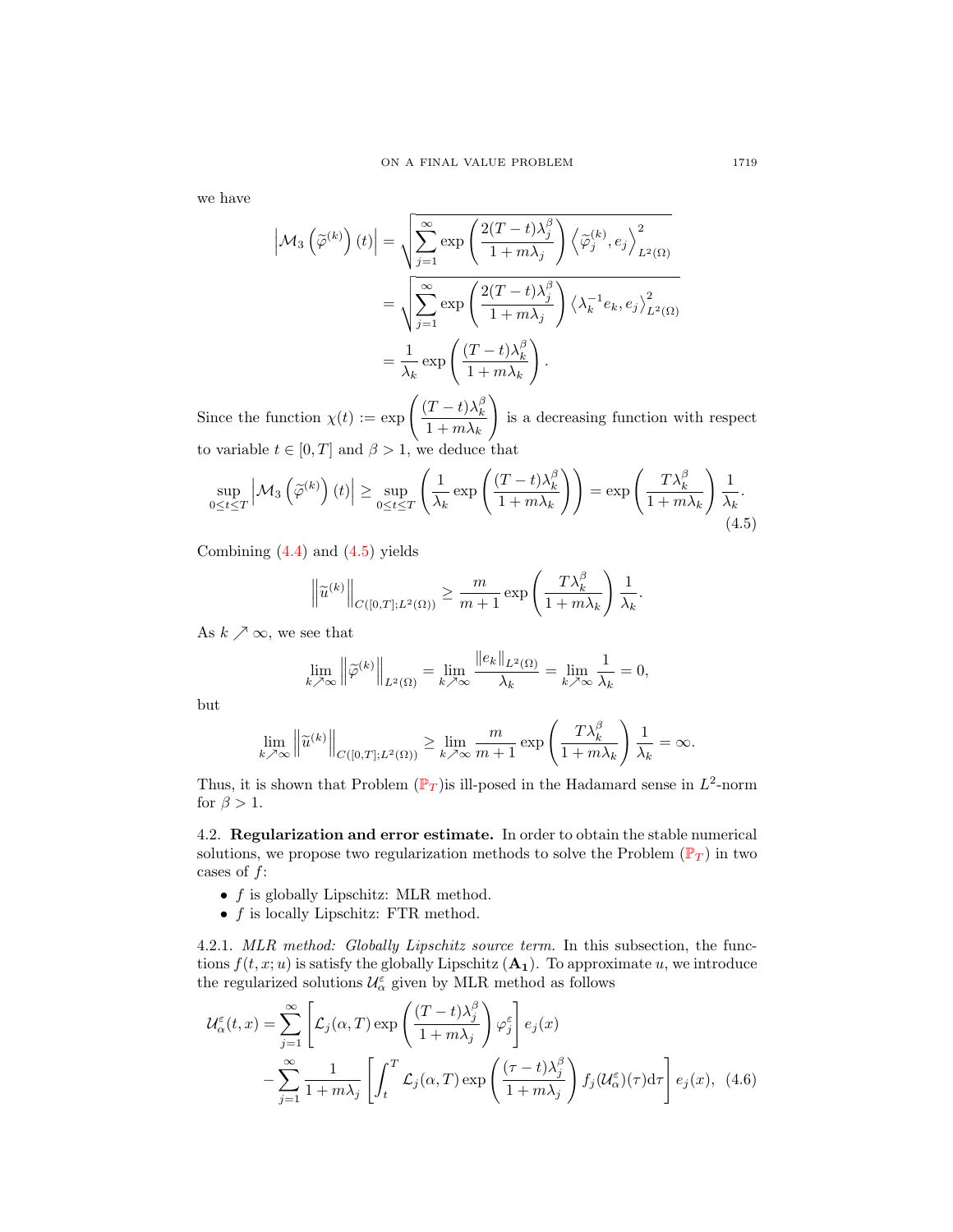where we set

<span id="page-11-3"></span><span id="page-11-0"></span>
$$
\mathcal{L}_{j}(\alpha, T) = \frac{\exp\left(\frac{-T\lambda_{j}^{\beta}}{1 + m\lambda_{j}}\right)}{\alpha\lambda_{j}^{\beta} + \exp\left(\frac{-T\lambda_{j}^{\beta}}{1 + m\lambda_{j}}\right)},
$$
\n(4.7)

and the coefficient  $\alpha := \alpha(\varepsilon)$  satifies  $\lim_{\varepsilon \to 0^+} \alpha = 0$ ; it plays the role of a regularization parameter.

The following technical lemma plays the key role in our analysis.

<span id="page-11-5"></span>**Lemma 4.2.** For  $0 \le t \le \tau \le T$ , we have

(a) 
$$
\left| \mathcal{L}_j(\alpha, T) \exp\left(\frac{(T-t)\lambda_j^{\beta}}{1 + m\lambda_j}\right) \right| \leq \alpha^{\frac{t}{T}-1} \left(\frac{T}{\log(\alpha^{-1}T)}\right)^{1-\frac{t}{T}}, \quad (4.8)
$$

(b) 
$$
\left| \mathcal{L}_j(\alpha, T) \exp\left(\frac{(\tau - t)\lambda_j^{\beta}}{1 + m\lambda_j}\right) \right| \leq \alpha^{\frac{t - \tau}{T}} \left(\frac{T}{\log\left(\alpha^{-1}T\right)}\right)^{\frac{\tau - t}{T}}.
$$
 (4.9)

*Proof.* a). First, from  $(4.7)$ , it holds

$$
\left| \mathcal{L}_{j}(\alpha, T) \exp\left(\frac{(T - t)\lambda_{j}^{\beta}}{1 + m\lambda_{j}}\right) \right| = \frac{\exp\left(\frac{-t\lambda_{j}^{\beta}}{1 + m\lambda_{j}}\right)}{\alpha\lambda_{j}^{\beta} + \exp\left(\frac{-T\lambda_{j}^{\beta}}{1 + m\lambda_{j}}\right)}
$$
\n
$$
= \frac{\exp\left(\frac{-t\lambda_{j}^{\beta}}{1 + m\lambda_{j}}\right)}{\left(\alpha\lambda_{j}^{\beta} + \exp\left(\frac{-T\lambda_{j}^{\beta}}{1 + m\lambda_{j}}\right)\right)^{\frac{t}{T}} \left(\alpha\lambda_{j}^{\beta} + \exp\left(\frac{-T\lambda_{j}^{\beta}}{1 + m\lambda_{j}}\right)\right)^{1 - \frac{t}{T}}}
$$
\n
$$
\leq \frac{1}{\left(\alpha\lambda_{j}^{\beta} + \exp\left(\frac{-T\lambda_{j}^{\beta}}{1 + m\lambda_{j}}\right)\right)^{1 - \frac{t}{T}}} \leq \frac{1}{\left(\alpha\lambda_{j}^{\beta} + \exp\left(-T\lambda_{j}^{\beta}\right)\right)^{1 - \frac{t}{T}}}.
$$
\n(4.10)

Using the inequality

$$
\frac{1}{\nu_1 \zeta + \exp\left(-\zeta \nu_2\right)} \le \frac{\frac{\nu_2}{\nu_1}}{\log\left(\frac{\nu_2}{\nu_1}\right)},\tag{4.11}
$$

<span id="page-11-4"></span><span id="page-11-2"></span><span id="page-11-1"></span>.

for  $\nu_i > 0$ ,  $i = 1, 2$  and  $0 < \zeta < e\nu_2$ , if  $\alpha < eT$ , we obtain

$$
\frac{1}{\left(\alpha\lambda_j^{\beta} + \exp\left(-T\lambda_j^{\beta}\right)\right)^{1-\frac{t}{T}}} \leq \left(\frac{\alpha^{-1}T}{\log\left(\alpha^{-1}T\right)}\right)^{1-\frac{t}{T}}
$$

Whereupon

$$
\left| \mathcal{L}_j(\alpha, T) \exp\left(\frac{(T - t)\lambda_j^{\beta}}{1 + m\lambda_j}\right) \right| \le \left(\frac{\alpha^{-1}T}{\log\left(\alpha^{-1}T\right)}\right)^{1 - \frac{t}{T}}.\tag{4.12}
$$

Using  $(4.12)$  into  $(4.10)$ , we obtain  $(4.8)$ .

With the same argument as in the proof of  $(4.8)$ , we obtain  $(4.9)$ . This concludes the proof of the lemma. $\Box$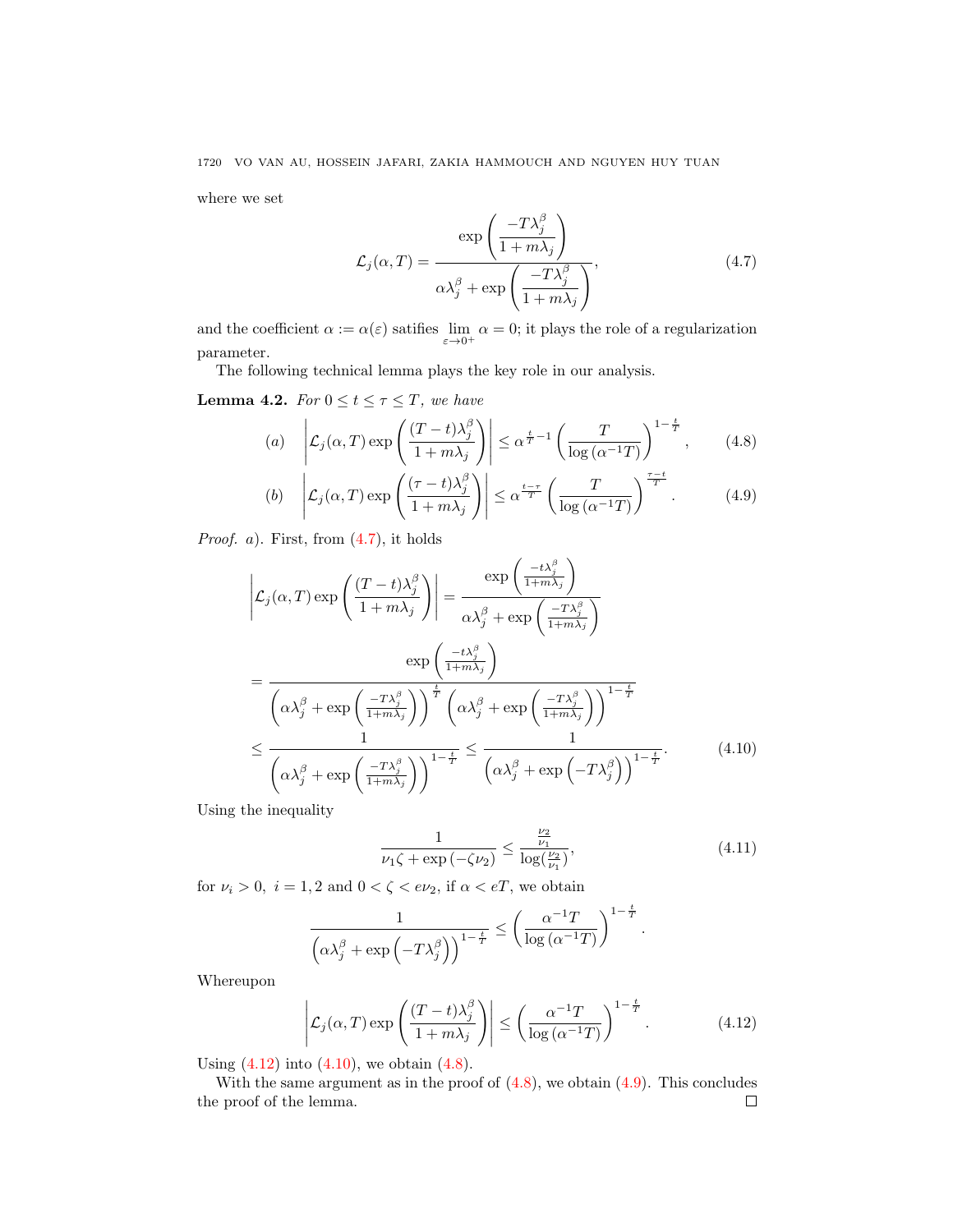A. The well-posedness of the regularized solution [\(4.6\)](#page-10-1). In this subsection, we will obtain the existence and regularity results for the regularized solution  $(4.6)$ .

<span id="page-12-1"></span>Theorem 4.3 (Existence-uniqueness). Suppose that f satisfying the assumption (A<sub>1</sub>) then the regularized solution [\(4.6\)](#page-10-1) has unique weak solution  $\mathcal{U}_{\alpha}^{\varepsilon} \in C([0,T];$  $L^2(\Omega)$ .

*Proof.* For any  $\mathscr{F} \in C([0,T]; L^2(\Omega))$ , we define the function

$$
\mathscr{F}: C([0,T];L^2(\Omega)) \to C([0,T];L^2(\Omega))
$$

by

$$
\mathscr{F}(\vartheta)(t,x) := \sum_{j=1}^{\infty} \left[ \mathcal{L}_j(\alpha, T) \exp\left(\frac{(T-t)\lambda_j^{\beta}}{1+m\lambda_j}\right) \varphi_j^{\varepsilon} \right] e_j(x)
$$

$$
- \sum_{j=1}^{\infty} \left[ \frac{1}{1+m\lambda_j} \int_t^T \mathcal{L}_j(\alpha, T) \exp\left(\frac{(\tau-t)\lambda_j^{\beta}}{1+m\lambda_j}\right) f_j(\vartheta)(\tau) d\tau \right] e_j(x).
$$
(4.13)

We also define  $\mathscr{F}^k$  as follows

<span id="page-12-0"></span>
$$
\mathscr{F}^{k}(\vartheta) = \underbrace{\mathscr{F} \cdots \mathscr{F}(\mathscr{F}(\vartheta))}_{k-\text{times}}.
$$

We shall prove by induction, for any couple  $\vartheta_1, \vartheta_2 \in C([0, T]; L^2(\Omega))$ , that

$$
\left\|\mathscr{F}^{k}(\vartheta_{1})(t,\cdot)-\mathscr{F}^{k}(\vartheta_{2})(t,\cdot)\right\|_{H^{2}(\Omega)} \leq \frac{\left(K\frac{\alpha^{-1}T}{m\log(\alpha^{-1}T)}(T-t)\right)^{k}}{k!}\left\|\vartheta_{1}-\vartheta_{2}\right\|_{C([0,T];H^{2}(\Omega))}.
$$
\n(4.14)

For  $k = 1$ , by using  $(\mathbf{A_1})$  and Lemma [4.2](#page-11-5) and noting that  $\frac{\alpha^{-1}T}{\log(\alpha^{-1}T)} \geq 1$ , it holds

$$
\alpha^{\frac{t-\tau}{T}} \left( \frac{T}{\log \left( \alpha^{-1} T \right)} \right)^{\frac{\tau-t}{T}} \le \frac{\alpha^{-1} T}{\log \left( \alpha^{-1} T \right)}, \quad \text{for all } 0 \le t \le \tau \le T,
$$

then we have

kF(ϑ1)(t, ·) − F(ϑ2)(t, ·)kL2(Ω) ≤ Z <sup>T</sup> t X∞ j=1 " 1 1 + mλ<sup>j</sup> <sup>L</sup><sup>j</sup> (α, T) exp (τ − t)λ β j 1 + mλ<sup>j</sup> ! (f<sup>j</sup> (ϑ1)(<sup>τ</sup> ) <sup>−</sup> <sup>f</sup><sup>j</sup> (ϑ2)(<sup>τ</sup> ))# ej L2(Ω) dτ ≤ Z <sup>T</sup> t "X<sup>∞</sup> j=1 1 (1 + mλ<sup>j</sup> ) 2 <sup>L</sup><sup>j</sup> (α, T) exp (τ − t)λ β j 1 + mλ<sup>j</sup> ! 2 |f<sup>j</sup> (ϑ1)(τ ) − f<sup>j</sup> (ϑ2)(τ )| 2 #<sup>1</sup>/<sup>2</sup> dτ ≤ K α <sup>−</sup><sup>1</sup>T mλ<sup>1</sup> log (α<sup>−</sup><sup>1</sup>T) Z <sup>T</sup> t "X<sup>∞</sup> j=1 |ϑ1,j (τ ) − ϑ2,j (τ )| 2 #<sup>1</sup>/<sup>2</sup> dτ ≤ K α <sup>−</sup><sup>1</sup>T mλ<sup>1</sup> log (α<sup>−</sup><sup>1</sup>T) Z <sup>T</sup> t kϑ1(τ, ·) − ϑ2(τ, ·)kL2(Ω) dτ ≤ K α <sup>−</sup><sup>1</sup>T(T − t) mλ<sup>1</sup> log (α<sup>−</sup><sup>1</sup>T) kϑ<sup>1</sup> − ϑ2kC([0,T ];L2(Ω)) , ϑi,j = hϑi, e<sup>j</sup> iL2(Ω) , i = 1, 2.

Hence,  $(4.14)$  holds for  $k = 1$ .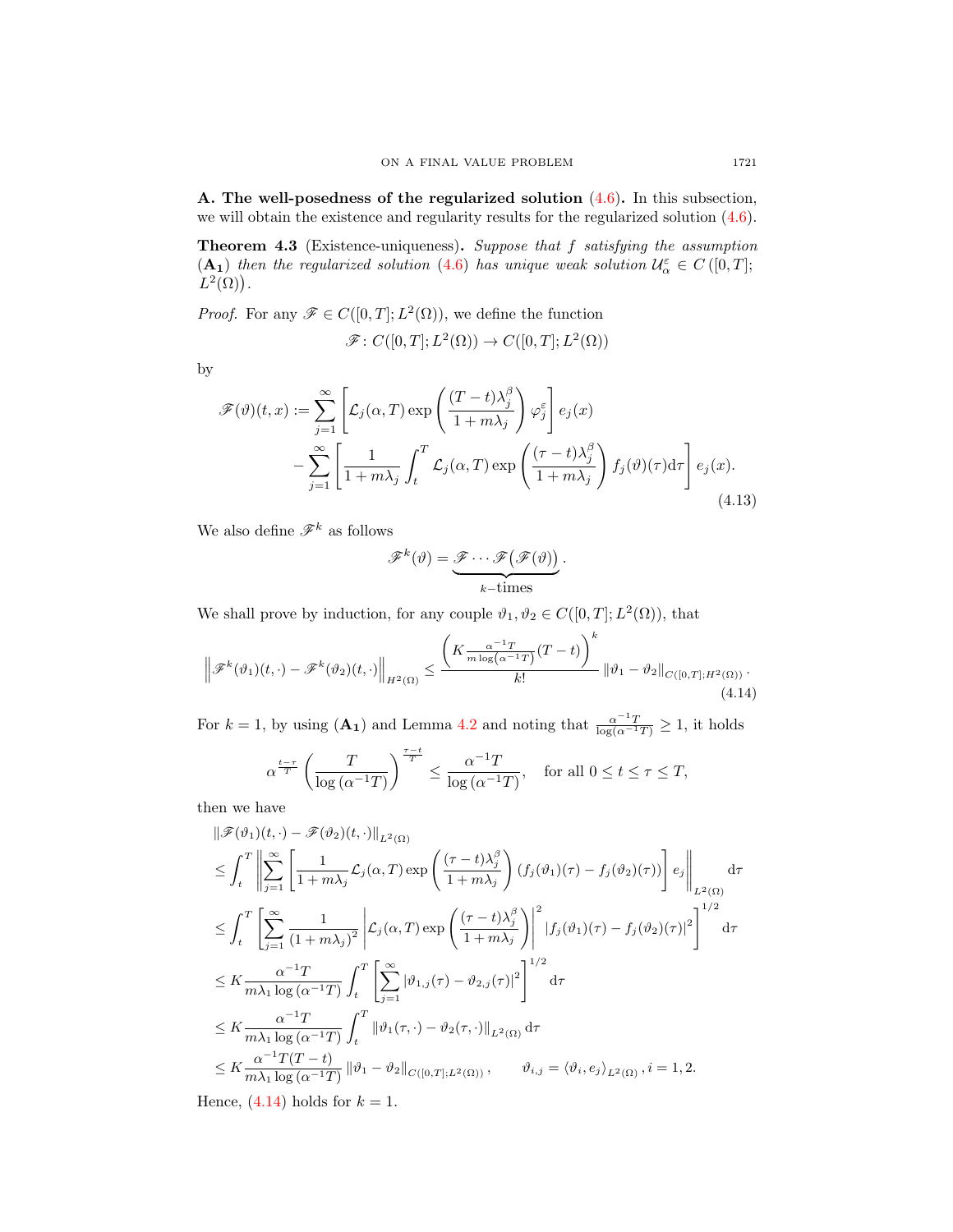Assume that [\(4.14\)](#page-12-0) holds for  $k = N$ . We show now that (4.14) holds for  $k = N+1$ . In fact, we have

$$
\|\mathscr{F}^{N+1}(\vartheta_1)(t,\cdot)-\mathscr{F}^{N+1}(\vartheta_2)(t,\cdot)\|_{H^{\nu}(\Omega)}
$$
\n
$$
\leq K \frac{\alpha^{-1}T}{m\log(\alpha^{-1}T)} \int_t^T \|\mathscr{F}^N(\vartheta_1)(\tau,\cdot)-\mathscr{F}^N(\vartheta_2)(\tau,\cdot)\|_{L^2(\Omega)} d\tau
$$
\n
$$
\leq \left(K \frac{\alpha^{-1}T}{m\log(\alpha^{-1}T)}\right)^{N+1} \int_t^T \frac{(T-\tau)^N}{N!} d\tau \|\vartheta_1 - \vartheta_2\|_{C([0,T];L^2(\Omega))}
$$
\n
$$
\leq \frac{1}{(N+1)!} \left(K \frac{\alpha^{-1}T}{m\log(\alpha^{-1}T)}(T-t)\right)^{N+1} \|\vartheta_1 - \vartheta_2\|_{C([0,T];L^2(\Omega))}.
$$

By the induction principle, we deduce that  $(4.14)$  holds for all  $k \in \mathbb{N}^*$ . Notice that, as  $\alpha$  is fixed, then  $\frac{1}{k!}$  $\left(K\frac{\alpha^{-1}T}{\alpha}\right)$  $\left(\frac{\alpha^{-1}T}{m\log(\alpha^{-1}T)}(T-t)\right)^k$  tends to 0 when  $k \nearrow \infty$ , so there exists a positive integer  $k_0$  such that

$$
\frac{1}{k_0!} \left( K \frac{\alpha^{-1} T}{m \log \left( \alpha^{-1} T \right)} (T-t) \right)^{k_0} < 1.
$$

It means that  $\mathscr{F}^{k_0}$  is a contraction. Finally, it follows the desired conclusion that the problem [\(4.6\)](#page-10-1) has a unique solution  $\mathcal{U}_{\alpha}^{\varepsilon} \in C([0,T]; L^2(\Omega))$ . The proof is complete.  $\Box$ 

Given a constant  $\alpha \in (0,1)$  (which will be assumed from now on) and a function  $w \in C([0, T]; L^2(\Omega))$ , we denote the scaling with  $\alpha$  as follows:

<span id="page-13-1"></span>
$$
||w||_{\alpha,\infty} = \sup_{0 \le t \le T} \left( \alpha^{-\frac{t}{T}} ||w(t,\cdot)||_{L^2(\Omega)} \right). \tag{4.15}
$$

**Theorem 4.4** (Regularity). Assume that f satisfy the assumptions  $(A_1)$  and  $(A_2)$ . We have the following results:

a) If  $\varphi^{\varepsilon} \in L^2(\Omega)$ , then  $\mathcal{U}_{\alpha}^{\varepsilon}$  given by [\(4.6\)](#page-10-1) satisfies

<span id="page-13-2"></span>
$$
\|\mathcal{U}_{\alpha}^{\varepsilon}\|_{\alpha,\infty} \le \frac{\alpha^{-1}T}{\log(T)} \exp\left(\frac{KT^2}{m\lambda_1 \log(T)}\right) \|\varphi^{\varepsilon}\|_{L^2(\Omega)}.
$$
 (4.16)

b) If  $\varphi^{\varepsilon} \in H^1(\Omega)$ , then

<span id="page-13-0"></span>
$$
\|\mathcal{U}_{\alpha}^{\varepsilon}\|_{L^{\infty}(0,T;H^{1}(\Omega))} \leq \frac{\alpha^{-1}T}{\log(T)} \exp\left(\frac{KT^{2}\alpha^{-1}}{m\lambda_{1}\log(T)}\right) \|\varphi^{\varepsilon}\|_{H^{1}(\Omega)}.
$$
 (4.17)

Proof. We rewrite [\(4.6\)](#page-10-1) as

$$
\mathcal{U}_{\alpha}^{\varepsilon}(t,x) = \sum_{j=1}^{\infty} \left[ \mathcal{L}_{j}(\alpha, T) \exp\left(\frac{(T-t)\lambda_{j}^{\beta}}{1+m\lambda_{j}}\right) \varphi_{j}^{\varepsilon}\right] e_{j}(x)
$$

$$
- \sum_{j=1}^{\infty} \left[ \frac{1}{1+m\lambda_{j}} \int_{t}^{T} \mathcal{L}_{j}(\alpha, T) \exp\left(\frac{(\tau-t)\lambda_{j}^{\beta}}{1+m\lambda_{j}}\right) f_{j}(\mathcal{U}_{\alpha}^{\varepsilon})(\tau) d\tau \right] e_{j}(x).
$$

$$
=:\mathcal{M}_{6}(\mathcal{U}_{\alpha}^{\varepsilon})(t,x)
$$
(4.18)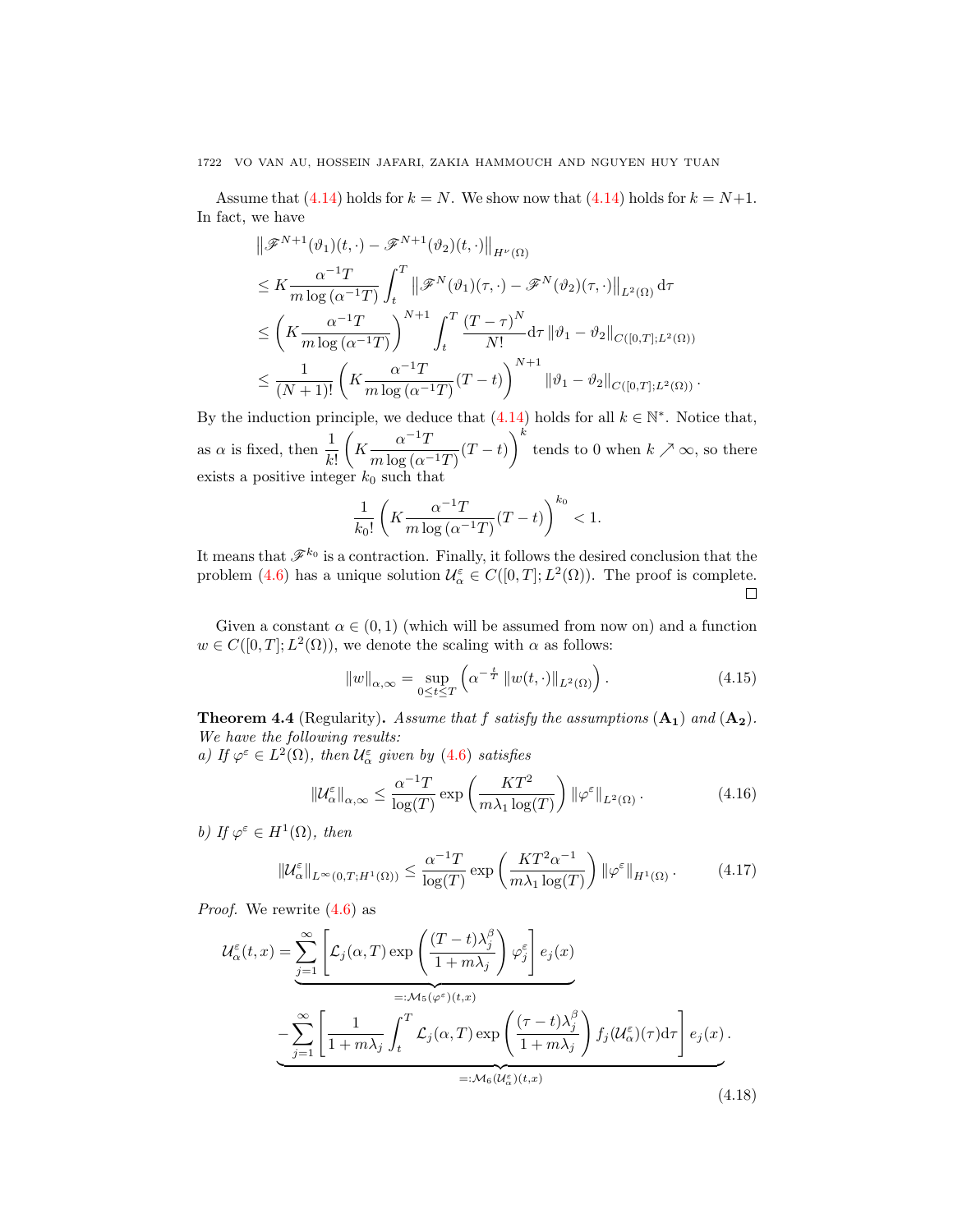a) Using [\(3.10\)](#page-6-0) (noting that  $f(t, x; 0) = 0$ , for all  $(t, x) \in (0, T) \times \Omega$ ) and Lemma [4.2b](#page-11-5)), we first observe that

$$
\|\mathcal{M}_{6}(\mathcal{U}_{\alpha}^{\varepsilon})(t,\cdot)\|_{L^{2}(\Omega)}
$$
\n
$$
\leq \int_{t}^{T} \sqrt{\sum_{j=1}^{\infty} \left[ \frac{1}{1+m\lambda_{j}} \mathcal{L}_{j}(\alpha, T) \exp\left(\frac{(\tau-t)\lambda_{j}^{\beta}}{1+m\lambda_{j}}\right) f_{j}(\mathcal{U}_{\alpha}^{\varepsilon})(\tau) \right]^{2}} d\tau
$$
\n
$$
\leq \frac{1}{m\lambda_{1}} \int_{t}^{T} \alpha^{\frac{t-\tau}{T}} \left( \frac{T}{\log(\alpha^{-1}T)} \right)^{\frac{\tau-t}{T}} \|f(\tau, \cdot; \mathcal{U}_{\alpha}^{\varepsilon})\|_{L^{2}(\Omega)} d\tau
$$
\n
$$
\leq \frac{KT}{m\lambda_{1} \log(T)} \int_{t}^{T} \alpha^{\frac{t-\tau}{T}} \| \mathcal{U}_{\alpha}^{\varepsilon}(\tau, \cdot)\|_{L^{2}(\Omega)} d\tau, \tag{4.19}
$$

where we have used  $\left(\frac{T}{\log(\alpha^{-1}T)}\right)^{\frac{\tau-t}{T}} \leq \frac{T}{\log(T)}$ , for  $\alpha \in (0,1), 0 \leq t \leq \tau \leq T$ . The next observation, from Lemma [4.2a](#page-11-5)), is that

$$
\|\mathcal{M}_5(\varphi^{\varepsilon})(t,\cdot)\|_{L^2(\Omega)}
$$
\n
$$
\leq \sum_{j=1}^{\infty} \left[ \mathcal{L}_j(\alpha, T) \exp\left(\frac{(T-t)\lambda_j^{\beta}}{1+m\lambda_j}\right) \varphi_j^{\varepsilon}\right]^2
$$
\n
$$
\leq \alpha^{\frac{t}{T}-1} \left( \frac{T}{\log(\alpha^{-1}T)} \right)^{1-\frac{t}{T}} \|\varphi^{\varepsilon}\|_{L^2(\Omega)} \leq \alpha^{\frac{t}{T}-1} \frac{T}{\log(T)} \|\varphi^{\varepsilon}\|_{L^2(\Omega)}, \tag{4.20}
$$

noting that  $\left(\frac{T}{\log(\alpha^{-1}T)}\right)^{\frac{\tau-t}{T}} \leq \frac{T}{\log(T)}$ , for all  $0 \leq t \leq T, 0 < \alpha < 1$ .

Combining [\(4.18\)](#page-13-0)-[\(4.20\)](#page-14-0) and multiplying the two sides of of the result obtained by  $\alpha^{-\frac{t}{T}}$ , we deduce that

<span id="page-14-0"></span>
$$
\alpha^{-\frac{t}{T}} \| \mathcal{U}_{\alpha}^{\varepsilon}(t, \cdot) \|_{L^{2}(\Omega)}
$$
\n
$$
\leq \| \mathcal{M}_{5}(\varphi^{\varepsilon})(t, \cdot) \|_{L^{2}(\Omega)} + \| \mathcal{M}_{6}(\mathcal{U}_{\alpha}^{\varepsilon})(t, \cdot) \|_{L^{2}(\Omega)}
$$
\n
$$
\leq \alpha^{-1} \frac{T}{\log(T)} \| \varphi^{\varepsilon} \|_{L^{2}(\Omega)} + \frac{KT}{m\lambda_{1} \log(T)} \int_{t}^{T} \alpha^{-\frac{\tau}{T}} \| \mathcal{U}_{\alpha}^{\varepsilon}(\tau, \cdot) \|_{L^{2}(\Omega)} d\tau.
$$

Using Grönwall's inequality, we get

$$
\alpha^{-\frac{t}{T}} \left\| \mathcal{U}_{\alpha}^{\varepsilon}(t,\cdot) \right\|_{L^{2}(\Omega)} \leq \frac{\alpha^{-1}T}{\log(T)} \left\| \varphi^{\varepsilon} \right\|_{L^{2}(\Omega)} \exp\left(\frac{KT^{2}}{m\lambda_{1}\log(T)}\right). \tag{4.21}
$$

Since the right side of  $(4.21)$  does not depend on t, we have

<span id="page-14-2"></span><span id="page-14-1"></span>
$$
\|\mathcal{U}_{\alpha}^{\varepsilon}\|_{\alpha,\infty} \leq \frac{\alpha^{-1}T}{\log(T)} \exp\left(\frac{KT^2}{m\lambda_1 \log(T)}\right) \|\varphi^{\varepsilon}\|_{L^2(\Omega)}.
$$

This leads to [\(4.16\)](#page-13-1).

 $b)$  From Lemma [4.2a](#page-11-5)), we first observe that

$$
\|\mathcal{M}_5(\varphi^{\varepsilon})(t,\cdot)\|_{H^1(\Omega)} \leq \sum_{j=1}^{\infty} \left[ \lambda_j \mathcal{L}_j(\alpha,T) \exp\left(\frac{(T-t)\lambda_j^{\beta}}{1+m\lambda_j}\right) \varphi_j^{\varepsilon}\right]^2
$$
  

$$
\leq \alpha^{\frac{t}{T}-1} \left(\frac{T}{\log(\alpha^{-1}T)}\right)^{1-\frac{t}{T}} \|\varphi^{\varepsilon}\|_{H^1(\Omega)} \leq \frac{\alpha^{-1}T}{\log(T)} \|\varphi^{\varepsilon}\|_{H^1(\Omega)}.
$$
\n(4.22)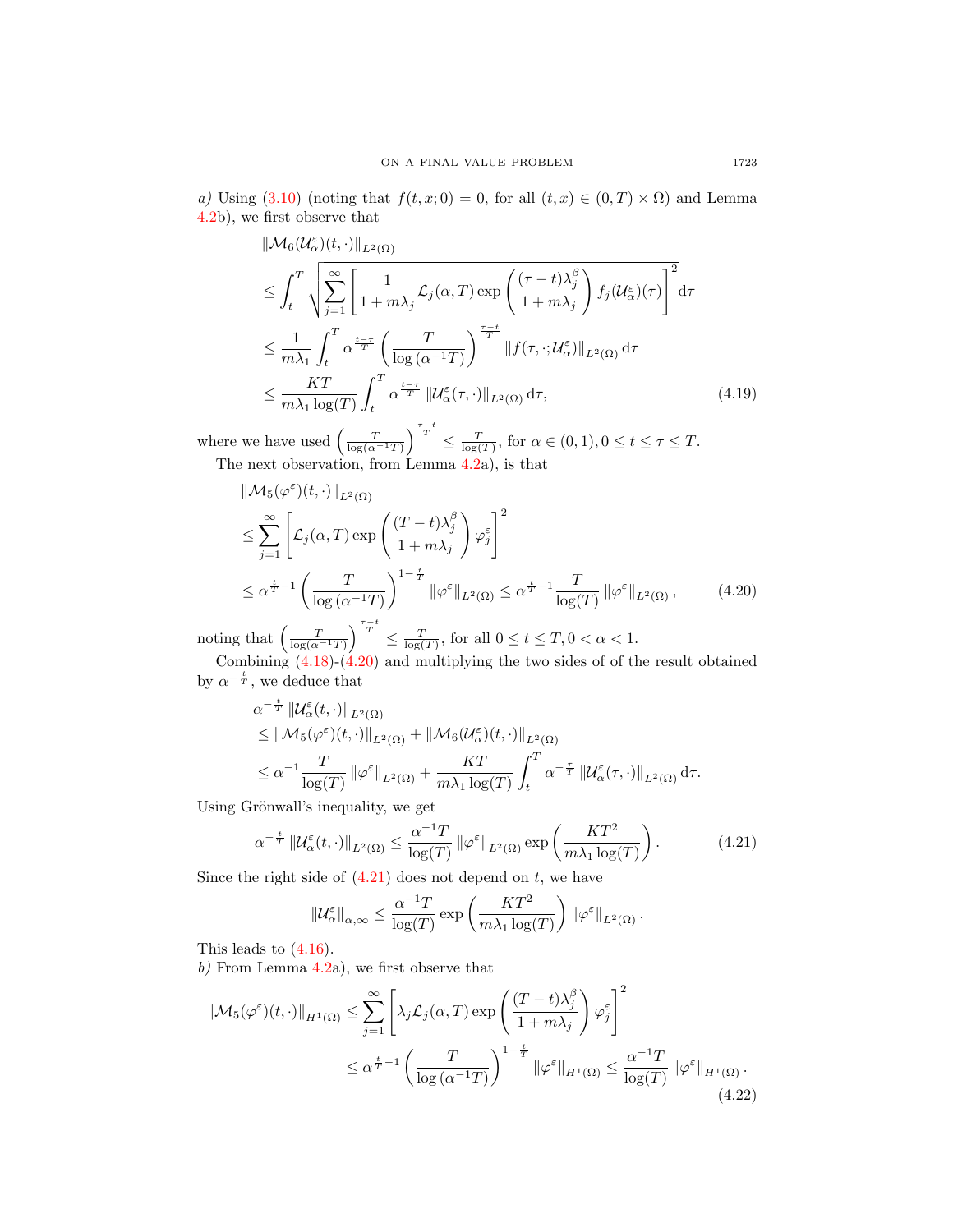The next observation, using Lemma [4.2b](#page-11-5)), is that

$$
\|\mathcal{M}_{6}(\mathcal{U}_{\alpha}^{\varepsilon})(t,\cdot)\|_{H^{1}(\Omega)}
$$
\n
$$
\leq \int_{t}^{T} \sqrt{\sum_{j=1}^{\infty} \left[ \frac{\lambda_{j}}{1+m\lambda_{j}} \mathcal{L}_{j}(\alpha, T) \exp\left( \frac{(\tau-t)\lambda_{j}^{\beta}}{1+m\lambda_{j}} \right) f_{j}(\mathcal{U}_{\alpha}^{\varepsilon})(\tau) \right]^{2}} d\tau
$$
\n
$$
\leq \frac{1}{m} \int_{t}^{T} \alpha^{\frac{t-\tau}{T}} \left( \frac{T}{\log(\alpha^{-1}T)} \right)^{\frac{\tau-t}{T}} \|f(\tau, \cdot; \mathcal{U}_{\alpha}^{\varepsilon})\|_{L^{2}(\Omega)} d\tau
$$
\n
$$
\leq \frac{KT\alpha^{-1}}{m \log(T)} \int_{t}^{T} \|\mathcal{U}_{\alpha}^{\varepsilon}(\tau, \cdot)\|_{L^{2}(\Omega)} d\tau, \tag{4.23}
$$

where we have used  $\alpha^{\frac{t-\tau}{T}}\left(\frac{T}{\log(\alpha^{-1}T)}\right)^{\frac{\tau-t}{T}} \leq \frac{\alpha^{-1}T}{\log(T)}$ ,  $0 \leq t \leq \tau \leq T$  for  $0 < \alpha < 1$ . From  $(4.22)$  and  $(4.23)$ , we deduce that

$$
\|\mathcal{U}^\varepsilon_\alpha(t,\cdot)\|_{H^1(\Omega)}\leq \frac{\alpha^{-1}T}{\log(T)}\left\|\varphi^\varepsilon\right\|_{H^1(\Omega)}+\frac{KT\alpha^{-1}}{m\lambda_1\log(T)}\int_t^T\left\|\mathcal{U}^\varepsilon_\alpha(\tau,\cdot)\right\|_{H^1(\Omega)}\mathrm{d}\tau,
$$

where  $||w||_{L^2(\Omega)} \leq \frac{||w||_{H^1(\Omega)}}{\lambda_1}$  $\frac{H^{1}(\Omega)}{\lambda_{1}}$ . Thanks to Grönwall's inequality, we get

$$
\|\mathcal{U}_{\alpha}^{\varepsilon}(t,\cdot)\|_{H^{1}(\Omega)} \leq \frac{\alpha^{-1}T}{\log(T)} \|\varphi^{\varepsilon}\|_{H^{1}(\Omega)} \exp\left(\frac{KT\alpha^{-1}}{m\lambda_{1}\log(T)}(T-t)\right),
$$

which implies  $(4.17)$ . This concludes the proof.

B. Error estimate In this subsection, by using MLR method, the error between the exact solution and the regularized solution is obtained. Now, we can formulate the main theorem.

<span id="page-15-3"></span>**Theorem 4.5** (Error estimate). Let  $\alpha := \alpha(\varepsilon)$  satisfy

$$
\begin{cases}\n\lim_{\varepsilon \to 0^{+}} \alpha = 0, \\
\lim_{\varepsilon \to 0^{+}} \varepsilon \alpha^{-1} = M_{0} < \infty.\n\end{cases} \tag{4.24}
$$

<span id="page-15-4"></span><span id="page-15-2"></span><span id="page-15-1"></span><span id="page-15-0"></span> $\Box$ 

Assume that f satisfy the assumptions  $(A_1) - (A_2)$  and [P](#page-0-0)roblem  $(\mathbb{P}_T)$  has a unique solution u satisfying

$$
u \in L^{\infty}(0,T; \mathbf{G}_{\beta}(\eta_1, \eta_2)(\Omega)) \quad \text{and} \quad \|u\|_{L^{\infty}(0,T; \mathbf{G}_{\beta}(\eta_1, \eta_2)(\Omega))} \le P_0, \tag{4.25}
$$

for some known positive constants  $P_0$  and  $\eta_1 \geq 2, \eta_2 \geq \frac{2T}{m\lambda_1}$ . Then (for all  $t \in [0,T]$ )

$$
\left\| \mathcal{U}_{\alpha}^{\varepsilon}(t,\cdot) - u(t,\cdot) \right\|_{L^{2}(\Omega)} \leq \sqrt{2} \left( M_{0} + P_{0} \right) \exp\left( \frac{K^{2}T}{m^{2} \lambda_{1}^{2}} (T - t) \right) \alpha^{\frac{t}{T}} \left( \frac{T}{\log\left( \alpha^{-1}T \right)} \right)^{1 - \frac{t}{T}}.
$$
\n(4.26)

**Remark 1.** The error estimate in [\(4.26\)](#page-15-1) is of order  $\mathcal{O}(\varepsilon) = \alpha^{\frac{t}{T}} \left( \frac{T}{\log(\alpha^{-1}T)} \right)^{1-\frac{t}{T}}$ ,  $t \in$  $[0, T]$ .

• If  $t \approx T$ , then  $\mathcal{O}(\varepsilon) = \alpha$  tends to zero according to [\(4.24\)](#page-15-2).

• If  $t \approx 0$ , then  $\mathcal{O}(\varepsilon) = T \log^{-1} (\alpha^{-1} T)$  tends to zero as  $\varepsilon \to 0^+$ .

**Remark 2.** Choose  $\alpha = \varepsilon^r \stackrel{\varepsilon \to 0^+}{\longrightarrow} 0$ , for some  $0 < r < 1$ , then the estimate in [\(4.26\)](#page-15-1) is of order

$$
\varepsilon^{r\frac{t}{T}} \left[ T/\log\left(T/\varepsilon^{-r}\right) \right]^{\frac{t-T}{T}}.
$$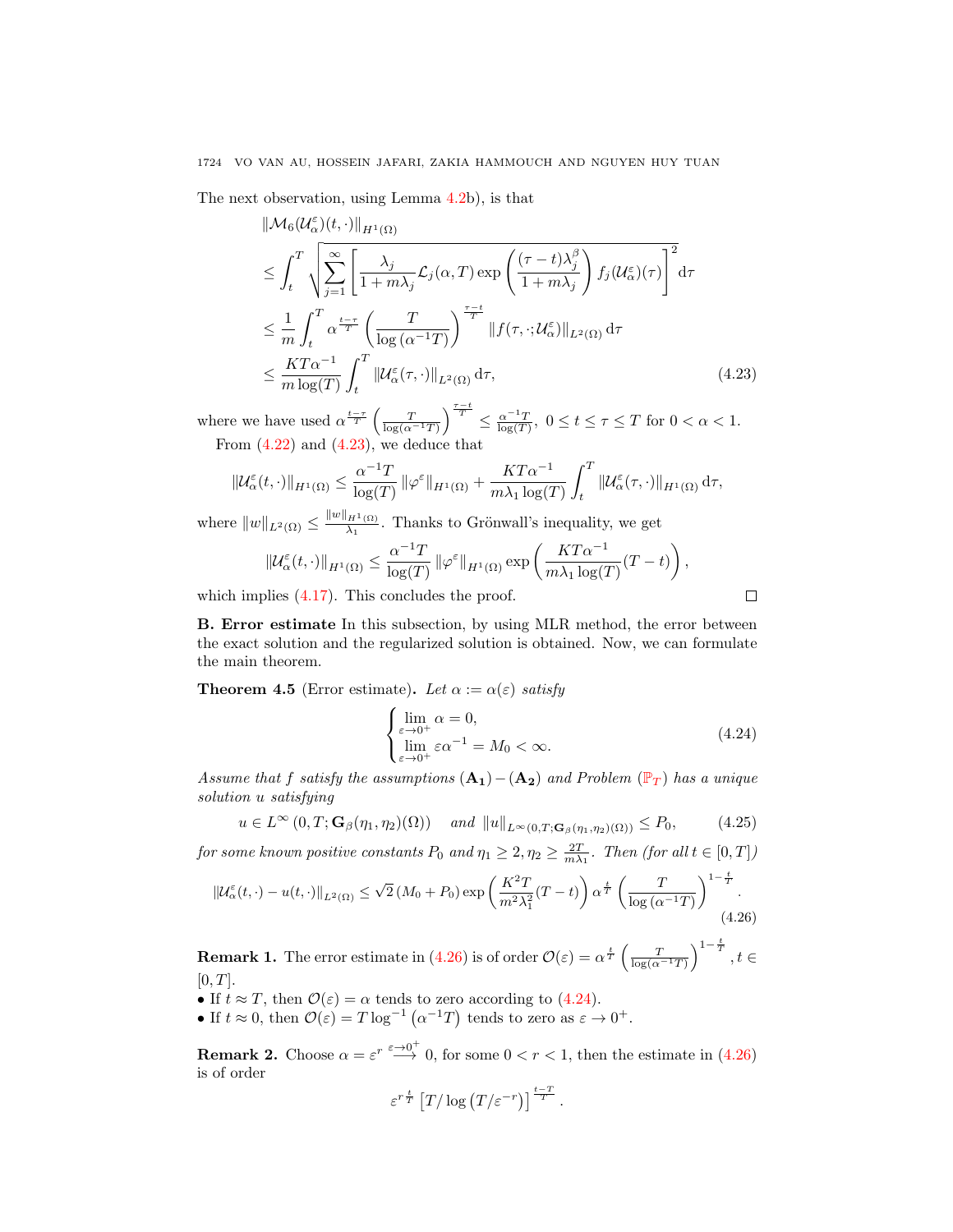*Proof.* For all  $t \in (0, T)$ , the triangle inequality gives

<span id="page-16-1"></span>
$$
\|\mathcal{U}_{\alpha}^{\varepsilon}(t,\cdot)-u(t,\cdot)\|_{L^{2}(\Omega)} \leq \underbrace{\|\mathcal{U}_{\alpha}^{\varepsilon}(t,\cdot)-\mathcal{U}_{\alpha}(t,\cdot)\|_{L^{2}(\Omega)}}_{=: \mathcal{M}_{\tau}^{\alpha,\varepsilon}(t,x)} + \underbrace{\|\mathcal{U}_{\alpha}(t,\cdot)-u(t,\cdot)\|_{L^{2}(\Omega)}}_{=: \mathcal{M}_{8}^{\alpha,\varepsilon}(t,x)},\tag{4.27}
$$

where  $\mathcal{U}_{\alpha}(t,x)$  is the solution of Problem [\(4.6\)](#page-10-1) corresponding to exact datum  $\varphi(x)$ . In order to estimate  $\mathcal{M}^{\alpha,\varepsilon}_{7}(t,x)$  and  $\mathcal{M}^{\alpha,\varepsilon}_{8}(t,x)$ , we need to divide the proof in two steps.

# **Step 1.** Estimate  $\mathcal{M}_{7}^{\alpha,\varepsilon}(t,x)$ .

Thanks to Parseval's relation and basic inequality  $(a+b)^2 \leq 2a^2 + 2b^2$ ,  $\forall a, b \geq 0$ , we obtain

$$
\|\mathcal{U}_{\alpha}^{\varepsilon}(t,\cdot)-\mathcal{U}_{\alpha}(t,\cdot)\|_{L^{2}(\Omega)}^{2} \leq 2 \sum_{j=1}^{\infty} \left[\mathcal{L}_{j}(\alpha,T) \exp\left(\frac{(T-t)\lambda_{j}^{\beta}}{1+m\lambda_{j}}\right) (\varphi_{j}^{\varepsilon}-\varphi_{j})\right]^{2}
$$

$$
=\mathcal{M}_{\tau_{a}}^{\alpha,\varepsilon}(t)
$$

$$
+ 2 \sum_{j=1}^{\infty} \left[\frac{1}{1+m\lambda_{j}} \int_{t}^{T} \mathcal{L}_{j}(\alpha,T) \exp\left(\frac{(\tau-t)\lambda_{j}^{\beta}}{1+m\lambda_{j}}\right) (f_{j}(\mathcal{U}_{\alpha}^{\varepsilon})(\tau)-f_{j}(\mathcal{U}_{\alpha})(\tau)) d\tau\right]^{2}
$$

$$
=\mathcal{M}_{\tau_{b}}^{\alpha,\varepsilon}(t)
$$
(4.28)

To estimate  $\mathcal{M}^{\alpha,\varepsilon}_{7a}(t)$ , let us use Lemma [4.2a](#page-11-5)) yields

<span id="page-16-0"></span>
$$
\begin{split} &|\mathcal{M}_{7a}^{\alpha,\varepsilon}(t)|\\ &\leq 2\sum_{j=1}^{\infty}\alpha^{\frac{2t}{T}-2}\left(\frac{T}{\log\left(\alpha^{-1}T\right)}\right)^{2-\frac{2t}{T}}\left|\varphi_{j}^{\varepsilon}-\varphi_{j}\right|^{2}\\ &\leq 2\alpha^{\frac{2t}{T}-2}\left(\frac{T}{\log\left(\alpha^{-1}T\right)}\right)^{2-\frac{2t}{T}}\left|\varphi^{\varepsilon}-\varphi\right|^{2}_{L^{2}(\Omega)} \leq 2\alpha^{\frac{2t}{T}-2}\left(\frac{T}{\log\left(\alpha^{-1}T\right)}\right)^{2-\frac{2t}{T}}\varepsilon^{2}.\end{split} \tag{4.29}
$$

Next, we estimate  $M^{\alpha,\varepsilon}_{7b}(t)$ . Using Hölder's inequality,  $(\mathbf{A_1})$  and Lemma [4.2b](#page-11-5)), one obtains

$$
\begin{split} &|M_{7b}^{\alpha,\varepsilon}(t)|\\ &=2\sum_{j=1}^{\infty}\left[\frac{1}{1+m\lambda_j}\int_t^T \mathcal{L}_j(\alpha,T)\exp\left(\frac{(\tau-t)\lambda_j^{\beta}}{1+m\lambda_j}\right)(f_j(\mathcal{U}_{\alpha}^{\varepsilon})(\tau)-f_j(\mathcal{U}_{\alpha})(\tau))\,\mathrm{d}\tau\right]^2\\ &\leq 2T\sum_{j=1}^{\infty}\frac{1}{\left(1+m\lambda_j\right)^2}\int_t^T\left|\mathcal{L}_j(\alpha,T)\exp\left(\frac{(\tau-t)\lambda_j^{\beta}}{1+m\lambda_j}\right)\right|^2|f_j(\mathcal{U}_{\alpha}^{\varepsilon})(\tau)-f_j(\mathcal{U}_{\alpha})(\tau)|^2\,\mathrm{d}\tau\\ &\leq \frac{2T}{m^2\lambda_1^2}\int_t^T\alpha^{\frac{2t-2\tau}{T}}\left(\frac{T}{\log\left(\alpha^{-1}T\right)}\right)^{\frac{2\tau-2t}{T}}\sum_{j=1}^{\infty}|f_j(\mathcal{U}_{\alpha}^{\varepsilon})(\tau)-f_j(\mathcal{U}_{\alpha})(\tau)|^2\,\mathrm{d}\tau\\ &\leq \frac{2T}{m^2\lambda_1^2}\int_t^T\alpha^{\frac{2t-2\tau}{T}}\left(\frac{T}{\log\left(\alpha^{-1}T\right)}\right)^{\frac{2\tau-2t}{T}}\|f(\mathcal{U}_{\alpha}^{\varepsilon})(\tau)-f(\mathcal{U}_{\alpha})(\tau)\|_{L^2(\Omega)}^2\,\mathrm{d}\tau\end{split}
$$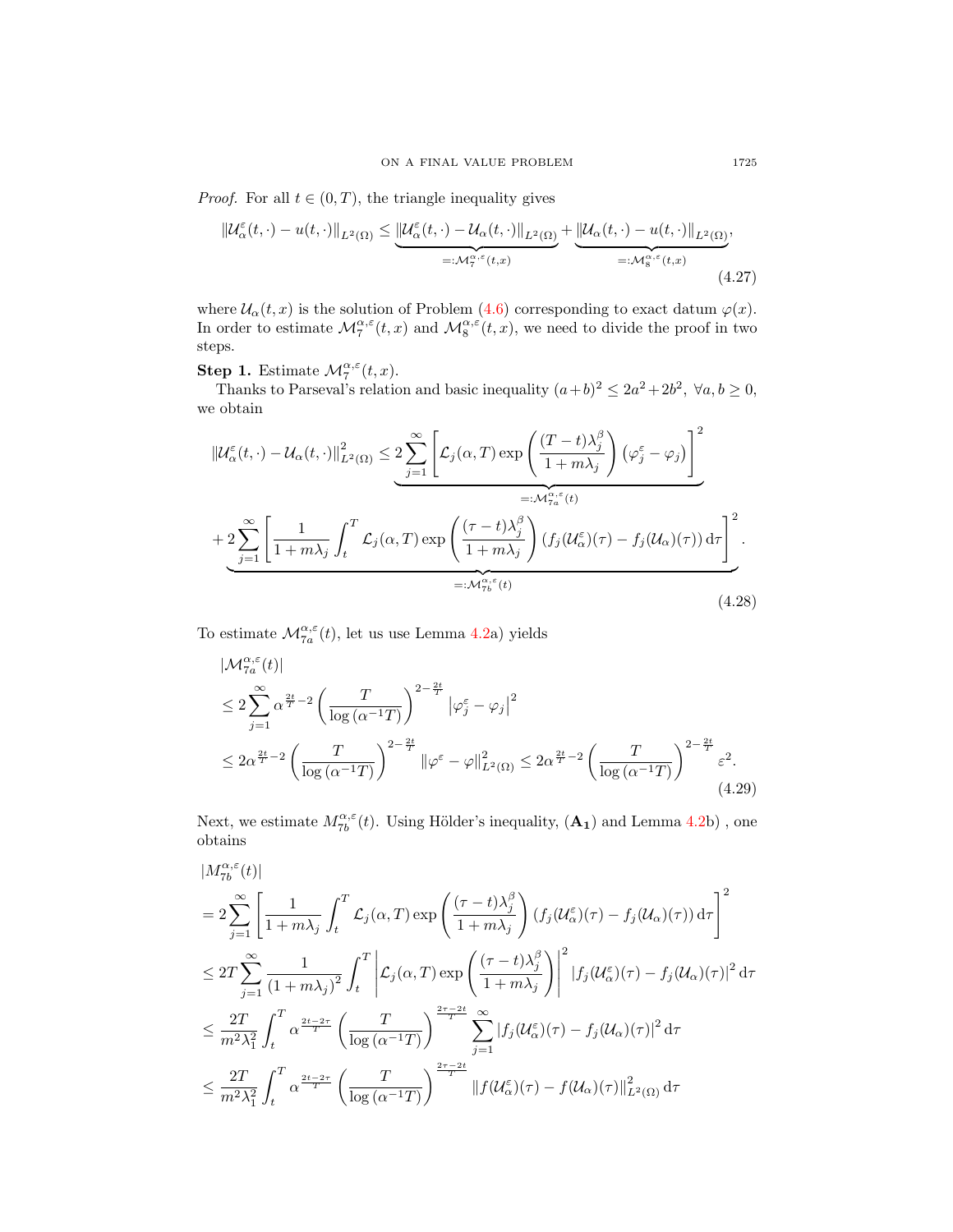$$
\leq \frac{2K^2T}{m^2\lambda_1^2} \int_t^T \alpha^{\frac{2t-2\tau}{T}} \left(\frac{T}{\log\left(\alpha^{-1}T\right)}\right)^{\frac{2\tau-2t}{T}} \left\| \mathcal{U}_{\alpha}^{\varepsilon}(\tau,\cdot) - \mathcal{U}_{\alpha}(\tau,\cdot) \right\|_{L^2(\Omega)}^2 d\tau. \tag{4.30}
$$

Combining the results in  $(4.28)-(4.30)$  $(4.28)-(4.30)$  $(4.28)-(4.30)$ , we get

<span id="page-17-0"></span>
$$
\label{eq:20} \begin{split} &\left\|\mathcal{U}^{\varepsilon}_{\alpha}(t,\cdot)-\mathcal{U}_{\alpha}(t,\cdot)\right\|^{2}_{L^{2}(\Omega)}\\ &\leq 2\alpha^{\frac{2t}{T}-2}\left(\frac{T}{\log\left(\alpha^{-1}T\right)}\right)^{2-\frac{2t}{T}}\varepsilon^{2}\\ &+\frac{2K^{2}T}{m^{2}\lambda_{1}^{2}}\int_{t}^{T}\alpha^{\frac{2t-2\tau}{T}}\left(\frac{T}{\log\left(\alpha^{-1}T\right)}\right)^{\frac{2\tau-2t}{T}}\left\|\mathcal{U}^{\varepsilon}_{\alpha}(\tau,\cdot)-\mathcal{U}_{\alpha}(\tau,\cdot)\right\|^{2}_{L^{2}(\Omega)}\mathrm{d}\tau. \end{split}
$$

Multiplying by  $\alpha^{\frac{-2t}{T}}\left(\frac{T}{\log(\alpha^{-1}T)}\right)^{\frac{2t}{T}}$  both sides, we deduce that

$$
\alpha^{\frac{-2t}{T}} \left( \frac{T}{\log(\alpha^{-1}T)} \right)^{\frac{2t}{T}} \| \mathcal{U}_{\alpha}^{\varepsilon}(t, \cdot) - \mathcal{U}_{\alpha}(t, \cdot) \|_{L^{2}(\Omega)}^{2}
$$
\n
$$
\leq 2\alpha^{-2} \left( \frac{T}{\log(\alpha^{-1}T)} \right)^{2} \varepsilon^{2}
$$
\n
$$
+ \frac{2K^{2}T}{m^{2}\lambda_{1}^{2}} \int_{t}^{T} \alpha^{\frac{-2\tau}{T}} \left( \frac{T}{\log(\alpha^{-1}T)} \right)^{\frac{2\tau}{T}} \| \mathcal{U}_{\alpha}^{\varepsilon}(\tau, \cdot) - \mathcal{U}_{\alpha}(\tau, \cdot) \|_{L^{2}(\Omega)}^{2} d\tau.
$$

Grönwall's inequality allows to obtain

<span id="page-17-1"></span>
$$
\alpha^{\frac{-2t}{T}} \left( \frac{T}{\log(\alpha^{-1}T)} \right)^{\frac{2t}{T}} \|\mathcal{U}_{\alpha}^{\varepsilon}(t,\cdot)-\mathcal{U}_{\alpha}(t,\cdot)\|_{L^{2}(\Omega)}^{2}
$$
  

$$
\leq 2\alpha^{-2} \left( \frac{T}{\log(\alpha^{-1}T)} \right)^{2} \varepsilon^{2} \exp\left( \frac{2K^{2}T}{m^{2}\lambda_{1}^{2}}(T-t) \right).
$$

Similar calculations yield

$$
\|\mathcal{U}_{\alpha}^{\varepsilon}(t,\cdot)-\mathcal{U}_{\alpha}(t,\cdot)\|_{L^{2}(\Omega)} \leq \sqrt{2}\alpha^{-1}\varepsilon \exp\left(\frac{K^{2}T}{m^{2}\lambda_{1}^{2}}(T-t)\right)\alpha^{\frac{t}{T}}\left(\frac{T}{\log\left(\alpha^{-1}T\right)}\right)^{1-\frac{t}{T}}.\tag{4.31}
$$

**Step 2.** Estimate  $\mathcal{M}_{8}^{\alpha,\varepsilon}(t)$ . Let us define an operator

$$
\Theta w(t,x) = \sum_{j=1}^{\infty} \left[ \mathcal{L}_j(\alpha, T) \left\langle w(t, \cdot), e_j \right\rangle_{L^2(\Omega)} \right] e_j(x), \quad \text{for } w \in C([0, T]; L^2(\Omega)).
$$

It clearly follows that

$$
\Theta u(t,x) = \sum_{j=1}^{\infty} \left[ \mathcal{L}_j(\alpha, T) \exp\left(\frac{(T-t)\lambda_j^{\beta}}{1+m\lambda_j}\right) \varphi_j \right] e_j(x)
$$

$$
- \sum_{j=1}^{\infty} \left[ \frac{1}{1+m\lambda_j} \int_t^T \mathcal{L}_j(\alpha, T) \exp\left(\frac{(\tau-t)\lambda_j^{\beta}}{1+m\lambda_j}\right) f_j(u)(\tau) d\tau \right] e_j(x).
$$

The triangle inequality allows to write

$$
\|U_{\alpha}(t,\cdot)-u(t,\cdot)\|_{L^{2}(\Omega)}^{2} \leq 2\left\|U_{\alpha}(t,\cdot)-\Theta u(t,\cdot)\right\|_{L^{2}(\Omega)}^{2} + 2\left\|\Theta u(t,\cdot)-u(t,\cdot)\right\|_{L^{2}(\Omega)}^{2}
$$
  
=:  $\mathcal{M}_{\mathcal{S}_{a}}^{a}(t) + \mathcal{M}_{\mathcal{S}_{b}}^{a}(t).$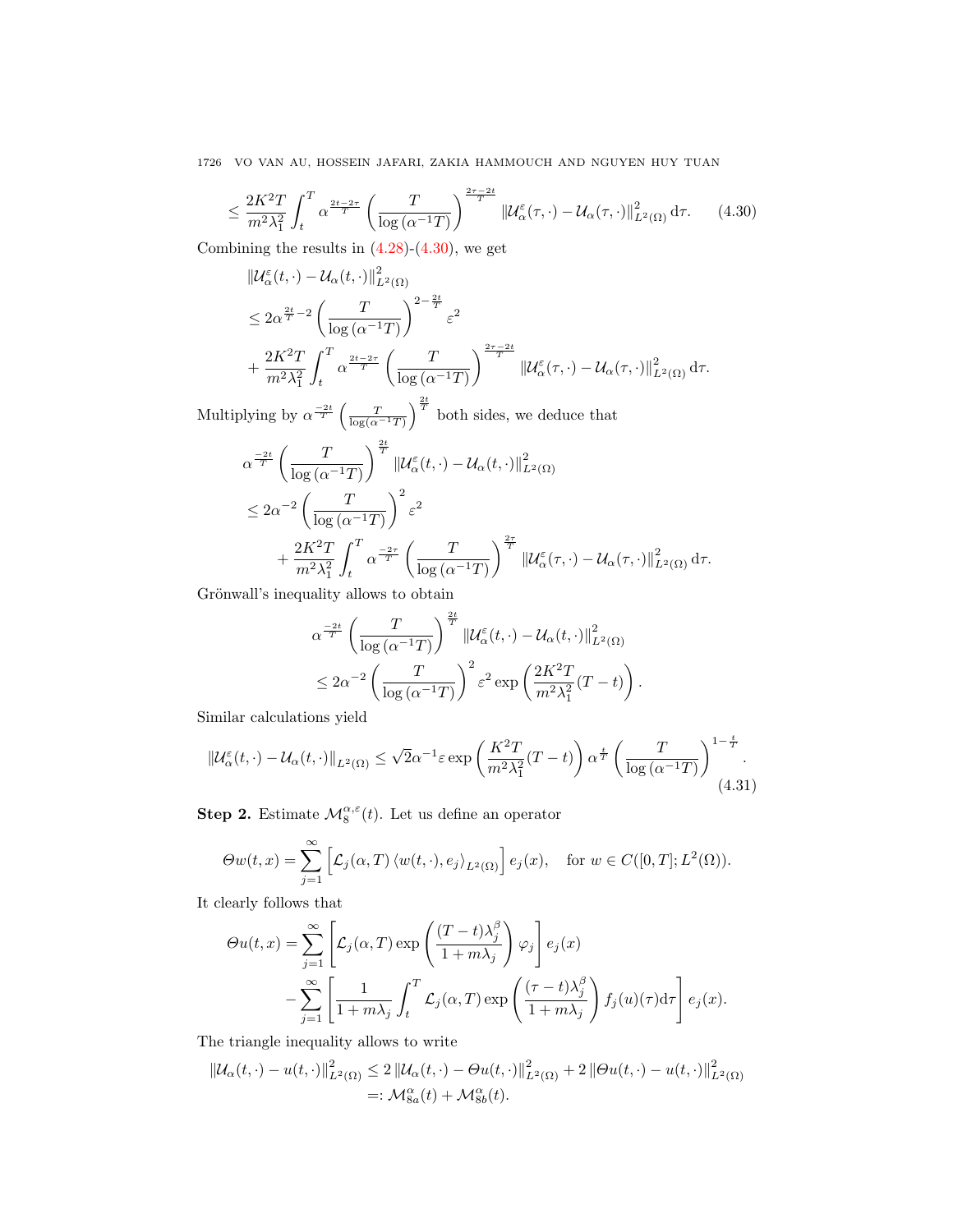We estimate for  $\mathcal{M}^{\alpha}_{8a}(t)$  as follows (similarly as in [\(4.30\)](#page-17-0)):

$$
\begin{split} &|\mathcal{M}^{\alpha}_{8a}(t)|\\ &=2\sum_{j=1}^{\infty}\left[\int_{t}^{T}\frac{1}{1+m\lambda_{j}}\mathcal{L}_{j}(\alpha,T)\exp\left(\frac{(\tau-t)\lambda_{j}^{\beta}}{1+m\lambda_{j}}\right)\left(f_{j}(\mathcal{U}_{\alpha})(\tau)-f_{j}(u)(\tau)\right)\mathrm{d}\tau\right]^{2}\\ &\leq\frac{2K^{2}T}{m^{2}\lambda_{1}^{2}}\int_{t}^{T}\alpha^{\frac{2t-2\tau}{T}}\left(\frac{T}{\log\left(\alpha^{-1}T\right)}\right)^{\frac{2\tau-2t}{T}}\left\|\mathcal{U}_{\alpha}(\tau,\cdot)-u(\tau,\cdot)\right\|^{2}_{L^{2}(\Omega)}\mathrm{d}\tau. \end{split}
$$

The term  $\mathcal{M}_{8b}^{\alpha}(t)$  is estimated by using [\(4.8\)](#page-11-3) as

$$
\begin{split} &|\mathcal{M}^{\alpha}_{8b}(t)|=\sum_{j=1}^{\infty}\left(\mathcal{L}_{j}(\alpha, T)-1\right)^{2}|u_{j}(t)|^{2} \\ &=2\sum_{j=1}^{\infty}\left(\frac{\exp\left(\frac{-T\lambda_{j}^{\beta}}{1+m\lambda_{j}}\right)}{\alpha\lambda_{j}^{\beta}+\exp\left(\frac{-T\lambda_{j}^{\beta}}{1+m\lambda_{j}}\right)}-1\right)^{2}|u_{j}(t)|^{2} \\ &=2\sum_{j=1}^{\infty}\left(\frac{\alpha\lambda_{j}^{\beta}}{\alpha\lambda_{j}^{\beta}+\exp\left(\frac{-T\lambda_{j}^{\beta}}{1+m\lambda_{j}}\right)}\right)^{2}|u_{j}(t)|^{2} \\ &\leq 2\alpha^{2}\sum_{j=1}^{\infty}\left(\frac{\exp\left(\frac{-t\lambda_{j}^{\beta}}{1+m\lambda_{j}}\right)}{\alpha\lambda_{j}^{\beta}+\exp\left(\frac{-T\lambda_{j}^{\beta}}{1+m\lambda_{j}}\right)}\right)^{2}\lambda_{j}^{2\beta}\exp\left(\frac{2T\lambda_{j}^{\beta}}{1+m\lambda_{j}}\right)|u_{j}(t)|^{2} \\ &\leq 2\alpha^{2}\sum_{j=1}^{\infty}\alpha^{\frac{2t}{2}-2}\left(\frac{T}{\log\left(\alpha^{-1}T\right)}\right)^{2-\frac{2t}{T}}\lambda_{j}^{2\beta}\exp\left(\frac{2T}{m\lambda_{1}}\lambda_{j}^{\beta}\right)|u_{j}(t)|^{2} \\ &\leq 2\alpha^{\frac{2t}{T}}\left(\frac{T}{\log\left(\alpha^{-1}T\right)}\right)^{2-\frac{2t}{T}}\|u(t,\cdot)\|^{2}_{\mathbf{G}_{\beta}(\eta_{1},\eta_{2})(\Omega)}, \end{split}
$$

where we have used  $\lambda^\beta_j$  $\frac{\lambda_j^\beta}{1+m\lambda_j}\leq \frac{\lambda_j^\beta}{m\lambda}$  $\frac{\lambda_j}{m\lambda_1}$ , for all  $j \in \mathbb{N}^*$  and  $\eta_1 \geq 2, \eta_2 \geq \frac{2T}{m\lambda_1}$ . Combining all these inequalities, we deduce

$$
\|U_{\alpha}(t,\cdot)-u(t,\cdot)\|_{L^{2}(\Omega)}^{2}
$$
\n
$$
\leq 2\alpha^{\frac{2t}{T}}\left(\frac{T}{\log(\alpha^{-1}T)}\right)^{2-\frac{2t}{T}}\|u(t,\cdot)\|_{\mathbf{G}_{\beta}(\eta_{1},\eta_{2})(\Omega)}^{2}
$$
\n
$$
+\frac{2K^{2}T}{m^{2}n^{2}}\int_{0}^{T}\alpha^{\frac{2t-2\tau}{T}}\left(\frac{T}{\log(\alpha^{-1}T)}\right)^{\frac{2\tau-2t}{T}}\|U_{\alpha}(\tau,\cdot)-u(\tau,\cdot)\|_{L^{2}(\Omega)}^{2}\,\mathrm{d}\tau.
$$

 $\log(\alpha^{-1}T)$ 

Multiplying by  $\alpha^{\frac{-2t}{T}}\left(\frac{T}{\log(\alpha^{-1}T)}\right)^{\frac{2t}{T}}$ , we obtain

t

 $m^2\lambda_1^2$ 

$$
\alpha^{\frac{-2t}{T}}\left(\frac{T}{\log\left(\alpha^{-1}T\right)}\right)^{\frac{2t}{T}}\left\|\mathcal{U}_{\alpha}(t,\cdot)-u(t,\cdot)\right\|_{L^{2}(\Omega)}^{2}
$$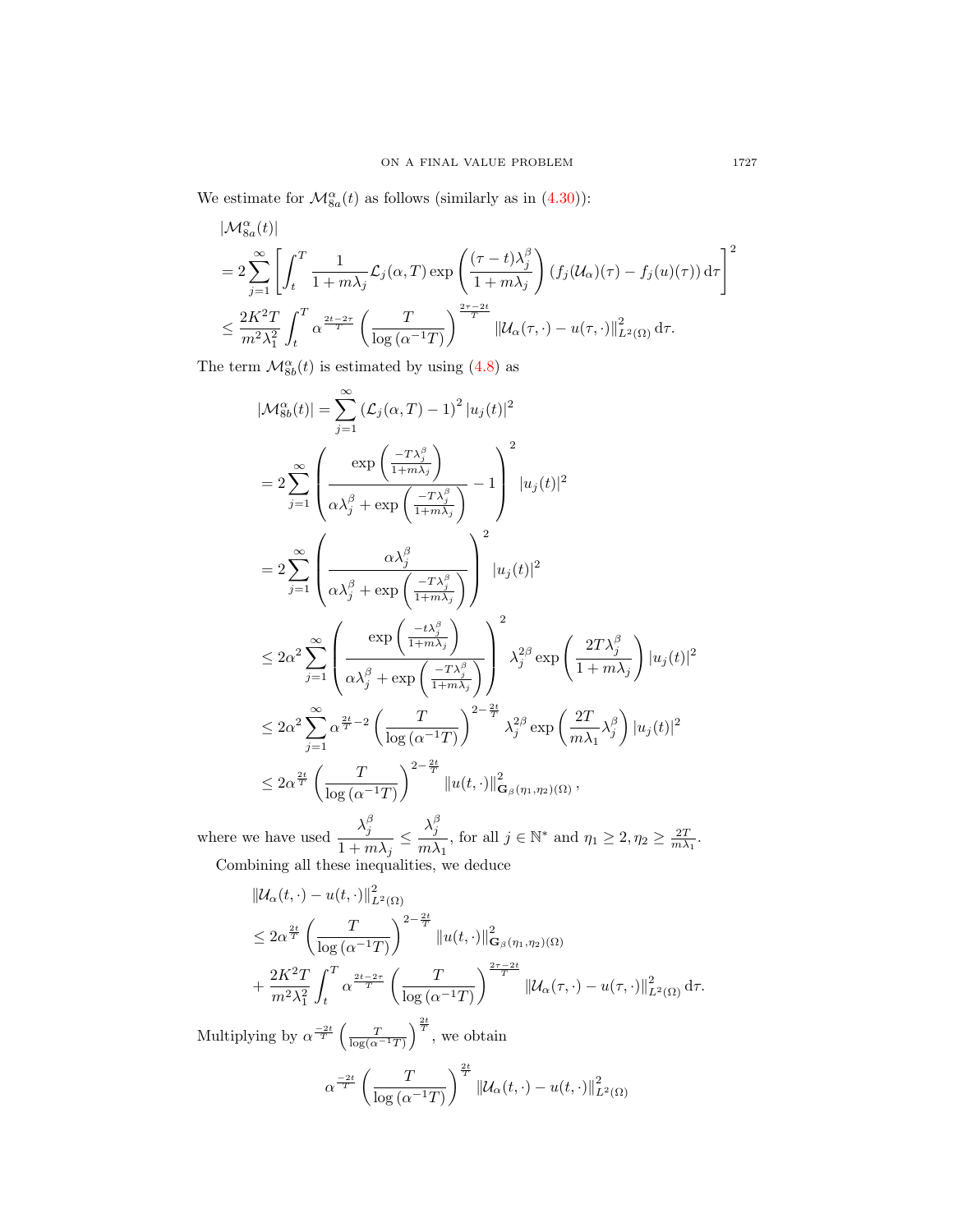<span id="page-19-1"></span>
$$
\leq 2\left(\frac{T}{\log\left(\alpha^{-1}T\right)}\right)^2\|u(t,\cdot)\|_{\mathbf{G}_{\beta}(\eta_1,\eta_2)(\Omega)}^2 + \frac{2K^2T}{m^2\lambda_1^2}\int_t^T\alpha^{\frac{-2\tau}{T}}\left(\frac{T}{\log\left(\alpha^{-1}T\right)}\right)^{\frac{2\tau}{T}}\left\|\mathcal{U}_{\alpha}(\tau,\cdot)-u(\tau,\cdot)\right\|_{L^2(\Omega)}^2\mathrm{d}\tau.
$$

Using Grönwall's inequality, we thus obtain

$$
\|\mathcal{U}_{\alpha}(t,\cdot)-u(t,\cdot)\|_{L^{2}(\Omega)}
$$
\n
$$
\leq \sqrt{2}\alpha^{\frac{t}{T}}\left(\frac{T}{\log\left(\alpha^{-1}T\right)}\right)^{1-\frac{t}{T}}\|u(t,\cdot)\|_{\mathbf{G}_{\beta}(\eta_{1},\eta_{2})(\Omega)}\exp\left(\frac{K^{2}T}{m^{2}\lambda_{1}^{2}}(T-t)\right). \tag{4.32}
$$

Combining  $(4.27)$ ,  $(4.31)$  and  $(4.32)$ , we complete the proof of Theorem [4.5.](#page-15-3)  $\Box$ 

<span id="page-19-0"></span>4.2.2. FTR method: Locally Lipschitz source term. In Subsection [4.2.1](#page-10-2) has ad-dressed the [P](#page-0-0)roblem  $(\mathbb{P}_T)$  in which f is a globally Lipschitz function, in the rest of this paper, we extend the analysis to a locally Lipschitz function  $f$ . Up to the present, the results of [P](#page-0-0)roblem  $(\mathbb{P}_T)$  for the locally Lipschitz cases are still very scarce. Hence, we have to find another regularization method to study the problem with the locally Lipschitz source. Thus, the FTR method is a very effective method for this case.

We begin by establishing the locally Lipschitz properties of  $f$  by the following assumption:

 $(A_3)$  Assume that for each  $\rho > 0$ , there exists  $K_\rho > 0$  such that

<span id="page-19-2"></span>
$$
|f(t, x; u) - f(t, x; v)| \le K_{\varrho} |u - v|, \quad \text{if } \max\{|u|, |v|\} \le \varrho,
$$
 (4.33)

and

$$
K_{\varrho} = \sup \left\{ \left| \frac{f(t, x; u) - f(t, x; v)}{u - v} \right|, \quad |u|, |v| \leq \varrho, \quad u \neq v, \ (t, x) \in [0, T) \times \Omega \right\},\
$$

 $K_{\varrho}$  is a non-decreasing function of  $\varrho$ . We assume that  $\lim_{\varrho \to \infty} K_{\varrho} = \infty$ .

**Example 1.** Let  $f_1(u) = u|u|^2$ . Easy calculations show that

<span id="page-19-3"></span>
$$
|f_1(u) - f_1(v)| = |u|u|^2 - v|v|^2
$$
  
=  $|(u - v)|u|^2 + v(|u|^2 - |v|^2)|$   
=  $(|u|^2 + |v||u| + |v|^2) |u - v|$ .

Clearly,  $f_1$  is not globally Lipschitz. For  $\rho \ge \max\{|u|, |v|\}$ , from [\(4.33\)](#page-19-2), one can compute explicitely the coefficient  $K_{\rho} = 3\varrho^2$ .

**Example 2.** Let  $f_2(u) = u(a - bu^2)$  (Ginzburg-Landau type), with  $a \in \mathbb{R}, b > 0$ . It can be easily seen that  $f_2$  is locally Lipschitz source. Moreover, we are possible to verify computationally the coefficient  $K_{\varrho} = 3\varrho^2 \max\{|a|, b\}$ . In order to solve the problem with the locally Lipschitz sources as above (and some other types), we outline our ideas to construct an approximation of the function f. For all  $\rho > 0$ , we define

$$
f_{\varrho}(t, x; u) := f(t, x; \tilde{u}), \quad \text{where} \quad \tilde{u} := \begin{cases} -\varrho, & \text{if} \quad u \in (-\infty, -\varrho), \\ u, & \text{if} \quad u \in [-\varrho, \varrho], \\ \varrho, & \text{if} \quad u \in (\varrho, \infty). \end{cases} \tag{4.34}
$$

With this definition, we claim that  $f_{\varrho}$  is global Lipschitz function. Before stating the main theorem, we first consider the following lemma.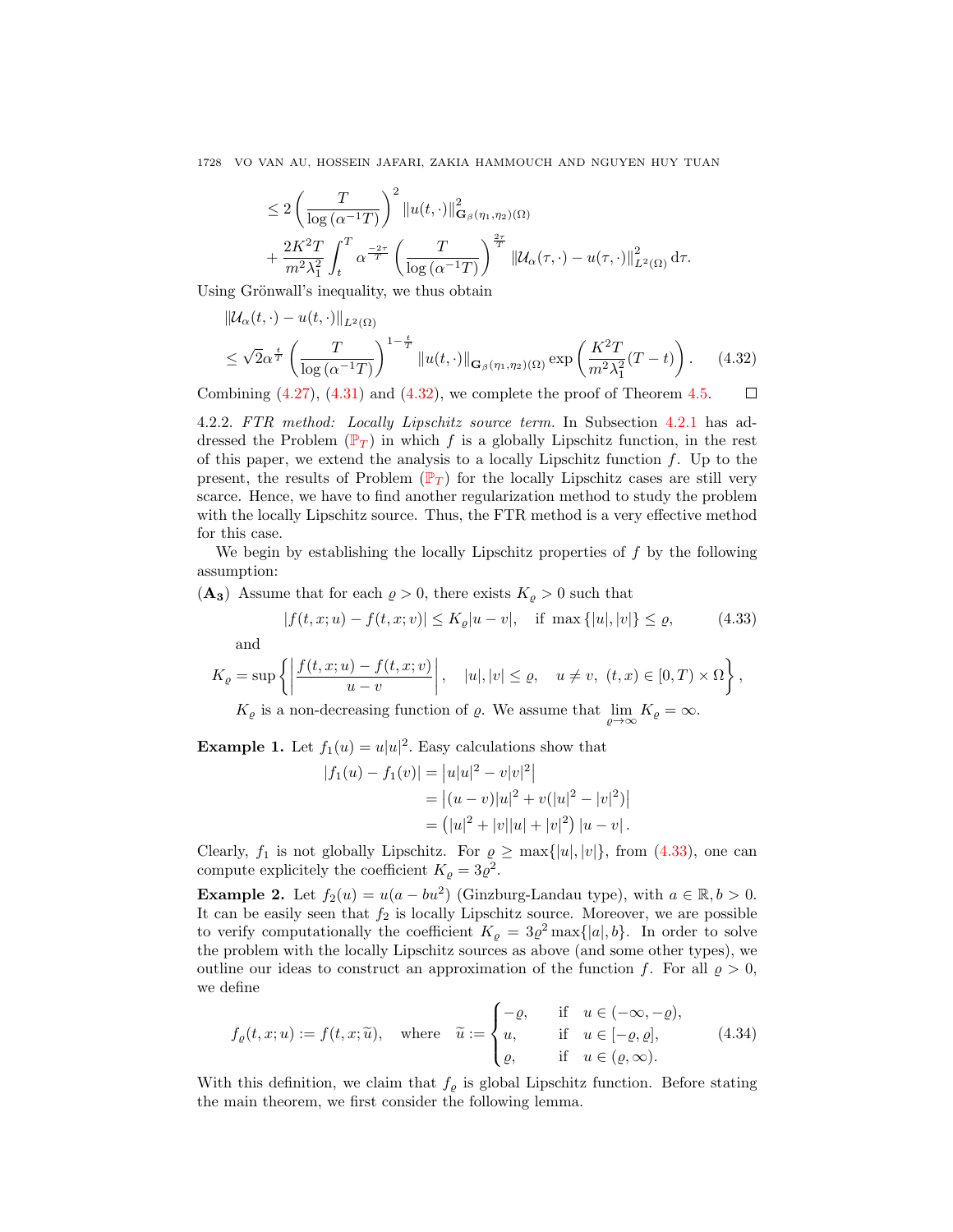<span id="page-20-1"></span>**Lemma 4.6.** Let  $f_{\varrho^{\varepsilon}} \in L^{\infty}([0,T] \times \Omega \times \mathbb{R})$  given as [\(4.34\)](#page-19-3). Then we have

$$
|f_{\varrho^{\varepsilon}}(t, x; u) - f_{\varrho^{\varepsilon}}(t, x; v)| \le K_{\varrho^{\varepsilon}} |u - v|, \quad \forall (t, x) \in [0, T) \times \Omega, \ u, v \in \mathbb{R}, \quad (4.35)
$$
  
where  $\lim_{\varepsilon \to 0^+} \varrho^{\varepsilon} = \lim_{\varepsilon \to 0^+} K_{\varrho^{\varepsilon}} = \infty.$ 

Proof. The proof can be found in [\[2\]](#page-24-16).

<span id="page-20-0"></span>
$$
\Box
$$

**Remark 3.** For  $\varrho^{\varepsilon} > 0$  satisfying  $\lim_{\varepsilon \to 0^+} \varrho^{\varepsilon} = \infty$ , we implies that

$$
\widetilde{u} \equiv u, \qquad \text{almost everywhere in } [0, T) \times \Omega,
$$
  

$$
f_{\varrho^{\varepsilon}}(t, x; u) \equiv f(t, x; \widetilde{u}), \quad \text{almost everywhere in } [0, T) \times \Omega.
$$

Based on the above analysis, we propose the regularized solution by using FTR method as follows

$$
\mathcal{V}_{\Lambda^{\varepsilon}}^{\varepsilon}(t,x) = \sum_{j=1}^{[\Lambda^{\varepsilon}]} \left[ \exp\left(\frac{(T-t)\lambda_{j}^{\beta}}{1+m\lambda_{j}}\right) \varphi_{j}^{\varepsilon} - \frac{1}{1+m\lambda_{j}} \int_{t}^{T} \exp\left(\frac{(\tau-t)\lambda_{j}^{\beta}}{1+m\lambda_{j}}\right) f_{\varrho^{\varepsilon},j}(\mathcal{V}_{\Lambda^{\varepsilon}}^{\varepsilon})(\tau) d\tau \right] e_{j}(x), \tag{4.36}
$$

where  $f_{\varrho^{\varepsilon},j}(\mathcal{V}_{\Lambda^{\varepsilon}}^{\varepsilon})(\tau) = \langle f_{\varrho^{\varepsilon}}(\tau,\cdot;\mathcal{V}_{\Lambda^{\varepsilon}}^{\varepsilon}),e_j\rangle_{L^2(\Omega)}$ .

The regularity estimates of the solution  $\mathcal{V}_{\Pi^{\alpha}}^{\varepsilon}$  given by [\(4.36\)](#page-20-0) is possible that but we will not develop this point here because it is an argument analogous to the previous one. We continue with the error estimate result.

<span id="page-20-4"></span>**Theorem 4.7** (Error estimate). Suppose that we can choose  $\varrho^{\varepsilon}, \Lambda^{\varepsilon} > 0$  such that  $\lim_{\varepsilon \to 0^+} \Lambda^{\varepsilon} = \lim_{\varepsilon \to 0^+} \varrho^{\varepsilon} = \infty$  and satisfying

<span id="page-20-2"></span>
$$
\lim_{\varepsilon \to 0^+} \exp\left(\frac{(A^{\varepsilon})^{\beta}}{m\lambda_1}T\right)\varepsilon = N_0 < \infty,\tag{4.37}
$$

and let us choose

$$
K_{\varrho^{\varepsilon}} = \left| \log \left( \log \left( \varepsilon^{-r} \right) \right)^{\frac{m\lambda_1}{T}} \right|^{1/2} \longrightarrow \infty, \text{ as } \varepsilon \text{ tends to } 0^+.
$$

Let  $f_{\varrho^{\varepsilon}}$  satisfy Lemma [4.6.](#page-20-1) Then nonlinear integral system [\(4.36\)](#page-20-0) has a unique solution  $\mathcal{V}_{A^{\varepsilon}}^{\varepsilon} \in C([0,T];L^2(\Omega))$ . Assuming further that equation [\(4.36\)](#page-20-0) has a unique exact solution u satisfying

$$
u \in L^{\infty}(0,T; \mathbf{G}_{\beta}(\eta_1, \eta_2)(\Omega)), \text{ with } \eta_1 \geq 2+2\delta, \eta_2 \geq \frac{2T}{m\lambda_1},
$$

and

 $||u||_{L^{\infty}(0,T;\mathbf{G}_{\beta}(\eta_1,\eta_2)(\Omega))} \leq \widetilde{P}_0$ , for some known constant  $\widetilde{P}_0 \geq 0$ . Then the following stability estimate holds for any  $t \in [0, T]$ ,  $\delta > 0$ ,

$$
\|\mathcal{V}_{\Lambda^{\varepsilon}}^{\varepsilon}(t,\cdot)-u(t,\cdot)\|_{L^{2}(\Omega)}
$$
  

$$
\leq\sqrt{2}\left(\frac{\widetilde{P_{0}}}{(\Lambda^{\varepsilon})^{\beta(1+\delta)}}+N_{0}\right)\left(\log\left(\frac{1}{\varepsilon^{-r}}\right)\right)^{\frac{T-t}{T}}\exp\left(-t\frac{(\Lambda^{\varepsilon})^{\beta}}{m\lambda_{1}}\right).
$$
 (4.38)

**Remark 4.** We can choose  $\Lambda^{\varepsilon} = \frac{m^{1/\beta} \lambda_1^{1/\beta} \beta \sqrt{\log(\varepsilon^{-r})}}{T^{1/\beta}}$  $T^{1/\beta}$  $\stackrel{\varepsilon\to 0^+}{\longrightarrow} \infty$ , for some  $r \in (0,1)$ , then the condition in  $(4.37)$  is fulfiled. Then the estimate in  $(4.38)$  is of order

<span id="page-20-3"></span>
$$
\varepsilon^{\frac{rt}{T}} \left( \log(\varepsilon^{-r}) \right)^{1-\frac{t}{T}} \to 0 \text{ as } \varepsilon \to 0^+, \quad \text{for all } t \in [0, T).
$$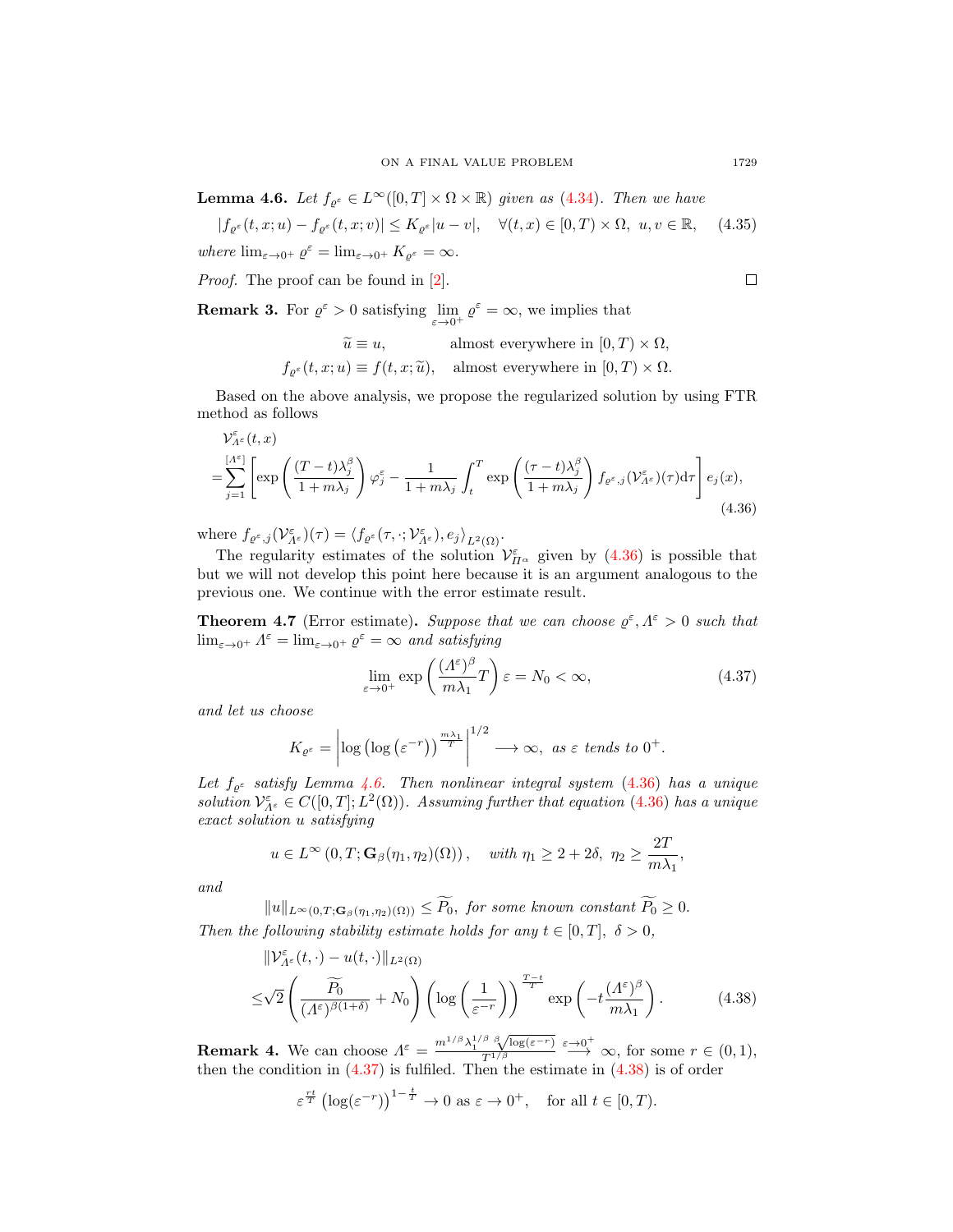**Remark 5.** Obviously, from [\(4.26\)](#page-15-1), one can raise the question about  $I_0$  in [\(4.25\)](#page-15-4) is large, then the estimate in [\(4.26\)](#page-15-1) is not exist naturally. By using FTR method, this problem is improved as in [\(4.38\)](#page-20-3) by the term  $\frac{I_0}{(A^{\varepsilon})^{\beta+\delta}} \to 0$  as  $\varepsilon$  goes to  $0^+$ .

Proof. We divide the proof into two parts. In Part a, we prove that the integral equation [\(4.36\)](#page-20-0) has a unique solution  $\mathcal{V}_{A^{\varepsilon}}^{\varepsilon} \in C([0,T];L^2(\Omega))$ . In Part b, the error between the exact solution and regularized solution is obtained.

Part a. The existence and uniqueness of a solution of the integral equation  $(4.36)$ . For  $\zeta \in C([0,T]; L^2(\Omega))$ , we consider the following function

$$
\mathcal{L}(\zeta)(t,x) = \sum_{j=1}^{[A^{\varepsilon}]} \left[ \exp\left(\frac{(T-t)\lambda_j^{\beta}}{1+m\lambda_j}\right) \varphi_j^{\varepsilon} - \frac{1}{1+m\lambda_j} \int_t^T \exp\left(\frac{(\tau-t)\lambda_j^{\beta}}{1+m\lambda_j}\right) f_{\varrho,j}(\zeta)(\tau) d\tau \right] e_j(x).
$$
\n(4.39)

Let us define  $\mathscr{L}^k$  as follows

$$
\mathscr{L}^k(\zeta) = \underbrace{\mathscr{L} \cdots \mathscr{L}(\mathscr{L}(\zeta))}_{k-\text{times}}.
$$

To explore the proof, we only need to prove that there exists  $k_0 \in \mathbb{N}^*$  such that the operator  $\mathscr{L}^{k_0}$  which also maps  $C([0,T];L^2(\Omega))$  into itself, is a contraction. In fact, we prove by mathematical induction that for any couples  $\zeta_1, \zeta_2 \in C([0,T]; L^2(\Omega))$ then

<span id="page-21-0"></span>
$$
\|\mathscr{L}^k(\zeta_1) - \mathscr{L}^k(\zeta_2)\|_{C([0,T];L^2(\Omega))}
$$
  

$$
\leq \frac{\left[K_{\varrho^\varepsilon} \exp\left(T\frac{(A^\varepsilon)^\beta}{m\lambda_1}\right)(T-t)\right]^k}{k!} \|\zeta_1 - \zeta_2\|_{C([0,T];L^2(\Omega))},
$$

for  $\zeta_1, \zeta_2 \in C([0,T]; L^2(\Omega))$ . The proof of the latter inequality is similar to that of Theorem [4.3](#page-12-1) and thus it is omitted.

Part b. The error estimate between the exact solution u and the regularized solution  $\mathcal{V}^{\varepsilon}_{\varLambda^{\varepsilon}}.$  Using the triangle inequality, we have

$$
\|\mathcal{V}_{\Lambda^{\varepsilon}}^{\varepsilon}(t,\cdot)-u(t,\cdot)\|_{[L^{2}(\Omega)]^{2}} \leq \underbrace{\|\mathcal{V}_{\Lambda^{\varepsilon}}^{\varepsilon}(t,\cdot)-\mathcal{W}_{\Lambda^{\varepsilon}}(t,\cdot)\|_{L^{2}(\Omega)}}_{=: \mathcal{M}_{9}^{\Lambda^{\varepsilon},\varepsilon}(t)} + \underbrace{\|\mathcal{W}_{\Lambda^{\varepsilon}}(t,\cdot)-u(t,\cdot)\|_{L^{2}(\Omega)}}_{=: \mathcal{M}_{10}^{\Lambda^{\varepsilon}}(t)},\tag{4.40}
$$

where

$$
\mathcal{W}_{\Lambda^{\varepsilon}}(t,x) = \sum_{j=1}^{[\Lambda^{\varepsilon}]} \left[ \exp\left(\frac{(T-t)\lambda_j^{\beta}}{1+m\lambda_j}\right) \varphi_j - \frac{1}{1+m\lambda_j} \int_t^T \exp\left(\frac{(\tau-t)\lambda_j^{\beta}}{1+m\lambda_j}\right) f_{\varrho^{\varepsilon},j}(\mathcal{W}_{\Lambda^{\varepsilon}})(\tau) d\tau \right] e_j(x).
$$

To estimate  $(4.40)$ , we divide the right-hand side of  $(4.40)$  into two steps

• Step 1. Estimate  $\mathcal{M}_9^{\Lambda^{\varepsilon},\varepsilon}(t)$ . One has

$$
\mathcal{V}_{\Lambda^{\varepsilon}}^{\varepsilon}(t,x) - \mathcal{W}_{\Lambda^{\varepsilon}}(t,x) = \sum_{j=1}^{\lceil \Lambda^{\varepsilon} \rceil} \left[ \exp \left( \frac{(T-t)\lambda_j^{\beta}}{1+m\lambda_j} \right) (\varphi_j^{\varepsilon} - \varphi_j) \right] e_j(x)
$$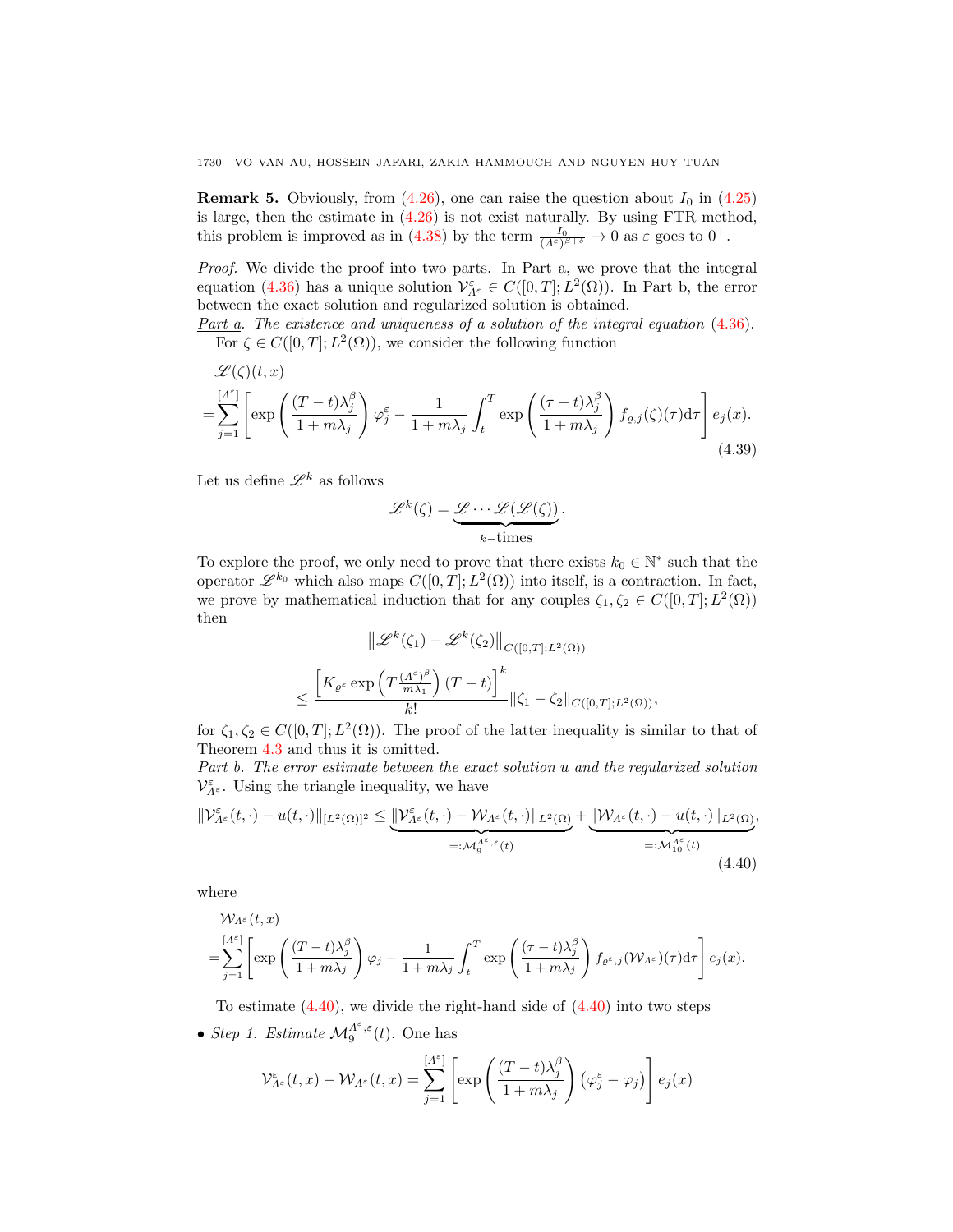$$
+\sum_{j=1}^{[A^{\varepsilon}]} \left[ \frac{1}{1+m\lambda_j} \int_t^T \exp\left( \frac{(\tau-t)\lambda_j^{\beta}}{1+m\lambda_j} \right) (f_{\varrho^{\varepsilon},j}(\mathcal{W}_{A^{\varepsilon}})(\tau) - f_{\varrho^{\varepsilon},j}(\mathcal{V}_{A^{\varepsilon}}^{\varepsilon})(\tau)) d\tau \right] e_j(x).
$$
\n(4.41)

Using the Hölder's inequality with Parseval's relation, we obtain

$$
\begin{split}\n&|\mathcal{M}_{9}^{A^{\varepsilon},\varepsilon}(t)|^{2} \\
&=2\sum_{j=1}^{\lceil A^{\varepsilon} \rceil} \left[ \exp\left(\frac{(T-t)\lambda_{j}^{\beta}}{1+m\lambda_{j}}\right) (\varphi_{j}^{\varepsilon}-\varphi_{j}) \right]^{2} \\
&+2\sum_{j=1}^{\lceil A^{\varepsilon} \rceil} \left[ \frac{1}{1+m\lambda_{j}} \int_{t}^{T} \exp\left(\frac{(\tau-t)\lambda_{j}^{\beta}}{1+m\lambda_{j}}\right) (f_{\varrho^{\varepsilon},j}(\mathcal{W}_{A^{\varepsilon}})(\tau)-f_{\varrho^{\varepsilon},j}(\mathcal{V}_{A^{\varepsilon}}^{\varepsilon})(\tau)) d\tau \right]^{2} \\
&\leq 2 \exp\left(\frac{2(T-t)(A^{\varepsilon})^{\beta}}{m\lambda_{1}}\right) \sum_{j=1}^{\lceil A^{\varepsilon} \rceil} |\varphi_{j}^{\varepsilon}-\varphi_{j}|^{2} \\
&+\frac{2T}{m^{2}\lambda_{1}^{2}} \int_{t}^{T} \exp\left(\frac{2(\tau-t)(A^{\varepsilon})^{\beta}}{m\lambda_{1}}\right) \sum_{j=1}^{\lceil A^{\varepsilon} \rceil} |f_{\varrho^{\varepsilon},j}(\mathcal{W}_{A^{\varepsilon}})(\tau)-f_{\varrho^{\varepsilon},j}(\mathcal{V}_{A^{\varepsilon}}^{\varepsilon})(\tau)|^{2} d\tau \\
&\leq 2 \exp\left(\frac{2(T-t)(A^{\varepsilon})^{\beta}}{m\lambda_{1}}\right) \varepsilon^{2} \\
&+\frac{2TK_{\varrho^{\varepsilon}}^{2}}{m^{2}\lambda_{1}^{2}} \int_{t}^{T} \exp\left(\frac{2(\tau-t)(A^{\varepsilon})^{\beta}}{m\lambda_{1}}\right) ||\mathcal{W}_{A^{\varepsilon}}(\tau,\cdot)-\mathcal{V}_{A^{\varepsilon}}^{\varepsilon}(\tau,\cdot)||_{L^{2}(\Omega)}^{2} d\tau. \end{split} \tag{4.42}
$$

Multiplying both sides [\(4.42\)](#page-22-0) by  $\exp\left(\frac{2(A^{\epsilon})^{\beta}}{m\lambda}\right)$  $\frac{(A^{\varepsilon})^{\beta}}{m\lambda_1}t\Big),$  we get

$$
\begin{aligned} &\exp\left(2t\frac{(A^{\varepsilon})^{\beta}}{m\lambda_1}\right)\left\|\mathcal{V}^{\varepsilon}_{A^{\varepsilon}}(t,\cdot)-\mathcal{W}_{A^{\varepsilon}}(t,\cdot)\right\|^{2}_{L^{2}(\Omega)}\\ &\leq 2\exp\left(2T\frac{(A^{\varepsilon})^{\beta}}{m\lambda_1}\right)\varepsilon^{2}+\frac{2TK_{\varrho^{\varepsilon}}^{2}}{m^{2}\lambda_1^{2}}\int_{t}^{T}\exp\left(2\tau\frac{(A^{\varepsilon})^{\beta}}{m\lambda_1}\right)\left\|\mathcal{W}_{A^{\varepsilon}}(\tau,\cdot)-\mathcal{V}^{\varepsilon}_{A^{\varepsilon}}(\tau,\cdot)\right\|^{2}_{L^{2}(\Omega)}\mathrm{d}\tau.\\ &\lim_{\varepsilon\to 0}\lim_{\varepsilon\to 0}\lim_{\varepsilon\to 0}\lim_{\varepsilon\to 0}\lim_{\varepsilon\to 0}\lim_{\varepsilon\to 0}\lim_{\varepsilon\to 0}\lim_{\varepsilon\to 0}\lim_{\varepsilon\to 0}\sup_{\varepsilon\to 0}\left\|\mathcal{W}_{A^{\varepsilon}}(\tau,\cdot)-\mathcal{V}^{\varepsilon}_{A^{\varepsilon}}(\tau,\cdot)\right\|^{2}_{L^{2}(\Omega)}\mathrm{d}\tau.\end{aligned}
$$

Applying Grönwall's inequality yields

<span id="page-22-1"></span><span id="page-22-0"></span>
$$
\exp\left(2t\frac{(A^{\varepsilon})^{\beta}}{m\lambda_1}\right) \|\mathcal{V}_{A^{\varepsilon}}^{\varepsilon}(t,\cdot)-\mathcal{W}_{A^{\varepsilon}}(t,\cdot)\|_{L^2(\Omega)}^2 \n\leq 2\exp\left(\frac{2(A^{\varepsilon})^{\beta}}{m\lambda_1}T\right)\varepsilon^2\exp\left(\frac{2TK_{\varrho^{\varepsilon}}^2}{m^2\lambda_1^2}(T-t)\right).
$$

Consequently,

$$
\|\mathcal{V}_{\Lambda^{\varepsilon}}^{\varepsilon}(t,\cdot)-\mathcal{W}_{\Lambda^{\varepsilon}}(t,\cdot)\|_{L^{2}(\Omega)} \leq \sqrt{2} \exp\left(\frac{(\Lambda^{\varepsilon})^{\beta}}{m\lambda_{1}}(T-t)\right) \varepsilon \exp\left(\frac{2TK_{\varrho^{\varepsilon}}^2}{m^2\lambda_{1}^2}(T-t)\right). \tag{4.43}
$$

• Step 2. Estimate of  $\mathcal{M}_{10}^{\Lambda^{\varepsilon}}(t)$ . One has

$$
\begin{aligned} &\left|\mathcal{M}_{10}^{\Lambda^{\varepsilon}}(t)\right|^{2}\\ &=2\sum_{j=\lceil\Lambda^{\varepsilon}\rceil+1}^{\infty}\left[\exp\left(\frac{(T-t)\lambda_{j}^{\beta}}{1+m\lambda_{j}}\right)\varphi_{j}-\frac{1}{1+m\lambda_{j}}\int_{t}^{T}\exp\left(\frac{(\tau-t)\lambda_{j}^{\beta}}{1+m\lambda_{j}}\right)f_{\varrho^{\varepsilon},j}(\mathcal{W}_{\Lambda^{\varepsilon}})(\tau)\mathrm{d}\tau\right]^{2}\end{aligned}
$$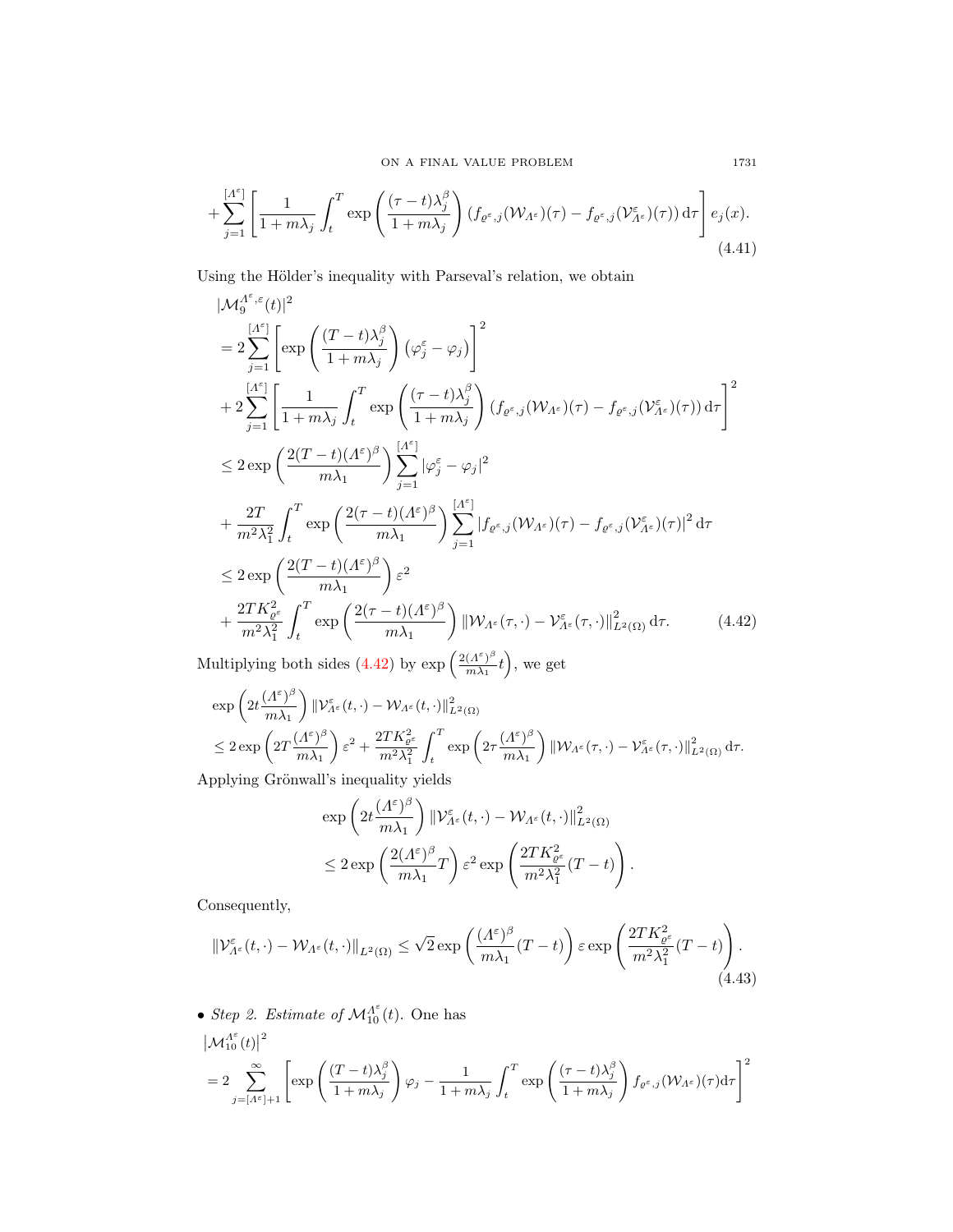$$
+2\sum_{j=1}^{\lfloor A^{\varepsilon}\rfloor} \left[\frac{1}{1+m\lambda_j}\int_t^T \exp\left(\frac{(\tau-t)\lambda_j^{\beta}}{1+m\lambda_j}\right) (f_j(u)(\tau)-f_{\varrho^{\varepsilon},j}(\mathcal{W}_{A^{\varepsilon}})(\tau)) d\tau\right]^2
$$
  
=:  $\mathcal{M}_{10a}^{A^{\varepsilon}}(t) + \mathcal{M}_{10b}^{A^{\varepsilon}}(t).$  (4.44)

To estimate  $\mathcal{M}_{10a}^{\Lambda^{\varepsilon}}(t)$ , we proceed as follows for  $\delta > 0$  be arbitrary

$$
\begin{split} &\left|\mathcal{M}_{10a}^{\Lambda^{\varepsilon}}(t)\right|\\ &=2\sum_{j=[\Lambda^{\varepsilon}]+1}^{\infty}\exp\left(\frac{-2t\lambda_{j}^{\beta}}{1+m\lambda_{j}}\right)\left[\exp\left(\frac{T\lambda_{j}^{\beta}}{1+m\lambda_{j}}\right)\varphi_{j}-\right.\\ &\left.\frac{1}{1+m\lambda_{j}}\int_{t}^{T}\exp\left(\frac{-\tau\lambda_{j}^{\beta}}{1+m\lambda_{j}}\right)f_{\varrho^{\varepsilon},j}(\mathcal{W}_{\Lambda^{\varepsilon}})(\tau)\mathrm{d}\tau\right]^{2}\\ &\le2(\Lambda^{\varepsilon})^{-2\beta-2\beta\delta}\exp\left(-\frac{2t(\Lambda^{\varepsilon})^{\beta}}{m\lambda_{1}}\right)\sum_{j=[\Lambda^{\varepsilon}]+1}^{\infty}\lambda_{j}^{2(\beta+\beta\delta)}\exp\left(\frac{2T\lambda_{j}^{\beta}}{m\lambda_{1}}\right)\left\langle u(t,\cdot),e_{j}(\cdot)\right\rangle_{L^{2}(\Omega)}^{2}\\ &\le2(\Lambda^{\varepsilon})^{-2\beta-2\beta\delta}\exp\left(-\frac{2t(\Lambda^{\varepsilon})^{\beta}}{m\lambda_{1}}\right)\left\Vert u(t,\cdot)\right\Vert_{\mathbf{G}_{\beta}(\eta_{1},\eta_{2})(\Omega)}^{2},\qquad\text{for }2\leq\eta_{1},\eta_{2}\geq\frac{2T}{m\lambda_{1}}. \end{split} \tag{4.45}
$$

Since  $\lim_{\varepsilon \to 0^+} \varrho^{\varepsilon} = \infty$ , for a sufficiently small  $\varepsilon > 0$ , there is an  $\varrho^{\varepsilon} > 0$  such that  $\varrho^{\varepsilon} \geq ||u||_{L^{\infty}(0,T;L^{2}(\Omega))}$ . For this value of  $\varrho^{\varepsilon}$  (from (3.54)) we have  $f_{\varrho^{\varepsilon}}(t,x;u) \approx$  $f(t, x; u)$ . We estimate of  $\mathcal{M}_{10b}^{A^{\varepsilon}}(t)$  as follows

<span id="page-23-0"></span>
$$
\left|\mathcal{M}_{10b}^{A^{\varepsilon}}(t)\right|
$$
\n
$$
=2\sum_{j=1}^{\lceil A^{\varepsilon}\rceil}\left[\frac{1}{1+m\lambda_{j}}\int_{t}^{T}\exp\left(\frac{(\tau-t)\lambda_{j}^{\beta}}{1+m\lambda_{j}}\right)(f_{\varrho^{\varepsilon},j}(u)(\tau)-f_{\varrho^{\varepsilon},j}(\mathcal{W}_{A^{\varepsilon}})(\tau))d\tau\right]^{2}
$$
\n
$$
\leq \frac{2T}{m^{2}\lambda_{1}^{2}}\int_{t}^{T}\exp\left(\frac{2(\tau-t)(A^{\varepsilon})^{\beta}}{m\lambda_{1}}\right)\sum_{j=1}^{\lceil A^{\varepsilon}\rceil}|f_{\varrho^{\varepsilon},j}(u)(\tau)-f_{\varrho^{\varepsilon},j}(\mathcal{W}_{A^{\varepsilon}})(\tau)|^{2}d\tau
$$
\n
$$
\leq \frac{2TK_{\varrho^{\varepsilon}}^2}{m^{2}\lambda_{1}^{2}}\int_{t}^{T}\exp\left(\frac{2(\tau-t)(A^{\varepsilon})^{\beta}}{m\lambda_{1}}\right)\| \mathcal{W}_{A^{\varepsilon}}(\tau,\cdot)-u(\tau,\cdot)\|_{L^{2}(\Omega)}^{2}d\tau.
$$
\n(4.46)

Combining  $(4.45)$  and  $(4.46)$ , we get

<span id="page-23-1"></span>
$$
\|W_{\Lambda^{\varepsilon}}(t,\cdot)-u(t,\cdot)\|_{L^{2}(\Omega)}^{2}
$$
  
\n
$$
\leq 2(\Lambda^{\varepsilon})^{-2\beta-2\beta\delta} \exp\left(-2t\frac{(\Lambda^{\varepsilon})^{\beta}}{m\lambda_{1}}\right) \|u(t,\cdot)\|_{\mathbf{G}_{\beta}(\eta_{1},\eta_{2})(\Omega)}^{2}
$$
  
\n
$$
+\frac{2TK_{\varrho^{\varepsilon}}^{2}}{m^{2}\lambda_{1}^{2}} \int_{t}^{T} \exp\left(\frac{2(\tau-t)(\Lambda^{\varepsilon})^{\beta}}{m\lambda_{1}}\right) \|W_{\Lambda^{\varepsilon}}(\tau,\cdot)-u(\tau,\cdot)\|_{L^{2}(\Omega)}^{2} d\tau.
$$
 (4.47)

Multiplying by  $\exp\left(2t\frac{(A^{\varepsilon})^{\beta}}{m\lambda}\right)$  $\frac{(\Lambda^{\varepsilon})^{\beta}}{m\lambda_1}$  both sides and using Grönwall's inequality, we obtain

<span id="page-23-2"></span>
$$
\|W_{\Lambda^{\varepsilon}}(t,\cdot)-u(t,\cdot)\|_{L^{2}(\Omega)}\leq \frac{\sqrt{2}\exp\left(-\frac{t(\Lambda^{\varepsilon})^{\beta}}{m\lambda_{1}}\right)}{(A^{\varepsilon})^{\beta+\beta\delta}}\|u(t,\cdot)\|_{\mathbf{G}_{\beta}(\eta_{1},\eta_{2})(\Omega)}\exp\left(\frac{TK_{\varrho^{\varepsilon}}^{2}}{m^{2}\lambda_{1}^{2}}(T-t)\right).
$$
 (4.48)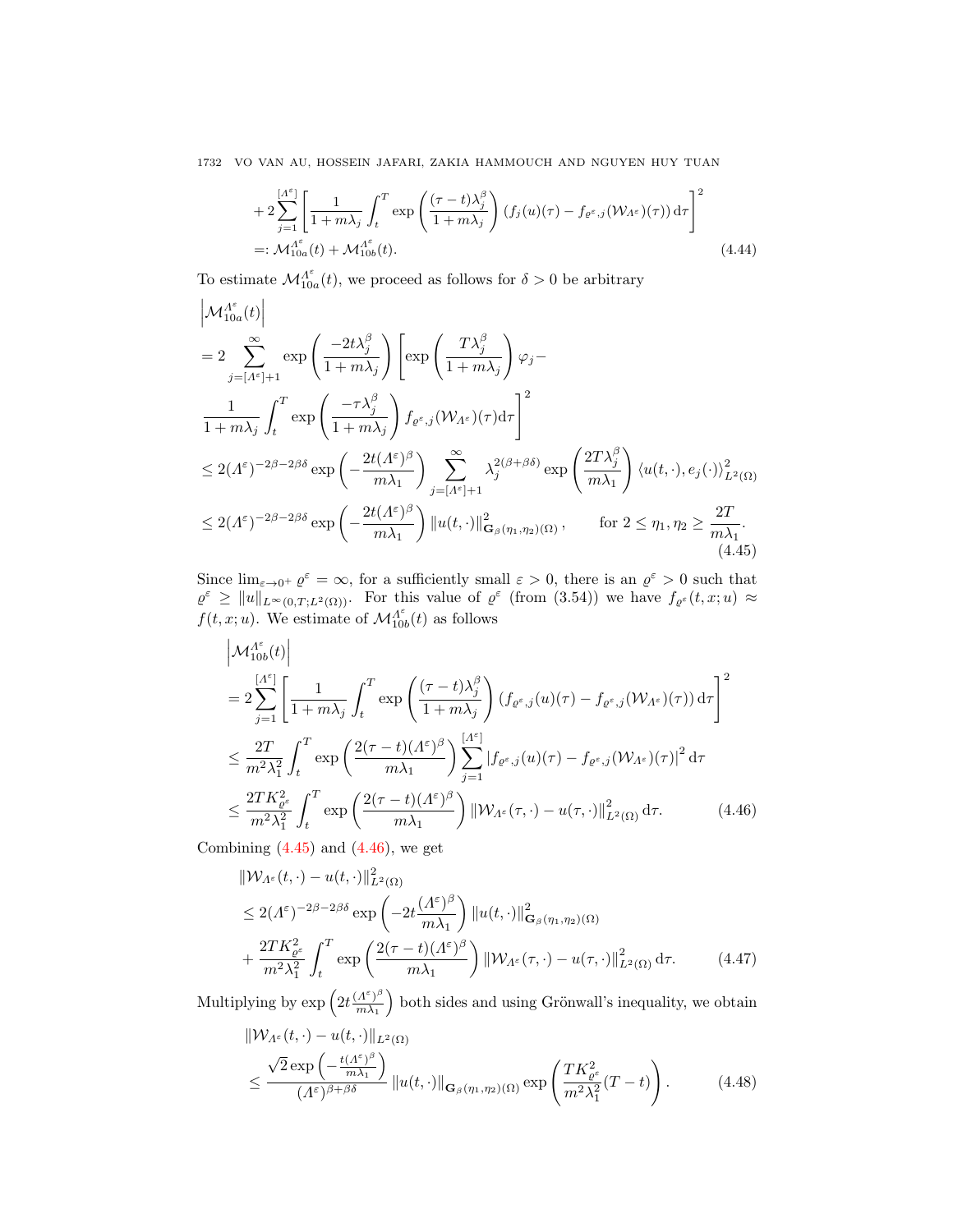Combining  $(4.40)$ ,  $(4.43)$  and  $(4.48)$ , we obtain  $(4.38)$ . This completes the proof of Theorem [4.7.](#page-20-4) □

5. Conclusion. The paper investigate a final boundary value problem for a class of pseudo-parabolic partial differential equations with nonlinear reaction term. For  $0 < \beta < 1$ , the well-posedness of solution is established. For  $\beta > 1$ , the problem is ill-posed. Thus, we propose two methods to regularize the problem. The error estimates are given in the cases of globally or locally Lipschitzian source term.

### REFERENCES

- <span id="page-24-13"></span>[\[1\]](http://www.ams.org/mathscinet-getitem?mr=MR3918368&return=pdf) S. Antontsev and S. Shmarev, [On a class of fully nonlinear parabolic equations,](http://dx.doi.org/10.1515/anona-2016-0055) Adv. Nonlinear Anal.,  $8(2019)$ , 79-100.
- <span id="page-24-16"></span>[\[2\]](http://www.ams.org/mathscinet-getitem?mr=MR3918194&return=pdf) V. V. Au, M. Kirane and N. H. Tuan, [Determination of initial data for a reaction-diffusion](http://dx.doi.org/10.3934/dcds.2019032) [system with variable coefficients,](http://dx.doi.org/10.3934/dcds.2019032) Discrete Contin. Dyn. Syst., 39 (2019), 771-801.
- <span id="page-24-17"></span>[\[3\]](http://www.ams.org/mathscinet-getitem?mr=MR3628013&return=pdf) V. V. Au and N. H. Tuan, [Identification of the initial condition in backward problem with](http://dx.doi.org/10.1016/j.jmaa.2017.02.055) [nonlinear diffusion and reaction,](http://dx.doi.org/10.1016/j.jmaa.2017.02.055) J. Math. Anal. Appl., 452 (2017), 176–187.
- <span id="page-24-6"></span>[\[4\]](http://www.ams.org/mathscinet-getitem?mr=MR3831862&return=pdf) Y. Cao and C. Liu, Initial boundary value problem for a mixed pseudo- parabolic p-Laplacian type equation with logarithmic nonlinearity, Electronic J. Differential Equations, 2018 (2018), 1–19.
- <span id="page-24-2"></span>[\[5\]](http://www.ams.org/mathscinet-getitem?mr=MR2523294&return=pdf) Y. Cao, J. Yin and C. Wang, [Cauchy problems of semilinear pseudo-parabolic equations,](http://dx.doi.org/10.1016/j.jde.2009.03.021) J. Differential Equations, 246 (2009), 4568–4590.
- <span id="page-24-7"></span>[\[6\]](http://www.ams.org/mathscinet-getitem?mr=MR3327559&return=pdf) H. Chen and S. Tian, [Initial boundary value problem for a class of semilinear pseudo-parabolic](http://dx.doi.org/10.1016/j.jde.2015.01.038) [equations with logarithmic nonlinearity,](http://dx.doi.org/10.1016/j.jde.2015.01.038) J. Differential Equations, 258 (2015), 4424-4442.
- <span id="page-24-4"></span>[\[7\]](http://www.ams.org/mathscinet-getitem?mr=MR3961341&return=pdf) H. Chen and H. Xu, [Global existence and blow-up in finite time for a class of finitely degenerate](http://dx.doi.org/10.1007/s10114-019-8037-x) [semilinear pseudo-parabolic equations,](http://dx.doi.org/10.1007/s10114-019-8037-x) Acta Math. Sin. (Engl. Ser.), 35 (2019), 1143-1162.
- <span id="page-24-8"></span>[\[8\]](http://www.ams.org/mathscinet-getitem?mr=MR3918213&return=pdf) H. Chen and H. Xu, [Global existence and blow-up of solutions for infinitely degenerate semi](http://dx.doi.org/10.3934/dcds.2019051)[linear pseudo-parabolic equations with logarithmic nonlinearity,](http://dx.doi.org/10.3934/dcds.2019051) Discrete Contin. Dyn. Syst., 39 (2019), 1185–1203.
- <span id="page-24-11"></span>[\[9\]](http://www.ams.org/mathscinet-getitem?mr=MR3503042&return=pdf) H. Di, Y. Shang and X. Zhang, [Global well-posedness for a fourth order pseudo-parabolic](http://dx.doi.org/10.3934/dcdsb.2016.21.781) [equation with memory and source terms,](http://dx.doi.org/10.3934/dcdsb.2016.21.781) *Discrete Contin. Dyn. Syst. Ser. B*, 21 (2016), 781–801.
- <span id="page-24-5"></span>[\[10\]](http://www.ams.org/mathscinet-getitem?mr=MR3979113&return=pdf) H. Ding and J. Zhou, [Global existence and blow-up for a mixed pseudo-parabolic](http://dx.doi.org/10.1016/j.jmaa.2019.05.018) p-Laplacian [type equation with logarithmic nonlinearity,](http://dx.doi.org/10.1016/j.jmaa.2019.05.018) J. Math. Anal. Appl.,  $478$  (2019), 393-420.
- <span id="page-24-1"></span>[\[11\]](http://www.ams.org/mathscinet-getitem?mr=MR330774&return=pdf) V. R. Gopala Rao and T. W. Ting, [Solutions of pseudo-heat equations in the whole space,](http://dx.doi.org/10.1007/BF00281474) Arch. Ration. Mech. Anal., 49 (1972/73), 57–78.
- <span id="page-24-9"></span>[\[12\]](http://www.ams.org/mathscinet-getitem?mr=MR3765862&return=pdf) Y. He, H. Gao and H. Wang, [Blow-up and decay for a class of pseudo-parabolic](http://dx.doi.org/10.1016/j.camwa.2017.09.027) p-Laplacian [equation with logarithmic nonlinearity,](http://dx.doi.org/10.1016/j.camwa.2017.09.027) Comput. Math. Appl., 75 (2018), 459–469.
- [\[13\]](http://www.ams.org/mathscinet-getitem?mr=MR3935861&return=pdf) F. A. Høeg and P. Lindqvist, [Regularity of solutions of the parabolic normalized](http://dx.doi.org/10.1515/anona-2018-0091) p-Laplace [equation,](http://dx.doi.org/10.1515/anona-2018-0091) Adv. Nonlinear Anal., 9 (2020), 7–15.
- <span id="page-24-12"></span>[\[14\]](http://www.ams.org/mathscinet-getitem?mr=MR3641746&return=pdf) L. Jin, L. Li and S. Fang, [The global existence and time-decay for the solutions of the fractional](http://dx.doi.org/10.1016/j.camwa.2017.03.005) [pseudo-parabolic equation,](http://dx.doi.org/10.1016/j.camwa.2017.03.005) Comput. Math. Appl., 73 (2017), 2221–2232.
- <span id="page-24-14"></span>[\[15\]](http://www.ams.org/mathscinet-getitem?mr=MR4023012&return=pdf) J. Johnsen, [Well-posed final value problems and Duhamel's formula for coercive Lax-Milgram](http://dx.doi.org/10.3934/era.2019008) [operators,](http://dx.doi.org/10.3934/era.2019008) Electronic Res. Arch., 27 (2019), 20–36.
- <span id="page-24-18"></span>[\[16\]](http://www.ams.org/mathscinet-getitem?mr=MR3540314&return=pdf) M. V. Klibanov, [Carleman weight functions for solving ill-posed Cauchy problems for quasi](http://dx.doi.org/10.1088/0266-5611/31/12/125007)[linear PDEs,](http://dx.doi.org/10.1088/0266-5611/31/12/125007) Inverse Problems, 31 (2015), 20pp.
- <span id="page-24-0"></span>[\[17\]](http://www.ams.org/mathscinet-getitem?mr=MR4104462&return=pdf) W. Lian, J. Wang and R. Xu, [Global existence and blow up of solutions for pseudo-parabolic](http://dx.doi.org/10.1016/j.jde.2020.03.047) [equation with singular potential,](http://dx.doi.org/10.1016/j.jde.2020.03.047) J. Differential Equations, 269 (2020), 4914–4959.
- <span id="page-24-3"></span>[\[18\]](http://www.ams.org/mathscinet-getitem?mr=MR3980417&return=pdf) W. Lian and R. Xu, [Global well-posedness of nonlinear wave equation with weak and strong](http://dx.doi.org/10.1515/anona-2020-0016) [damping terms and logarithmic source term,](http://dx.doi.org/10.1515/anona-2020-0016) Adv. Nonlinear Anal., 9 (2020), 613–632.
- <span id="page-24-10"></span>[\[19\]](http://www.ams.org/mathscinet-getitem?mr=MR3549954&return=pdf) Y. Lu and L. Fei, [Bounds for blow-up time in a semilinear pseudo-parabolic equation with](http://dx.doi.org/10.1186/s13660-016-1171-4) [nonlocal source,](http://dx.doi.org/10.1186/s13660-016-1171-4) J. Inequal. Appl., 2016 (2016), 11pp.
- <span id="page-24-19"></span>[\[20\]](http://www.ams.org/mathscinet-getitem?mr=MR3895336&return=pdf) H. T. Nguyen, V. A. Khoa and V. V. Au, [Analysis of a quasi-reversibility method for a](http://dx.doi.org/10.1137/18M1174064) [terminal value quasi-linear parabolic problem with measurements,](http://dx.doi.org/10.1137/18M1174064) SIAM J. Math. Anal., 51 (2019), 60–85.
- <span id="page-24-15"></span>[21] L. Shen, S. Wang and Y. Wang, [The well-posedness and regularity of a rotating blades](http://dx.doi.org/10.3934/era.2020036) [equation,](http://dx.doi.org/10.3934/era.2020036) Electron. Res. Arch., 28 (2020), 691–719.